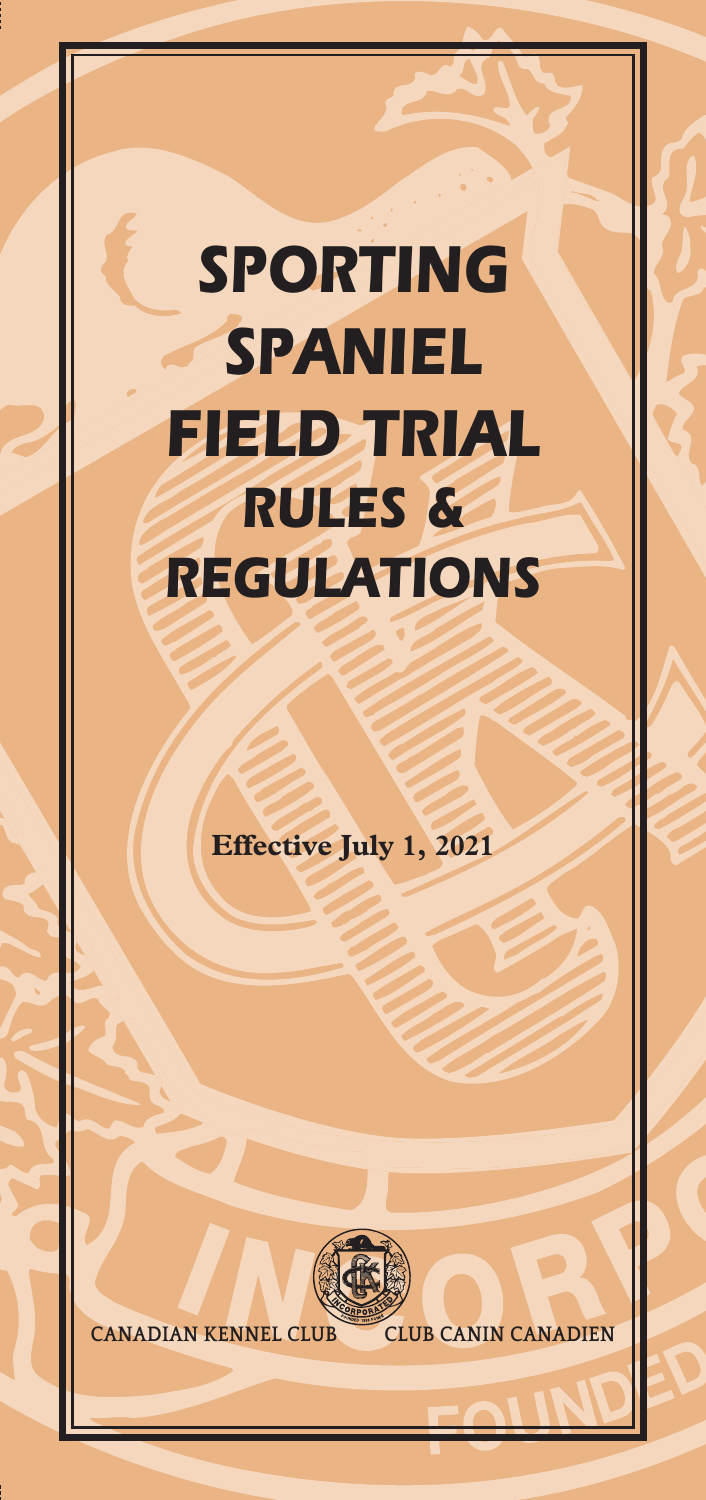# *PURPOSE*

The purpose of a Spaniel field trial is to demonstrate the performance of a properly trained Spaniel in the field. The performance should not differ from that in any ordinary day's shooting, except that in the trial a dog should do its work closer to perfection.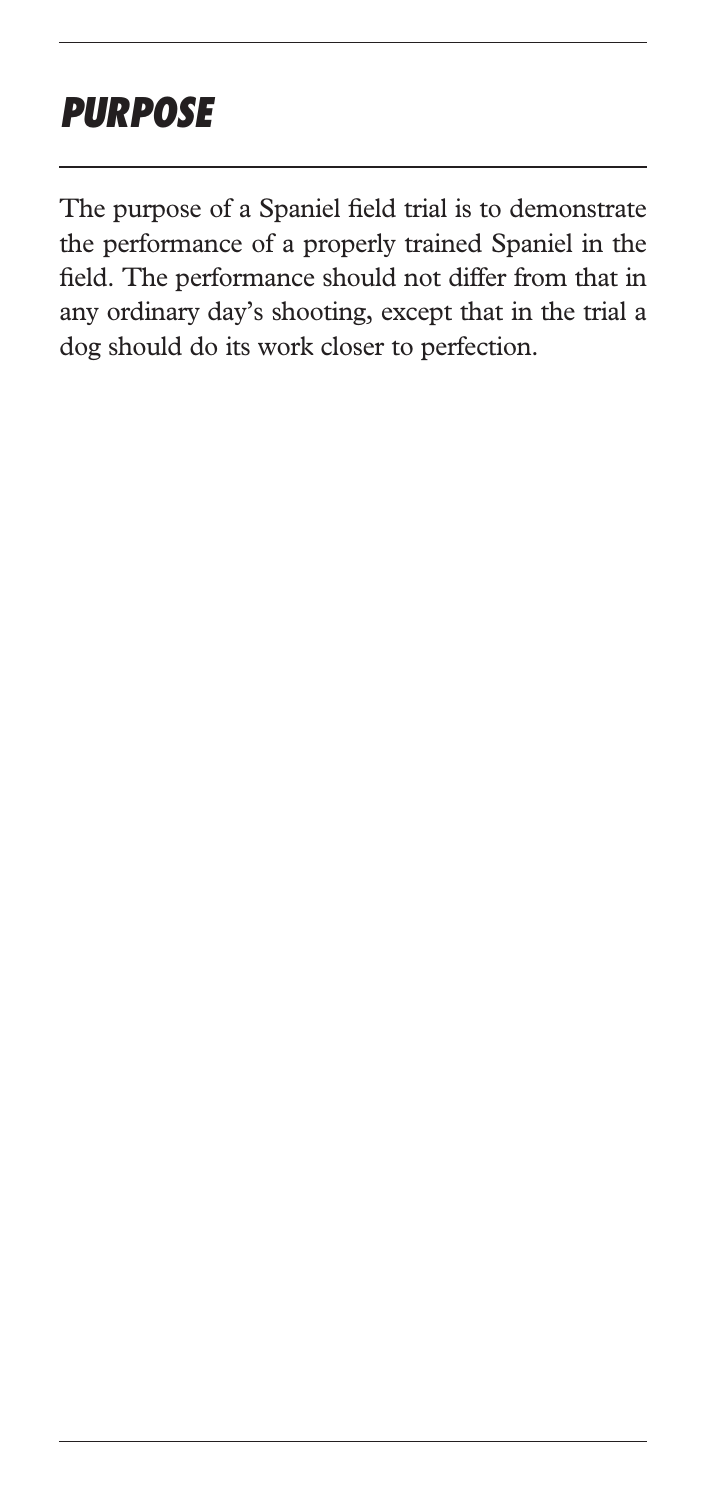# *TABLE OF CONTENTS*

| 1                                                              | <b>INTERPRETATIONS</b>                 |                                                   |  |  |  |
|----------------------------------------------------------------|----------------------------------------|---------------------------------------------------|--|--|--|
|                                                                | 1.1                                    | 1                                                 |  |  |  |
|                                                                | 1.2                                    | Field Trials Defined & Classified<br>2            |  |  |  |
| $\overline{2}$                                                 | <b>GENERAL RULES &amp; REGULATIONS</b> |                                                   |  |  |  |
|                                                                | 2.1                                    | Eligibility of Clubs to Hold                      |  |  |  |
|                                                                |                                        | 3                                                 |  |  |  |
|                                                                | 2.2                                    |                                                   |  |  |  |
|                                                                | 2.3                                    | $\overline{4}$                                    |  |  |  |
|                                                                | 2.4                                    | 4                                                 |  |  |  |
|                                                                | 2.5                                    | 4                                                 |  |  |  |
|                                                                | 2.6                                    | 5                                                 |  |  |  |
|                                                                | 2.7                                    | 5                                                 |  |  |  |
|                                                                | 2.8                                    | 5                                                 |  |  |  |
|                                                                | 2.9                                    |                                                   |  |  |  |
| 3                                                              |                                        | <b>JUDGES</b>                                     |  |  |  |
|                                                                | 3.1                                    | Application for Approval of Judges<br>6           |  |  |  |
|                                                                | 3.2                                    | 7                                                 |  |  |  |
|                                                                | 3.3                                    | 8                                                 |  |  |  |
|                                                                | 3.4                                    | 8                                                 |  |  |  |
|                                                                | 3.5                                    | 9                                                 |  |  |  |
|                                                                | 3.6                                    | 9                                                 |  |  |  |
| <b>PREMIUM LIST &amp; CATALOGUE</b><br>$\overline{\mathbf{4}}$ |                                        |                                                   |  |  |  |
|                                                                | 4.1                                    | $\mathbf Q$                                       |  |  |  |
|                                                                | 4.2                                    | 11                                                |  |  |  |
| 5                                                              |                                        |                                                   |  |  |  |
| 6                                                              | <b>ENTRIES &amp; END OF TRIAL</b>      |                                                   |  |  |  |
|                                                                | 6.1                                    | 13                                                |  |  |  |
|                                                                | 6.2                                    | 14                                                |  |  |  |
|                                                                | 6.3                                    | 15                                                |  |  |  |
|                                                                | 6.4                                    | 16                                                |  |  |  |
|                                                                | 6.5                                    | 16                                                |  |  |  |
|                                                                | 6.6                                    | Limiting Number of<br>Entries All-Age Stake<br>16 |  |  |  |
|                                                                | 6.7                                    | 17                                                |  |  |  |
|                                                                | 6.8                                    | 18                                                |  |  |  |
|                                                                | 6.9                                    | 19                                                |  |  |  |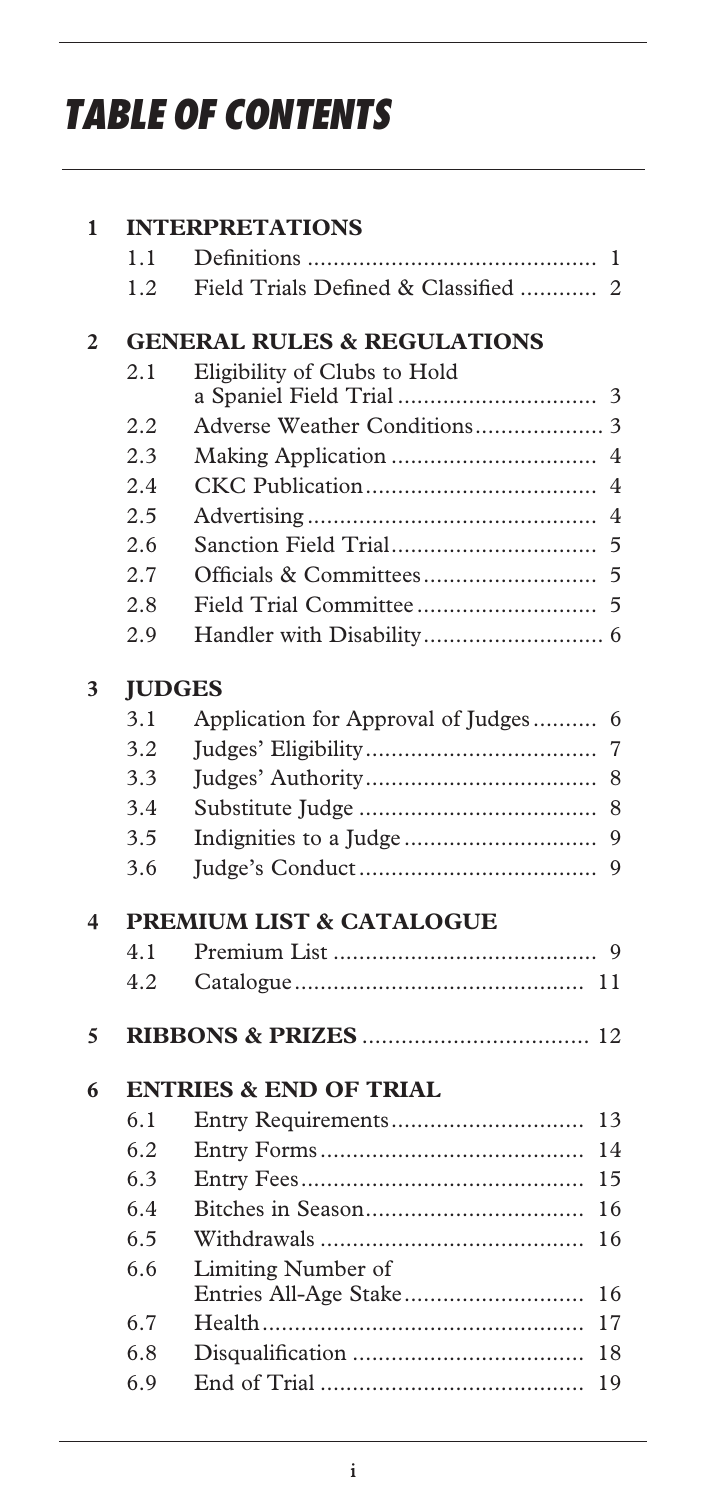| 7  |                                                  | <b>UNSPORTSMANLIKE CONDUCT 20</b>  |    |  |
|----|--------------------------------------------------|------------------------------------|----|--|
| 8  | <b>CANCELLATION OF PLACEMENTS  20</b>            |                                    |    |  |
| 9  | SPECIAL RULES FOR SPANIEL<br><b>FIELD TRIALS</b> |                                    |    |  |
|    | 9.1                                              |                                    | 21 |  |
|    | 9.2                                              |                                    | 22 |  |
|    | 9.3                                              |                                    |    |  |
| 10 | <b>REGULAR OFFICIAL STAKES</b>                   |                                    |    |  |
|    | 10.1                                             |                                    | 23 |  |
|    | 10.2                                             |                                    | 23 |  |
|    | 10.3                                             |                                    | 23 |  |
|    | 10.4                                             |                                    | 24 |  |
|    | 10.5                                             | Amateur All-Age Stake              | 24 |  |
|    | 10.6                                             |                                    | 24 |  |
|    | 10.7                                             |                                    | 25 |  |
|    |                                                  |                                    |    |  |
| 11 |                                                  | <b>FIELD TRIAL CHAMPION</b>        |    |  |
|    | 11.1                                             |                                    | 25 |  |
|    | 11.2                                             |                                    | 25 |  |
|    | <b>NATIONAL CHAMPIONSHIP STAKE</b>               |                                    |    |  |
| 12 |                                                  |                                    |    |  |
|    | 12.1                                             |                                    | 26 |  |
|    | 12.2                                             |                                    |    |  |
|    | 12.3                                             |                                    | 28 |  |
|    | 12.4                                             |                                    | 28 |  |
|    | 12.5                                             |                                    | 28 |  |
|    | 12.6                                             |                                    | 28 |  |
|    | 12.7                                             |                                    | 28 |  |
|    |                                                  |                                    |    |  |
| 13 |                                                  | <b>BASIC PRINCIPLES OF SPANIEL</b> |    |  |
| 14 |                                                  | <b>GENERAL INSTRUCTIONS</b>        |    |  |
| 15 |                                                  | <b>EVALUATION OF DOG WORK</b>      |    |  |
|    | 15.1                                             | Judging Performance                | 33 |  |
|    | 15.2                                             |                                    | 35 |  |
|    | 15.3                                             |                                    | 36 |  |
|    | 15.4                                             |                                    | 36 |  |
|    | 15.5                                             |                                    | 37 |  |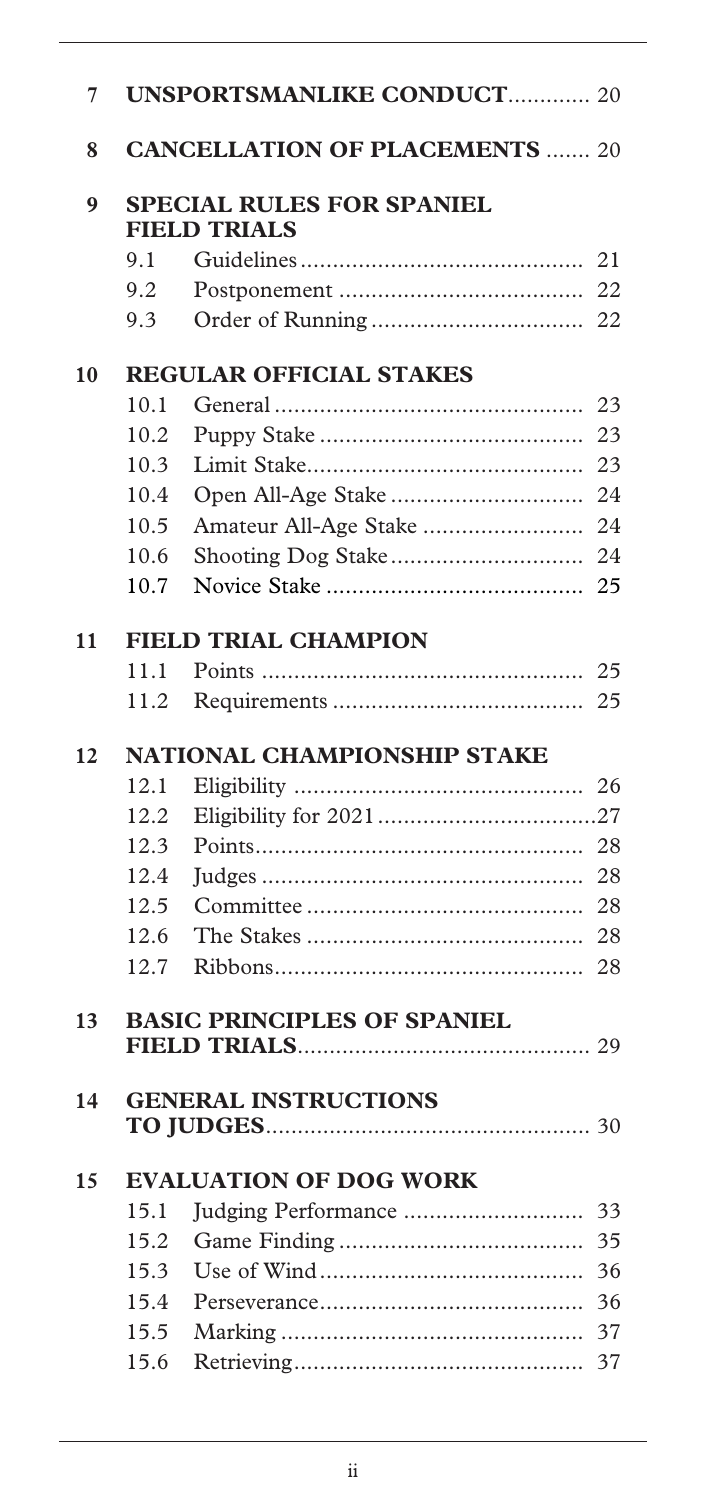|    | 15.7                    |                                  | 39 |  |  |
|----|-------------------------|----------------------------------|----|--|--|
|    | 15.8                    | The Handler & The Beat           | 40 |  |  |
|    | 15.9                    | Steadiness to Flush & Command    | 40 |  |  |
|    | 15.10                   |                                  | 42 |  |  |
|    | 15.11                   |                                  | 42 |  |  |
|    |                         |                                  |    |  |  |
| 16 | <b>WATER TEST</b>       |                                  |    |  |  |
|    | 16.1                    |                                  | 43 |  |  |
|    | 16.2                    |                                  | 44 |  |  |
|    | 16.3                    | Evaluating the Water Performance | 44 |  |  |
| 17 | <b>TRIAL PROCEDURES</b> |                                  |    |  |  |
|    | 17.1                    |                                  | 45 |  |  |
|    | 17.2                    | Responsibilities                 |    |  |  |
|    |                         | of Field Trial Committee         | 47 |  |  |
|    | 17.3                    | Judges' Responsibilities         | 48 |  |  |
|    | 17.4                    | Handlers' Responsibilities       | 49 |  |  |
|    | 17.5                    | Gunners' Responsibilities        | 49 |  |  |
|    | 17.6                    | Gun Captain's Responsibilities   | 51 |  |  |
|    | 17.7                    |                                  | 51 |  |  |
| 18 |                         | <b>MINOR STAKE</b>               |    |  |  |
|    | 18.1                    |                                  | 53 |  |  |
|    | 18.2                    |                                  | 54 |  |  |
|    |                         |                                  |    |  |  |
| 19 |                         |                                  |    |  |  |
| 20 |                         |                                  |    |  |  |
|    |                         |                                  |    |  |  |
| 21 |                         |                                  |    |  |  |
| 22 |                         | <b>PROCEDURE FOR</b>             |    |  |  |
|    |                         | <b>CONDUCTING A FIELD TRIAL</b>  |    |  |  |
|    |                         |                                  |    |  |  |
| 23 |                         |                                  |    |  |  |
|    |                         |                                  |    |  |  |
| 24 |                         |                                  |    |  |  |
|    |                         |                                  |    |  |  |
| 25 |                         |                                  |    |  |  |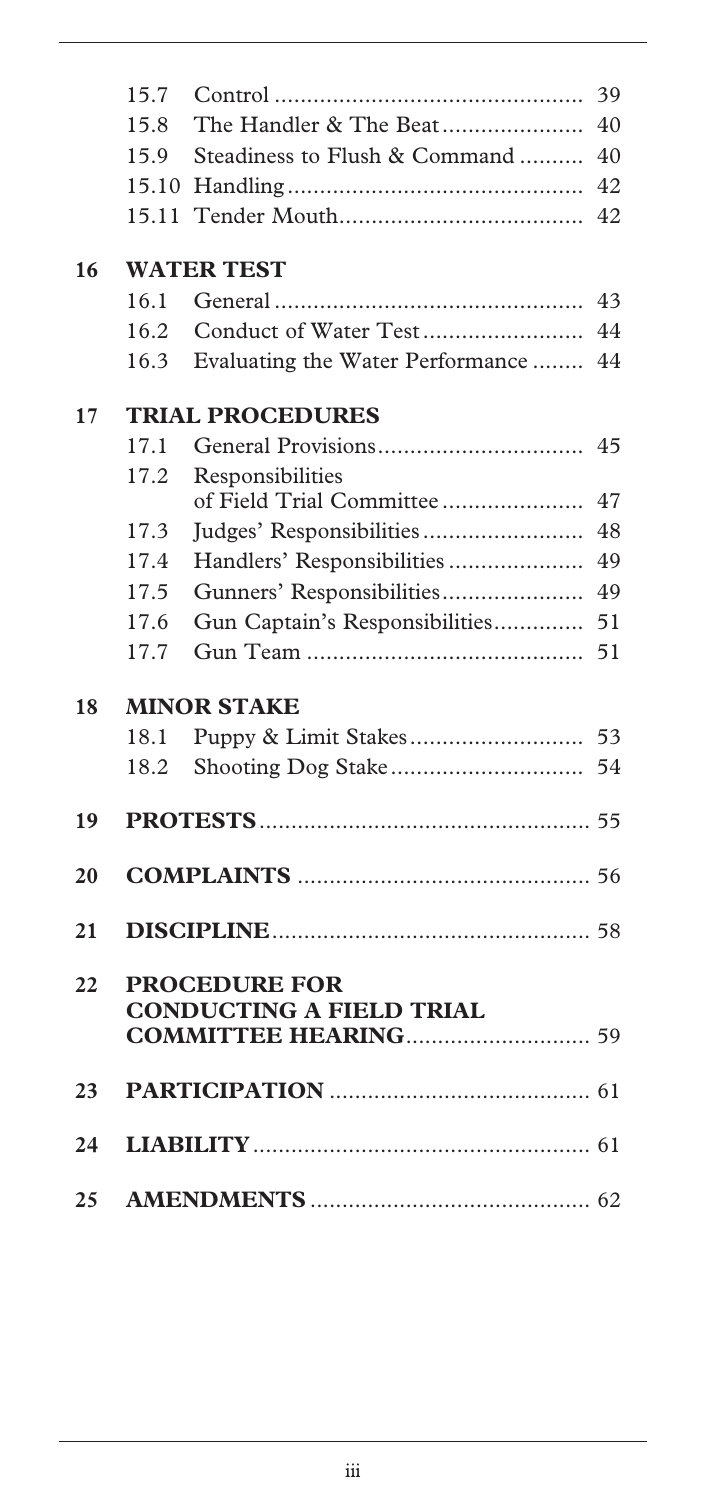# *1 INTERPRETATIONS*

#### **1.1 Definitions**

For the purpose of these rules and regulations, the following interpretations shall apply.

**"Board"** means the Board of Directors of The Canadian Kennel Club

**"breeder"** means the person owning or leasing the dam at the time of breeding

**"By-laws"** shall mean the By-laws of The Canadian Kennel Club

**"CKC"** means The Canadian Kennel Club

**"Club"** means The Canadian Kennel Club

"club" means a club or association accredited by The Canadian Kennel Club

**"complainant"** means any person who has laid a charge or complaint against another person, partnership, company or organization relative to the contravention of these rules, regulations, procedures and policies of The Canadian Kennel Club

**"debar"** means to prohibit a person from participating in any competition or other activities directed, sanctioned, sponsored or authorized by The Canadian Kennel Club if held under its auspices or under any of its rules and regulations

**"defendant"** means any person, partnership, company or organization against whom a charge or complaint has been laid, relative to the contravention of these rules, regulations, procedures and policies of The Canadian Kennel Club

**"deprive of privileges"** means to deprive a nonmember of all privileges accorded to non-members of The Canadian Kennel Club, including the use of the Head Office

**"dog"** means a purebred dog of either sex

**"entrant"** means the individual, or if a partnership, all the members of the partnership, entering in a field trial

**"expel"** means to terminate membership in The Canadian Kennel Club and depriving the person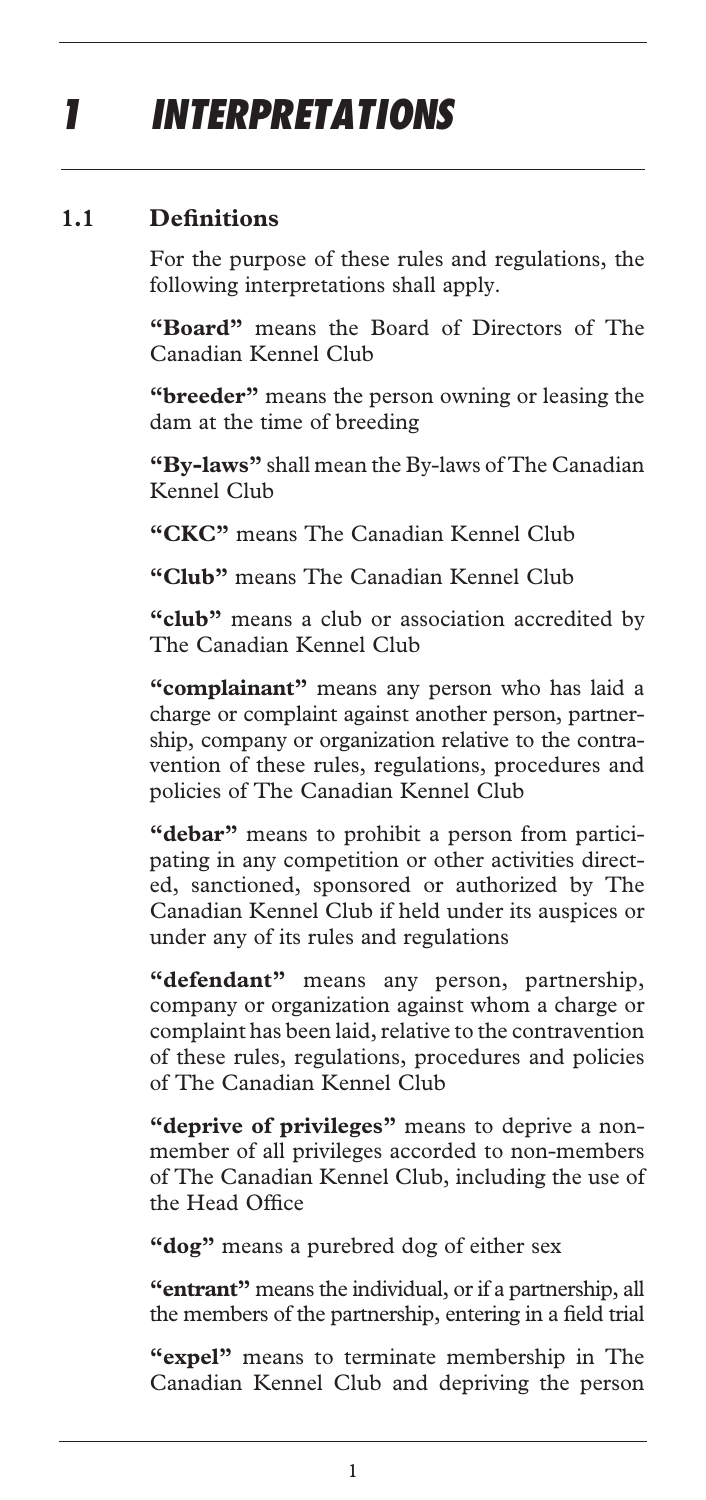so expelled from all privileges of The Canadian Kennel Club

**"good standing"** means an individual who is not under suspension, deprivation, debarment or who has not forfeited his right to participate in any Canadian Kennel Club approved event

**"handler"** means the person who is handling the dog in competition

**"Head Office"** means the office at which the business of The Canadian Kennel Club is carried out on a regular ongoing basis

**"immediate family"** means spouse, father, mother, son, daughter, brother, sister, grandparents and significant other

"just cause" means how a reasonable person without personal bias or prejudice would act

**"owner"** means the owner or owners as stated on the registration certificate of the dog

**"purebred dog"** means a dog registered, or eligible for registration with, The Canadian Kennel Club

**"suspend"** means to deprive a member, for the period ordered, of all the privileges of The Canadian Kennel Club

**"Temporary Competition Number"** means a *(01-05-18)* number isssued by the CKC that allows a dog of a recognized breed that is eligible for CKC registration to participate in CKC events. Dogs that require a Miscellaneous Certification Number, Performance Event Number, or Canine Companion Number, are not eligible for a Temporary Competition Number

> This rulebook shall be read with all applicable changes in gender so that the masculine shall include the feminine and vice versa and the singular shall include the plural if applicable.

#### **1.2 Field Trials Defined & Classified**

- 1.2.1 An approved field trial is a formal event given by a CKC accredited club at which championship points may be awarded.
- 1.2.2 A sanction field trial is an informal event given by a CKC accredited club at which dogs compete but do not earn qualifying scores towards a title.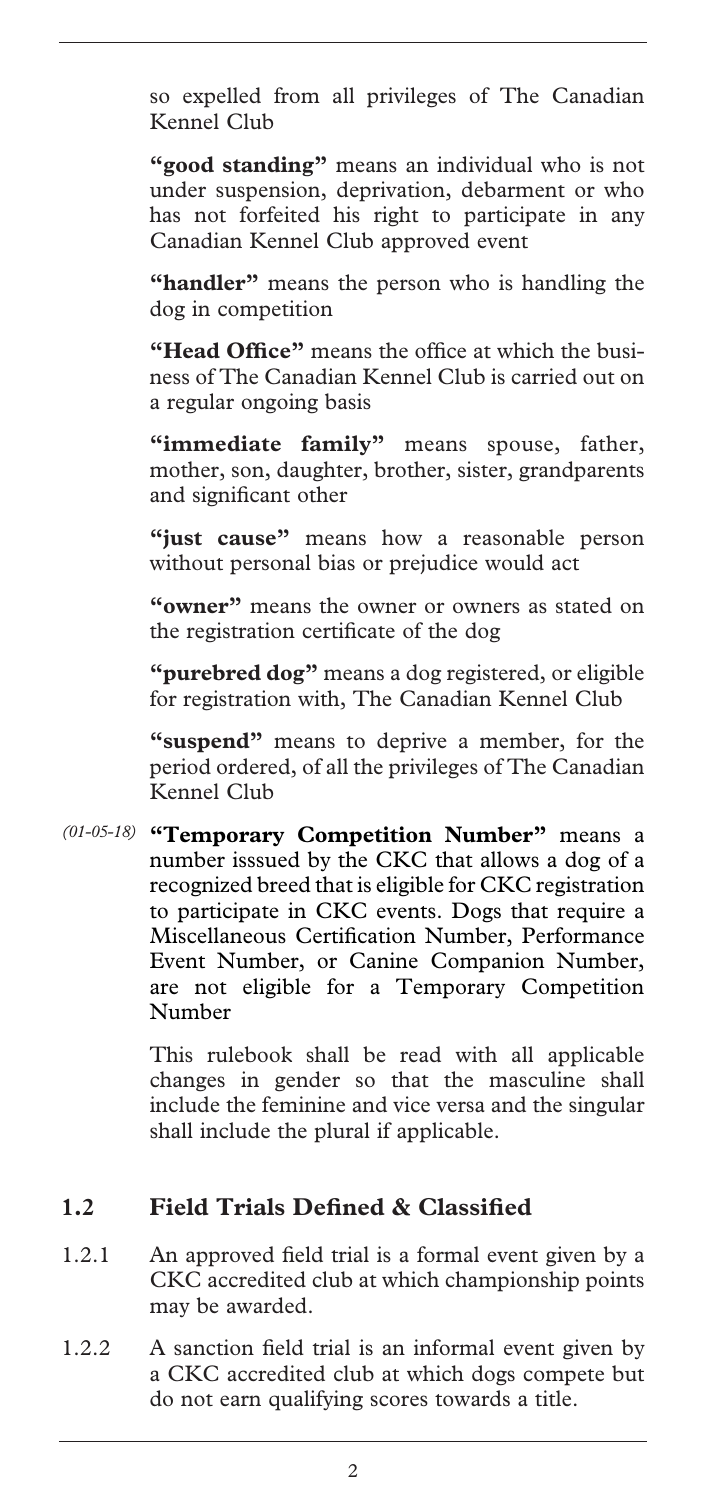- 1.2.3 Limited Entry Open All-Age Stake is a stake given by a CKC accredited club at which championship points may be awarded but limits the entry. The minimum limit cannot be less than 50 dogs. A club that limits the entry must state this on the front of the premium list (see Section 6.6)
- 1.2.4 Minor stakes (Limit, Puppy and Novice Trials) may only be held in conjunction with and on the same day and at the same location as either an Open or Amateur All Age Field Trial. As well, there should be a limit of one of each minor stake type in the same day. *(09-04-21)*

### *2 GENERAL RULES & REGULATIONS*

#### **2.1 Eligibility of Clubs to Hold a Spaniel Field Trial**

- 2.1.1 Only CKC accredited clubs or associations in good standing with the CKC are eligible to apply for and hold a Spaniel field trial.
- 2.1.2 Field trial or specialty clubs formed for the improvement of several breeds of hunting Spaniels may give field trial stakes in which one or more breeds of Spaniels may compete together.
- 2.1.3 The use of an organization's name for field trial purposes cannot be transferred.
- 2.1.4 At club's discretion, they may choose to hold Amateur All-Age trials.

#### **2.2 Adverse Weather Conditions** *(47-06-17)*

2.2.1 During adverse and/or severe weather conditions, it is at the discretion of the event giving club to cancel, curtail and/or postpone the judging of the event if the weather is severe enough to cause injury to the handler and their dog. No penalty shall be imposed by The Canadian Kennel Club if such condition has caused the cancellation or postponement of the event. *(47-06-17) (64-06-20)*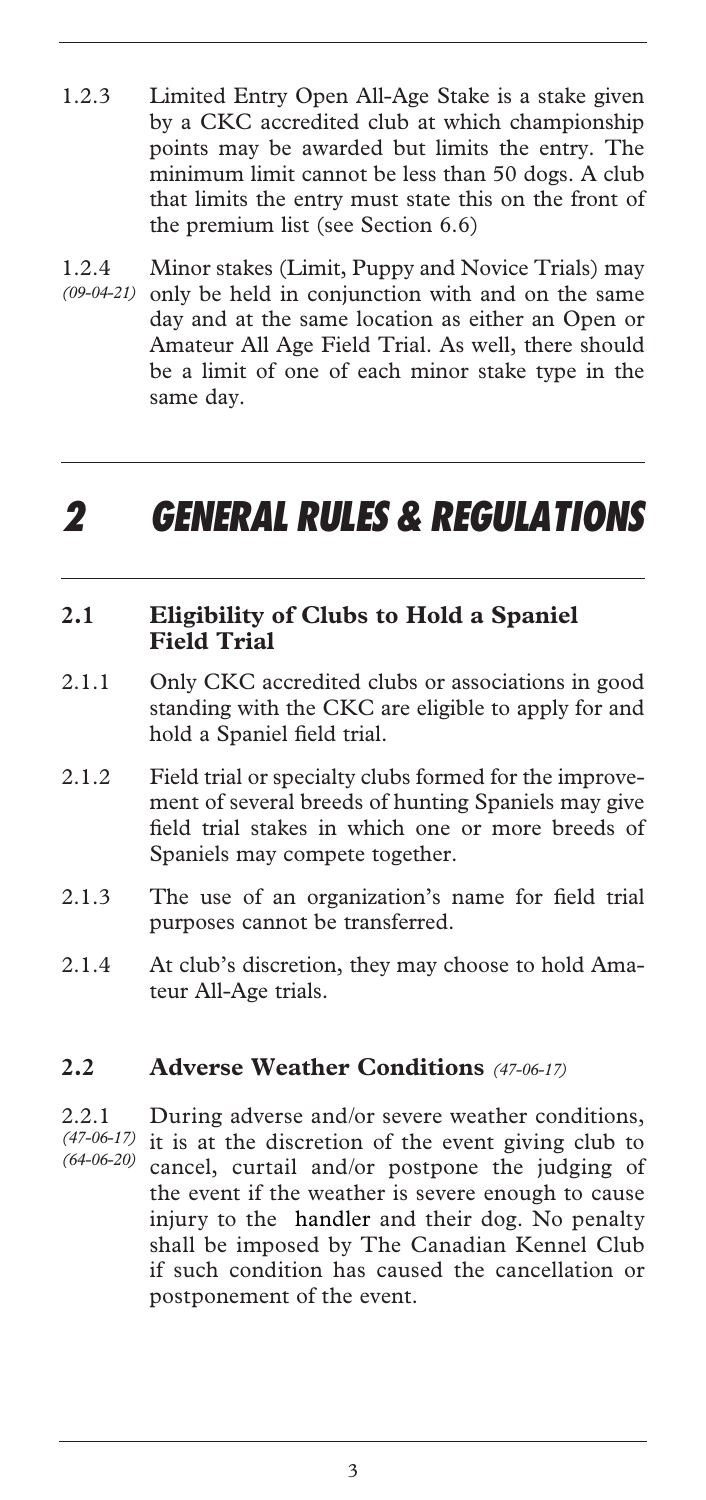#### **2.3 Making Application**

- 2.3.1 A club or association applying to hold a Spaniel field trial or water test must make application on forms provided by the CKC. The Event Date Application must be submitted so as to be received not less than 180 days prior to the date of the proposed trial. The CKC will notify the club whether or not approval has been granted. If the date is granted and the club fails to hold its trial on the date approved, an administrative fee as set by the Board will be assessed against the club, unless the CKC waives this fee on grounds that the club had no alternative but to postpone or cancel.
- 2.3.2 The Event Secretary must be a regular member in good standing with the CKC.
- 2.3.3 The CKC shall have the authority to grant or withhold approval of an application for trial dates. In the event the approval is withheld, the trial-giving club shall have no claim against the CKC.
- 2.3.4 The avoidance of conflicting dates for trials will be a consideration in the processing of applications.
- 2.3.5 The CKC will not approve an application for a Spaniel field trial when dates conflict with one or more CKC Spaniel field trials being held less than 804.7 kms (500 miles) apart, unless it can be shown that the granting of such approval will not work to the detriment of either clubs.

#### **2.4 CKC Publication**

2.4.1 All clubs holding Spaniel field trials are required to have copies of the latest edition of these Spaniel Field Trial Rules and Regulations available at the trial.

#### **2.5 Advertising**

- 2.5.1 A club that has not been granted priority dates must not advertise or publish the date of any event that has not been approved by the CKC.
- 2.5.2 A club that has been granted priority dates for its event may advertise those dates prior to submitting the Event Date Application. This does not exempt the club from submitting the required applications to the CKC within the prescribed time frame.
- 2.5.3 A club must not advertise the names of the judges until the club has received official notification from the CKC that the judges have been approved.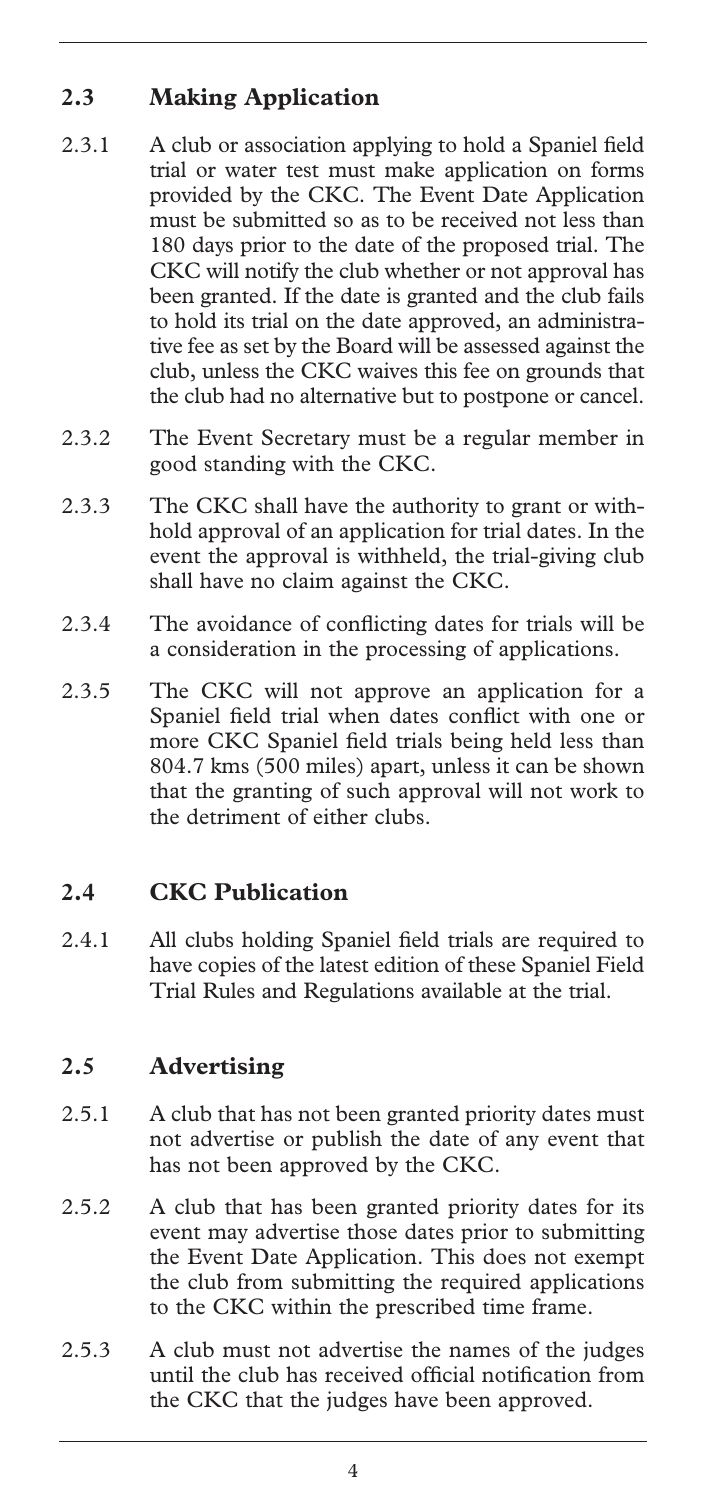#### **2.6 Sanction Field Trial**

- 2.6.1 Sanction field trials authorized by the CKC shall be governed by such rules and regulations as from time to time shall be determined by the Board of Directors.
- 2.6.2 A sanction field trial match is an informal event at which dogs may participate but not qualify for championship points. Sanction field trials are held by a club or association under the jurisdiction of the CKC.

#### **2.7 Officials & Committees**

- 2.7.1 Any club or association holding a field trial under these rules must select a Chair of the Field Trial Committee and a Field Trial Secretary and their names and addresses must appear in the premium list.
- 2.7.2 Only those persons in good standing with the CKC may act in any official capacity at Spaniel Field Trials.
- 2.7.3 A dog that bites or attempts to bite another dog or a person may be removed from the event grounds or permises for the duration of the event by the Field Trial Secretary.
- 2.7.4 Where a person who has control or custody of a dog at a CKC event causes that dog to suffer serious injury or death through negligence or willful misconduct, the Field Trial Committee Chair shall file a report to the CKC for possible submission to the Discipline Committee.

#### **2.8 Field Trial Committee**

- 2.8.1 Field trials shall be managed by a committee known as the Field Trial Committee, which shall consist of at least five (5) members.
- 2.8.2 The Field Trial Committee shall appoint sufficient officials to carry out its orders and those of the judges.
- 2.8.3 A distinctive identification shall be worn by the Field Trial Chair, Field Trial Secretary, Judges and Marshals at field trials to indicate their office.
- 2.8.4 The Field Trial Committee shall have the authority subject to the By-laws, rules, regulations and policies of The Canadian Kennel Club to: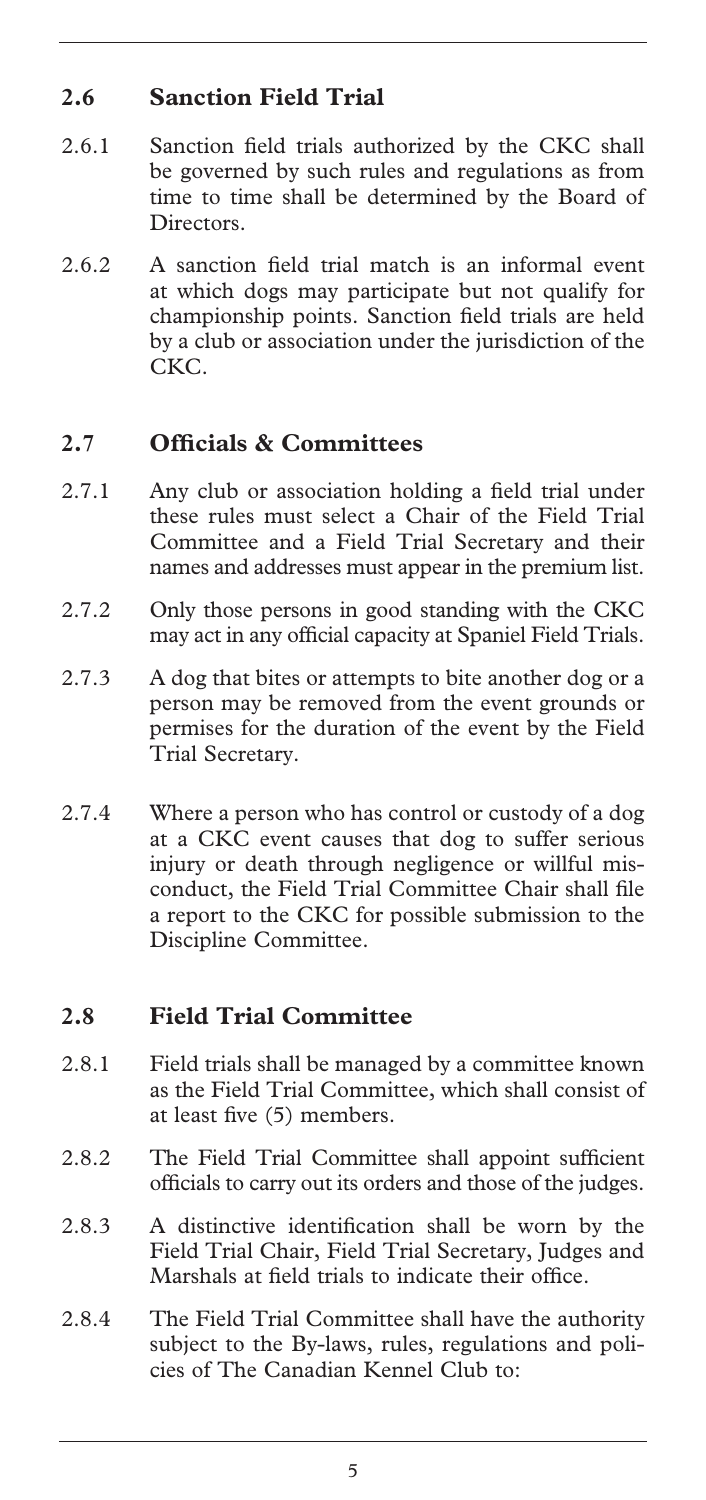- (a) Interpret for the trial-giving club and to decide on all the running rules and matters not provided for therein.
- (b) Refuse any entry for just cause but must file good and sufficient reasons for doing so with The Canadian Kennel Club within 2 weeks of the trial.
- (c) Take action on any written objection to an entry.
- 2.8.5 The Field Trial Committee and Field Trial Chair shall be held responsible for the compliance with all of the applicable rules and regulations relating to field trials and must be supplied with a complete copy of the latest edition of the CKC rules and regulations for reference.
- 2.8.6 Field Trial Committees may make such regulations or additional rules for the governance of its field trial as shall be considered necessary provided such regulations or additional rules do not conflict with any rule or policy of The Canadian Kennel Club. A written report shall be submitted to the CKC with the trial results detailing such additional rules applied and their justification.

#### **2.9 Handler with Disability**

2.9.1 At the judge's discretion a modification to the exercise/routine may be made to accommodate a handler with disabilities providing that such modification does not aid the dog's performance or inhibit other dogs and the dog is required to perform all exercises/routines.

### *3 JUDGES*

#### **3.1 Application for Approval of Judges**

3.1.1 After a club has been granted permission by the CKC to hold a Spaniel field trial, the club must submit a Judging Panel Application. The application must be submitted so as to be received not less than 120 days prior to the date of the trial. The application sets forth the names and addresses of the persons selected to judge, as well as the stakes assigned to each judge.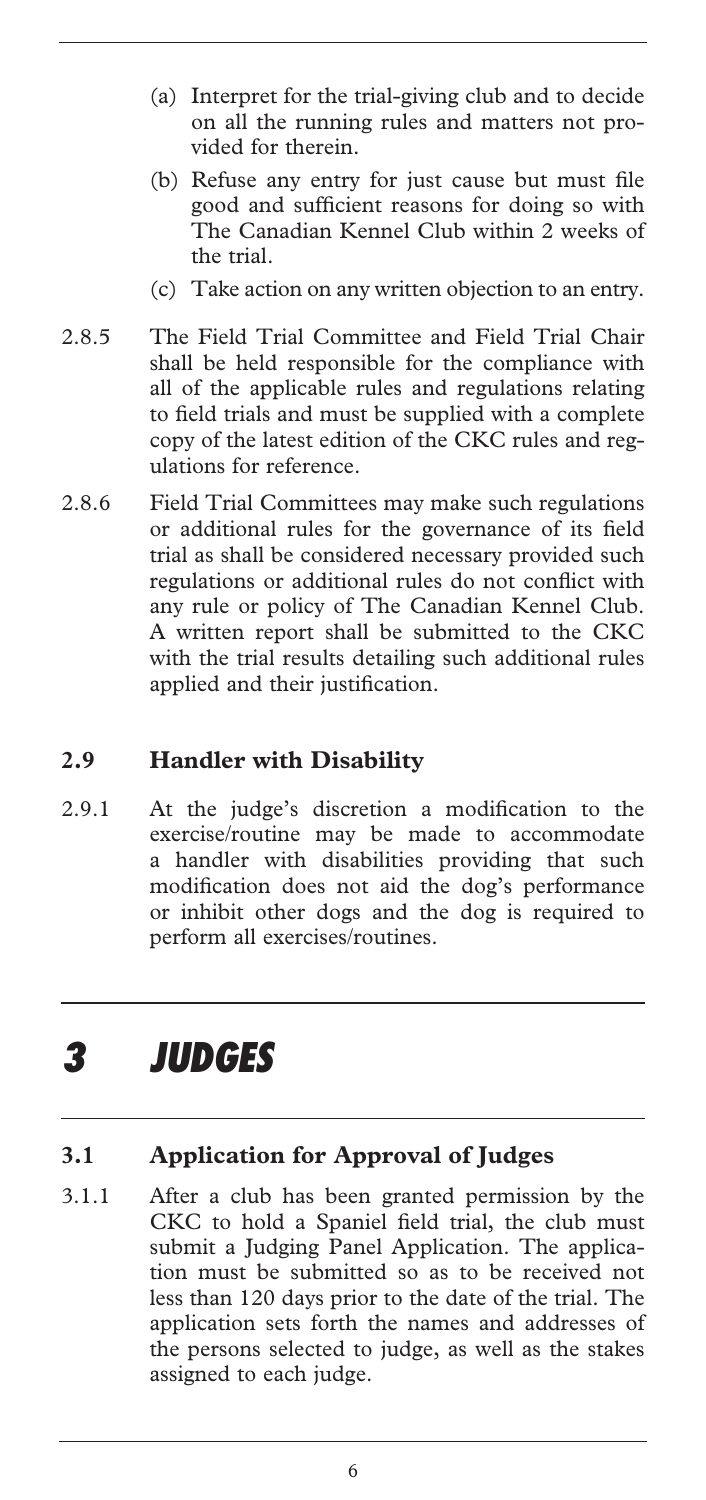- 3.1.2 When the Judging Panel Application reaches the CKC less than 120 days prior to the date of the trial, an administrative fee as set by the Board will be assessed against the club.
- 3.1.3 Once approval is granted, the CKC will inform the trial-giving club that the judges have been approved. The trial secretary shall send to each approved judge a confirmation of assignment letter, supplied by the CKC, as well as any other pertinent information that the club may include.
- 3.1.4 If The Canadian Kennel Club is not prepared to approve a selected judge, or is not prepared to approve the entire assignment for which a judge has been selected, the club must submit to the Head Office of The Canadian Kennel Club the name or names of alternative persons to judge that stake or stakes.
- 3.1.5 Officers of the clubs holding field trials may run their dogs in their club's trials and may also judge any stake in which they do not run dogs.
- 3.1.6 Once a panel of judges has been approved by the (49-06-20) CKC, no change will be permitted except when necessary and with CKC permission (i.e. due to death or illness). If a judging change is necessary, the test giving club will inform the CKC and submit the name of a qualified replacement judge for approval. For All-Age stakes at least one of the judges must reside out of the province of the host club.

#### **3.2 Judges' Eligibility**

- 3.2.1 A judge of any official stake must be a regular member of CKC in good standing.
- 3.2.2 In a Minor Stake (a Minor Stake is any stake other than All-Age Stake) there must be 2 judges and their combined experience must be such that they have judged not less than 3 All-Age Stakes.
- 3.2.3 In the All Age Stake there must be 2 judges and their combined experience must be such that they have judged not less than 5 All-Age Stakes.
- 3.2.4 A judge who has not judged an All-Age Stake at a CKC approved Spaniel field trial within 5 calendar years shall not be approved to judge the All-Age Stake, unless he has judged at least 3 minor stakes at a CKC approved Spaniel field trial within the previous 5 calendar years. Non-Resident judging assignments can count for these purposes.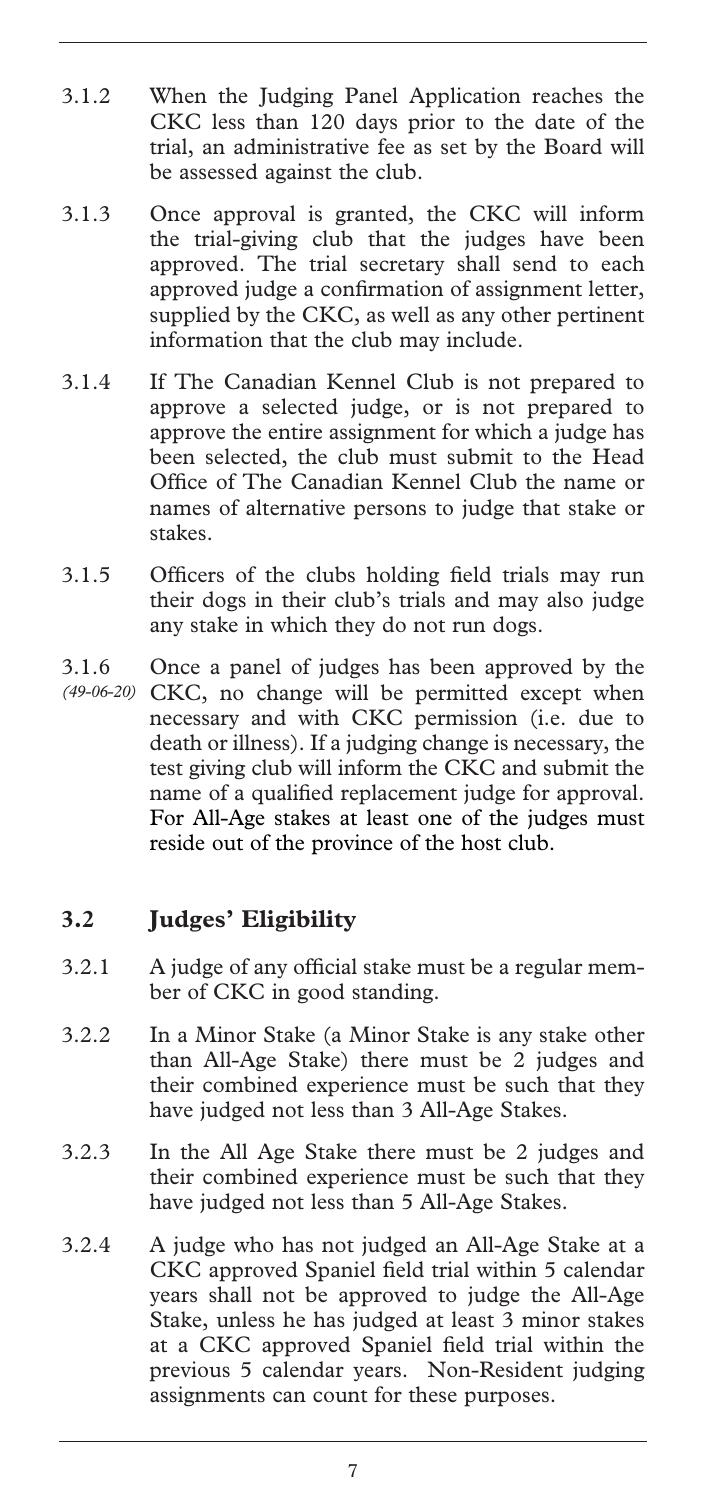- 3.2.5 The CKC shall have the authority to prescribe from time to time, the requirements for eligibility to judge one or more stakes at CKC approved trial**s**. It shall also have the authority to prescribe the procedures in order to determine and/or test the qualifications of a person seeking to establish eligibilty to judge one or more stakes. It may prescribe regulations by which a person may be removed from the list of persons eligible for approval to judge at a CKC approved trial.
- 3.2.6 Judges of any official stake at a CKC approved Spaniel field trial should be thoroughly experienced in the handling, training and the requirements of spaniel work. They should have a thorough knowledge of the field trial rules and regulations. No person shall be selected to judge any official stake unless that person has handled a dog in an official All-Age Stake. AKC licensed trials will count for these purposes.
- 3.2.7 A non-resident may judge at a CKC approved field trial providing he is qualified to judge an All-Age stake in his country of residence or provided he is a CKC member and meets CKC eligibility requirements to judge the stake for which he has applied.

#### **3.3 Judges' Authority**

- 3.3.1 A judge shall remove:
	- (a) Any dog that does not obey its handler
	- (b) Any handler who wilfully interferes with another handler or dog
	- (c) Any dog, he may consider unfit to compete.
- 3.3.2 A judge's decision shall be final in all cases affecting the merits of the dogs. Full discretionary authority is given to the judge to withhold any, or all, awards for want of merit.

#### **3.4 Substitute Judge**

3.4.1 Any person in good standing with The Canadian Kennel Club may be used as a substitute judge in an emergency. The substitute judge shall judge the stakes as originally approved by The Canadian Kennel Club. The Canadian Kennel Club shall be promptly notified of substitute judges on the appropriate forms.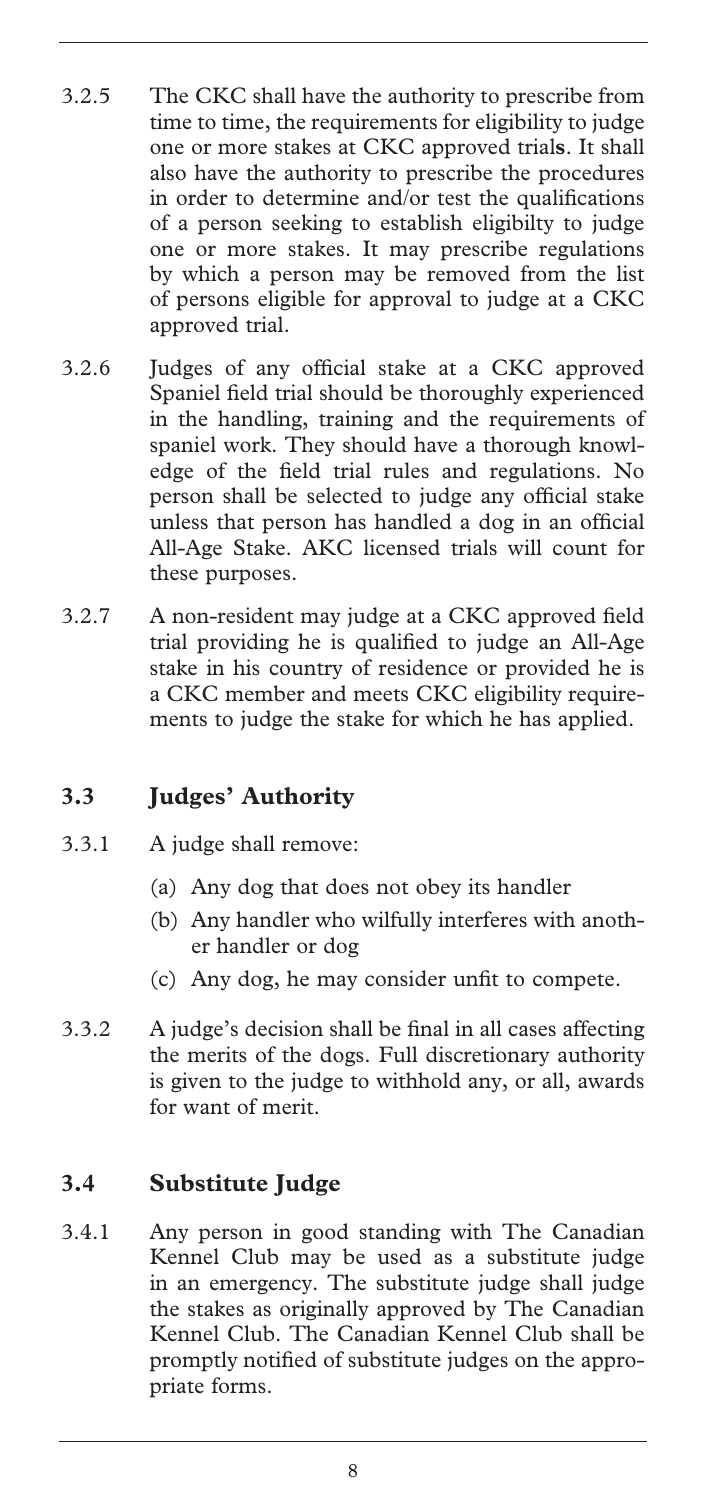#### **3.5 Indignities to a Judge**

3.5.1 A judge officiating at a trial held under these rules shall not be subjected to indignities of any kind during the progress of the trial. It shall be the duty and obligation of the club holding the trial to see that this rule is effectively carried out.

#### **3.6 Judge's Conduct**

- 3.6.1 Any action or conduct, which leaves the impression of a judge being compromised, must be avoided. It is considered inappropriate for a judge officiating at an event to lodge with a competitor, prior to the completion of the judging assignment.
- 3.6.2 A judge must conduct himself in a manner that is fair and not prejudicial to the sport.

### *4 PREMIUM LIST & CATALOGUE*

#### **4.1 Premium List**

- 4.1.1 A standard premium list must be published by all clubs holding a Spaniel field trial under these rules. A club which has been granted permission to hold a trial and has received approval of its selected judges must prepare and have printed a Premium List with entry forms to be made available to prospective entrants.
- 4.1.2 Premium lists and entry forms shall be such size, in such form, and contain such information as prescribed by the CKC. The following information must be listed on the cover (or first inside page excluding the inside cover) of the premium list:
	- (a) The words "Official Premium List"
	- (b) The name of the club or association holding the event
	- (c) Type of event being held
	- (d) Dates of the events
	- (e) Date and closing time for entries and whether post entries are accepted
	- (f) A statement setting forth the time, date and exact place at which the draw will take place
	- (g) A statement as to whether the trial is open to all Sporting Spaniels, or restricted to certain breeds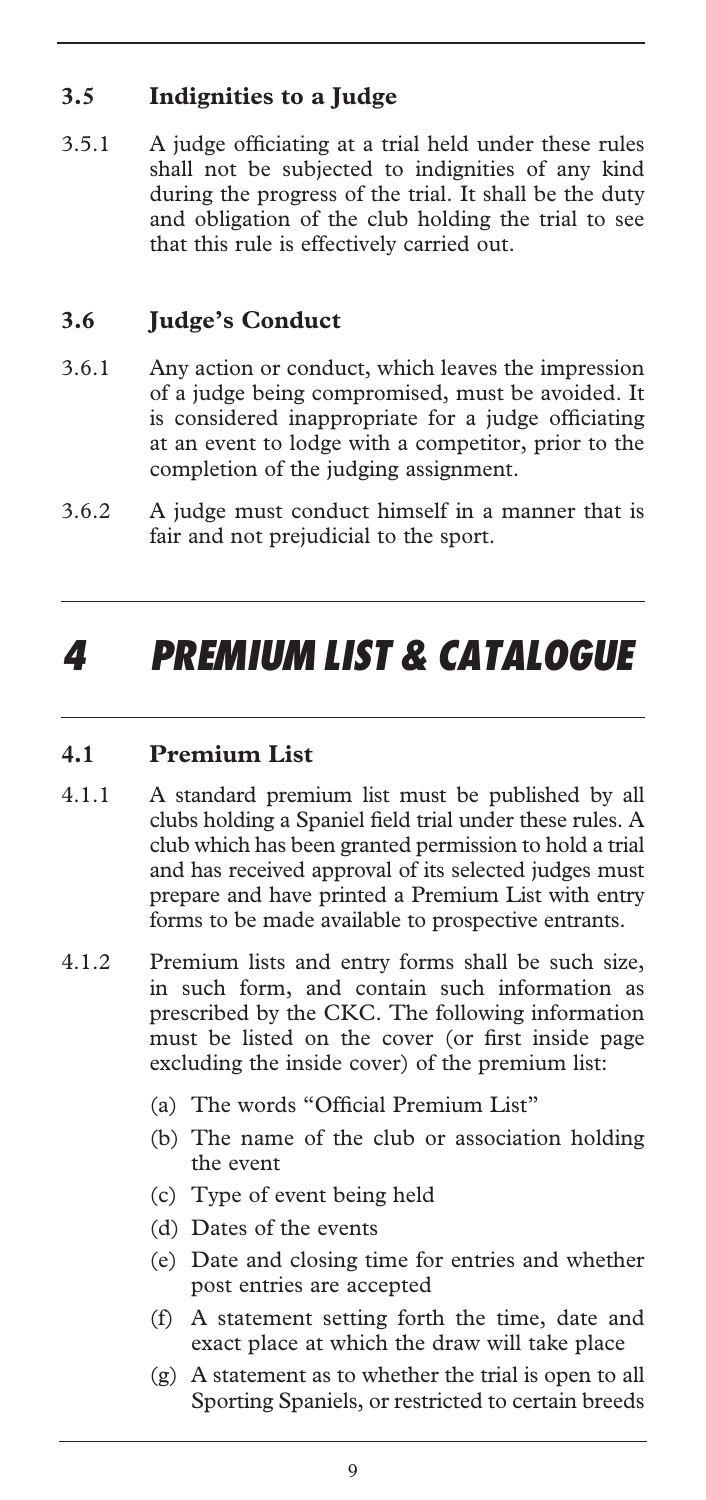- 4.1.3 The following must appear in a premium list:
	- (a) Exact location of the event (may include a map showing the location of the site)
	- (b) A statement "These events held under the rules of The Canadian Kennel Club"
- (95-05-19) (c) A list of the club officers (email address and phone number may be given if desired)
	- (d) A list of the Field Trial Committee including the Field Trial Chair
	- (e) The address and phone number of where entries are to be sent (if different from the Event Secretary)
	- (f) A statement as to where entries are to be sent
- (g) A listing of the judges and their email address-*(95-05-19)*  es
	- (h) A complete list of the judge's assignments broken down for each day
	- (i) A list of awards and prizes if offered
	- (j) A statement as to the order of running of the stakes, the date on which each will be run, the entry fee for each, and the type of birds to be used
	- (k) The name of the Chief Executive Officer of The Canadian Kennel Club and the address of the Head Office
- The name, email address and telephone number of the CKC Board Member and CKC Spaniel Representative for the zone in which the trial will be held  $(95-05-19)$  (1)
	- (m) The statement "A listing fee as established by The Canadian Kennel Club must accompany the entry of a dog for which a Canadian Kennel Club individual registration number or Event Registration Number (ERN) is not shown on the entry form"
	- (n) A statement as to the stake or stakes that will be provided
	- (o) A statement to include the wording of Section 21.7 regarding indignities
- 4.1.4 At the time of distribution to prospective entrants, 2 copies of the premium list must be sent to The Canadian Kennel Club and one copy each to the Spaniel Field Trial Representative and Board member representing the zone in which the trial is to be held.
- 4.1.5 The Field Trial Committee may make such regulations or additional rules for the governance of its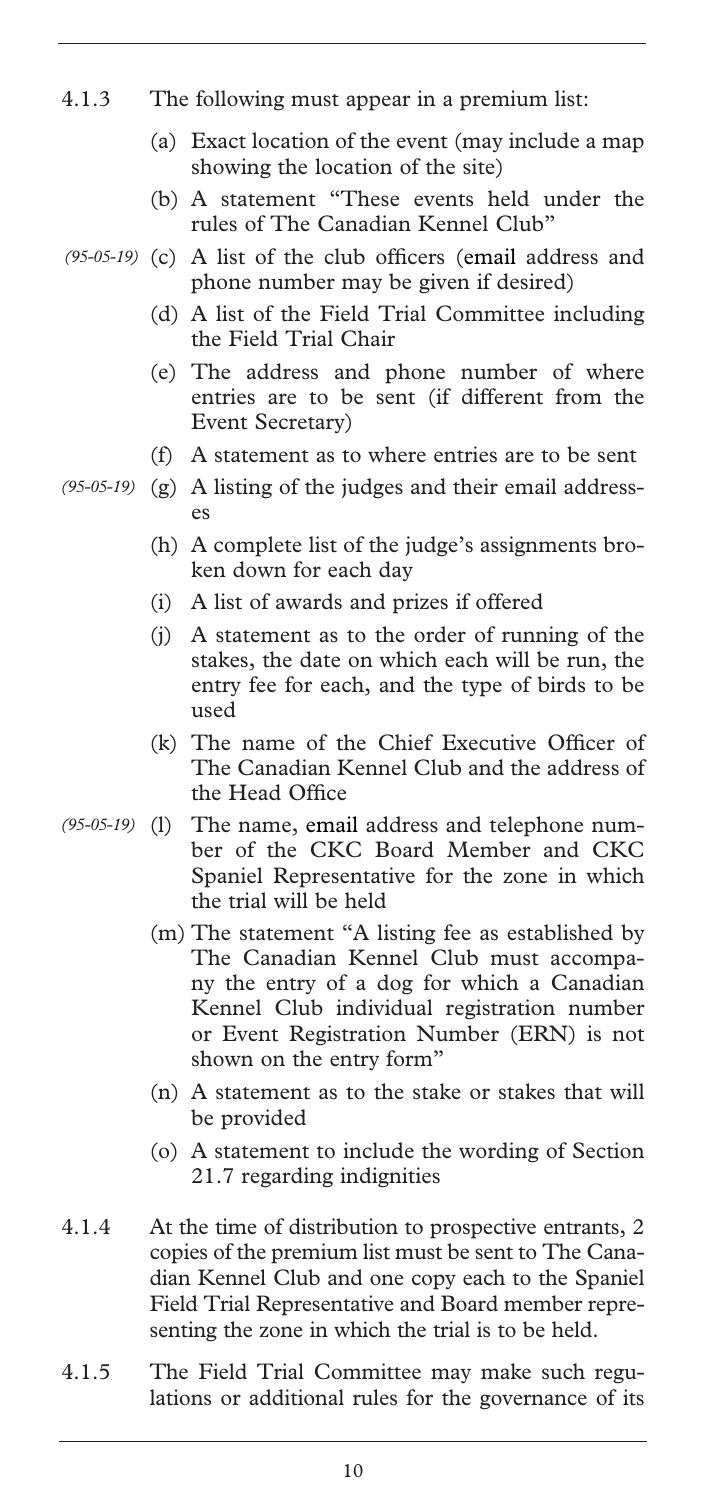field trial as shall be considered necessary, provided such regulations or additional rules do not conflict with any rule of The Canadian Kennel Club. Such regulations or additional rules shall be printed in the premium list or entry form and violations thereof shall be considered the same as violations of the rules and regulations of The Canadian Kennel Club.

4.1.6 Every premium list or entry form shall specify the date on which the entries for the field trials shall close, but if so stated in the premium list or entry form, post entries may be accepted up to the time of the drawing.

#### **4.2 Catalogue**

- 4.2.1 An official catalogue must be provided for all Spaniel Field Trials. The official catalogue must be printed or typed or available on electronic medium.
- 4.2.2 The following information must be listed on the outside front cover or the first page of the catalogue:
	- (a) Name of the club or association holding the trial
	- (b) The dates of the trials
	- (c) The statement "This event held under the rules of The Canadian Kennel Club"
	- (d) Exact location of the trial
	- (e) List of the Field Trial Committee including the Field Trial Chair
- (f) Name, email address and phone number of the *(95-05-19)*  Field Trial Secretary
- (g) A complete list of the judges and their email *(95-05-19)*  address
	- (h) A listing of each judge's assignment for each day
	- (i) A statement to include the wording of Section 21.7
- (j) Name of the Gun Captain *(50-06-20)*
- 4.2.3 The information in the catalogue on each dog must be in the following order:
	- (a) Catalogue number of the dog
	- (b) Registered name of the dog (in capital letters only)
- (c) Canadian Kennel Club registration number *(01-05-18)* (if given) or Temporary Competition Number (TCN)
	- (d) Date of birth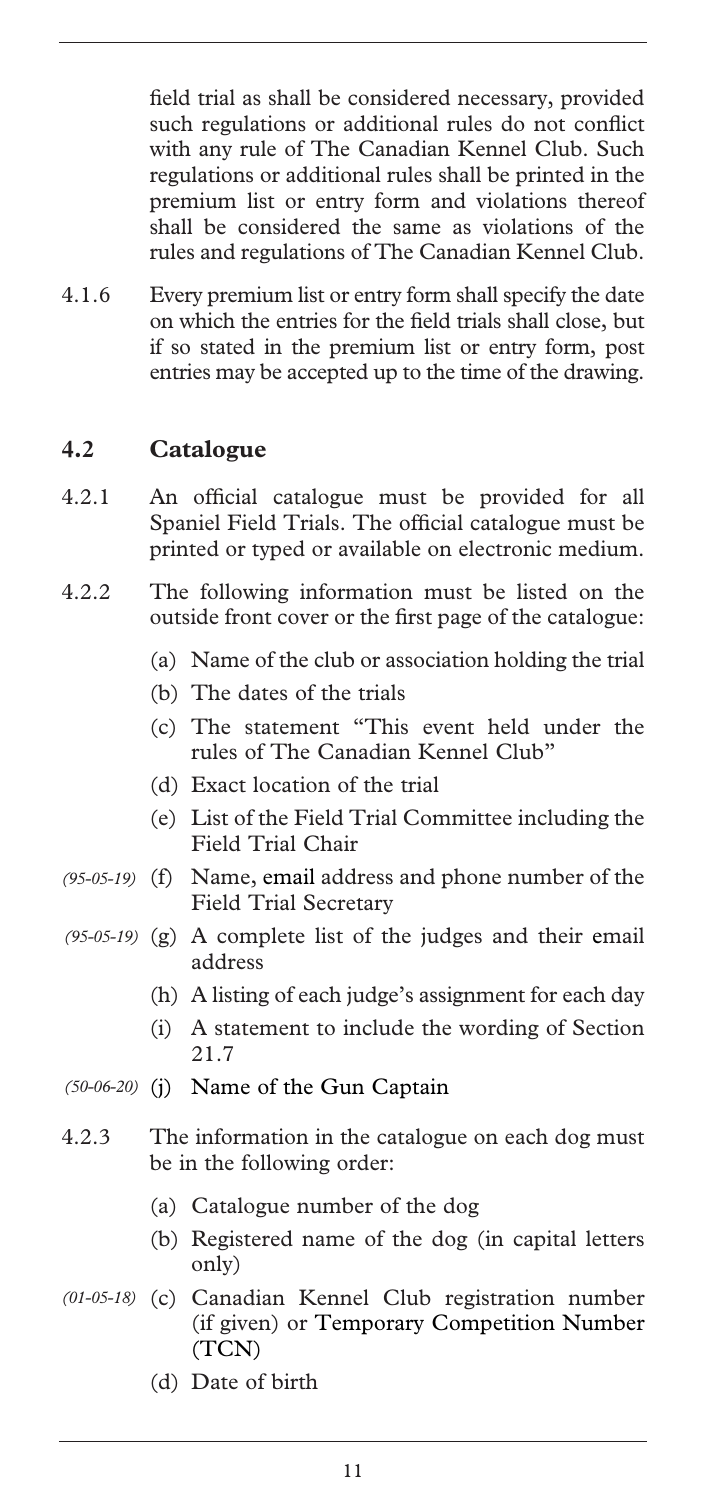- (e) Name of breeders
- (f) Registered name of sire
- (g) Registered name of dam
- (h) Place of birth
- (i) Name of owners
- (j) Email address of owners *(95-05-19)* 
	- (k) Agent (if applicable)

### *5 RIBBONS & PRIZES*

5.1.1 All clubs or associations holding Spaniel field trials under the rules of The Canadian Kennel Club, except sanctioned field trials, shall use the following colours for their prize ribbons or rosettes:

> First prize – blue Second prize – red Third prize – yellow Fourth prize – white Special prize – dark green

- 5.1.2 Each ribbon or rosette, except those used at sanctioned field trials, shall be at least 5 cm (2 inches) wide, and approximately 20 cm (8 inches) long; and bear on its face a facsimile of the crest of The Canadian Kennel Club, the name of the prize, and the name of the field trial-giving club with numerals of the year and date of trial.
- 5.1.3 If ribbons are given at sanctioned field trials, they shall be of the following colours, but may be of any design or size:

First prize – rose Second prize – brown Third prize – light green Fourth prize – grey Special prize – a combination of these colours.

- 5.1.4 If money prizes are offered, a fixed amount for each prize shall be stated.
- 5.1.5 All special prizes, not money, which may be offered, shall be accurately described or the value stated. Stud services shall not be accepted as special prizes.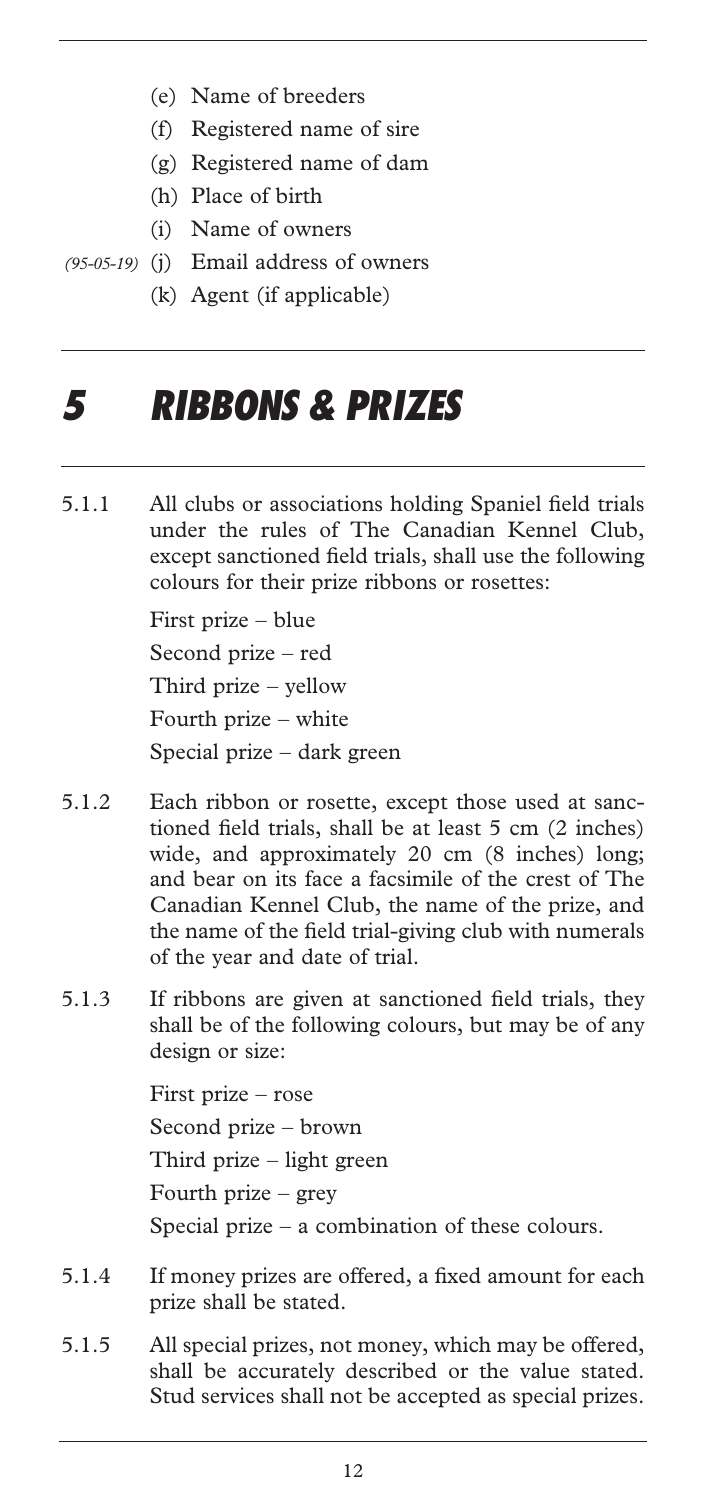# *6 ENTRIES & END OF TRIAL*

#### **6.1 Entry Requirements**

- 6.1.1 Every dog entered in an approved or sanctioned Spaniel field trial must be one of the following:
	- (a) Registered with the CKC
	- (b) Have an Event Registration Number (ERN)
	- (c) Eligible for registration with the CKC
- 6.1.2 If a dog is not registered with the CKC, it may be (01-05-18) entered at a field trial held under these regulations with a Temporary Competition Number (TCN), provided that:
	- (a) If born in Canada, it is eligible for individual CKC registration.
	- (b) If not born in Canada, it is eligible for individual registration in the records of the CKC.
	- (c) If foreign born and owned, it obtains an Event Registration Number (ERN) or CKC registration number, from the CKC within 30 days of the first trial entered.
- 6.1.3 The entry of a dog with a Temporary Competition Number (TCN) at a field trial held under these *(01-05-18)*  rules (sanctioned field trials excluded) must be accompanied by a listing fee and all listing fees must be remitted by the club or association holding the trial to The Canadian Kennel Club within 21 days after the trial.
- 6.1.4 The CKC shall have the right at any time to require (01-05-18) the owner of a dog with a Temporary Competition Number (TCN) to submit proof of the dog's eligibility for registration with the CKC. If The Canadian Kennel Club is satisfied that the dog is not eligible for registration in the CKC studbook, it shall have the right to order the cancellation of all awards, championship points and prizes earned by the dog at these trials.
- 6.1.5 Failure to comply with The Canadian Kennel Club's order to return ribbons and/or prizes to the clubs or associations concerned will result in the owner of the dog automatically rendering himself ineligible to enter dogs in any competition approved by The Canadian Kennel Club.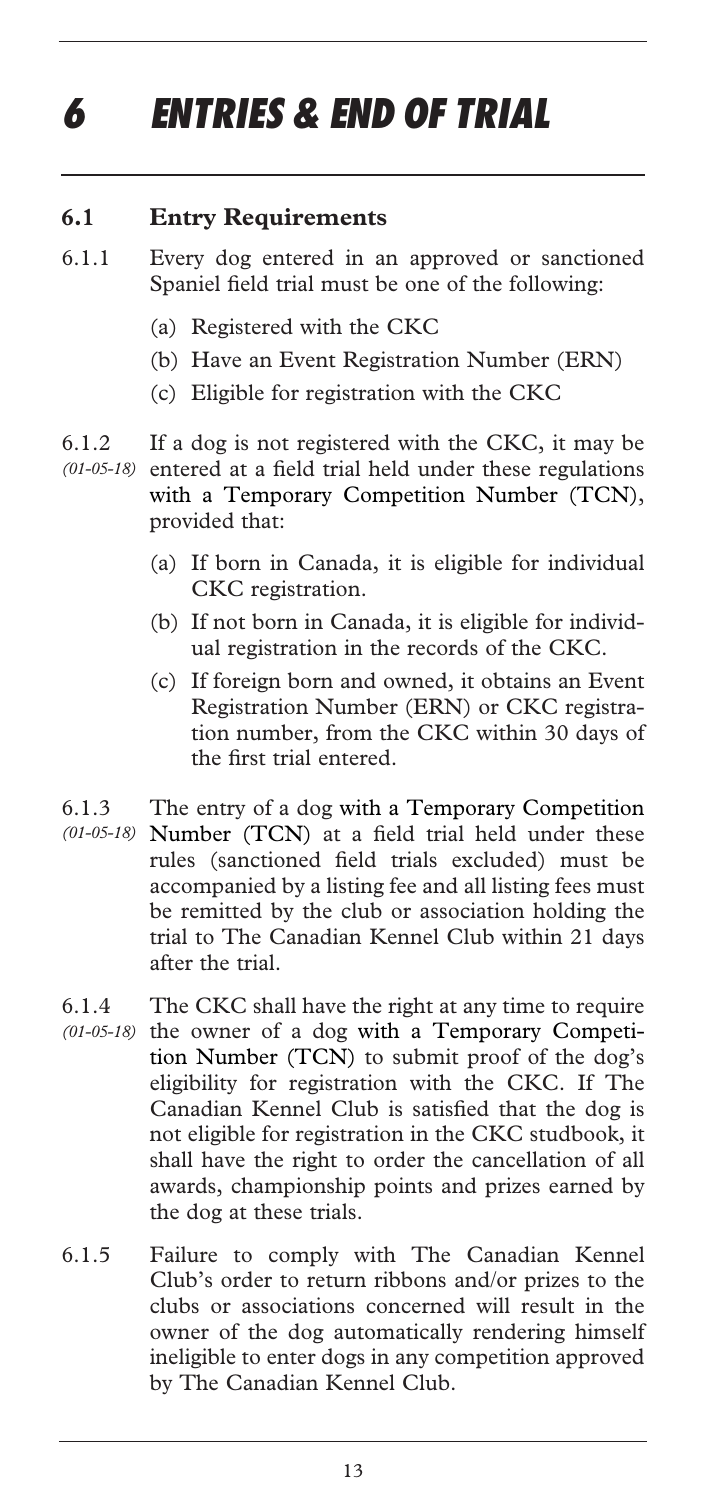- 6.1.6 Entries must not be accepted from any person who is not in good standing with The Canadian Kennel Club on the day of entries closing. A list of persons not in good standing shall be forwarded to the Field Trial Secretary by The Canadian Kennel Club.
- 6.1.7 Under no circumstances can telephone entries be accepted.
- 6.1.8 A dog is not eligible to be entered in any field trial in any stake in which championship points are given, if the judge of that stake or any member of his family owns or has owned, sold, held under lease, retained financial interest in, boarded, trained or handled the dog within 6 months prior to the date of the field trial.
- 6.1.9 The owner or agent entering a dog in a trial does so at his own risk, and agrees to abide by the rules of The Canadian Kennel Club.
- 6.1.10 Electronic entries are allowed. They must include an electronic signature and promise of payment acceptable to the event giving club.

#### **6.2 Entry Forms**

- 6.2.1 The following information must appear on each entry form:
	- (a) Registered name of dog
- (b) CKC individual registration number (if *(01-05-18)* registered in the CKC studbook), Event Registration Number (ERN), or foreign registration number or Temporary Competition Number (TCN)
	- (c) Name of breed
	- (d) Sex of dog
	- (e) Date and place of birth
	- (f) Name of sire and dam
	- (g) Names of breeders
	- (h) Stake entered
	- (i) Name of the owner (name of lessee shall be given instead of the owner if the dog is being held under lease)
	- (j) Complete address of owner or lessee
	- (k) Name of handler if the dog is not to be handled by the owner or a member of his immediate family
	- (l) Signature of owner, lessee or authorized agent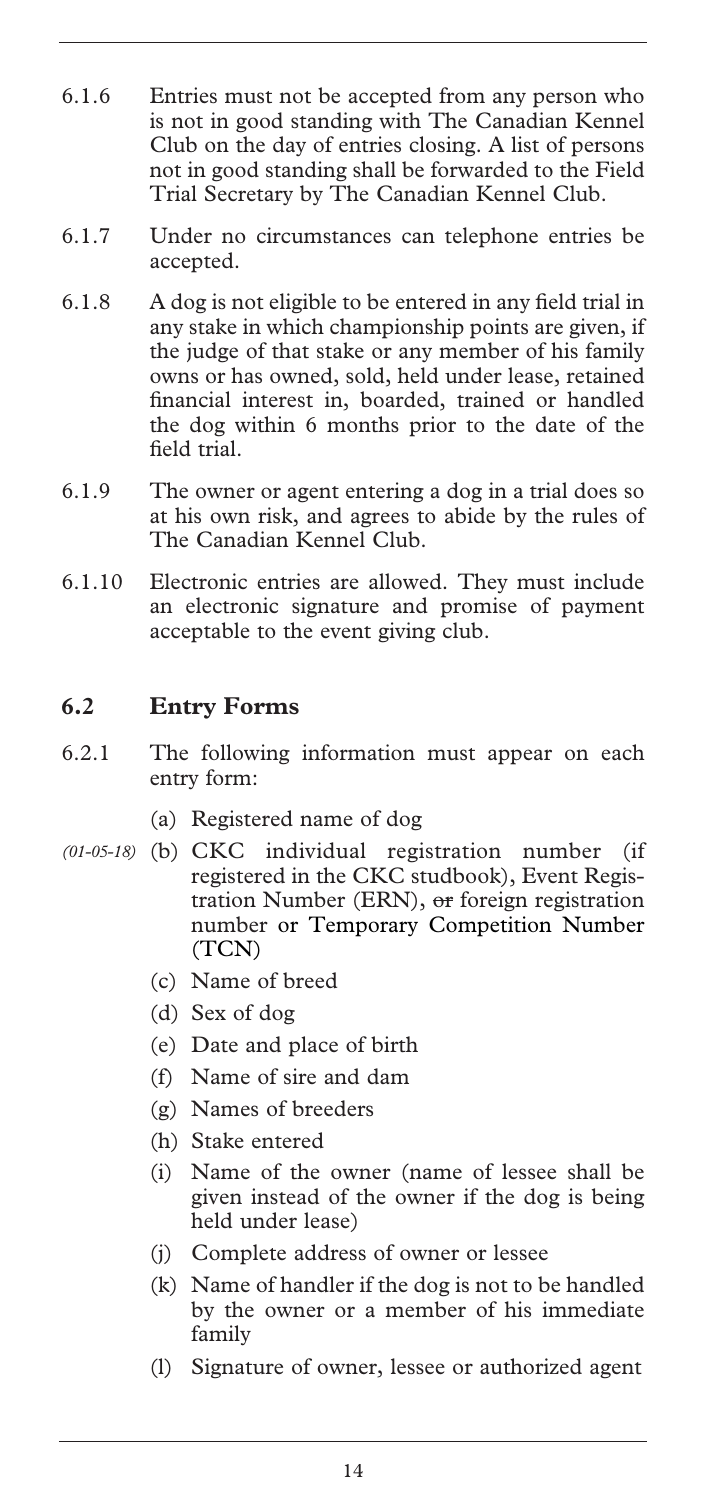- 6.2.2 Owners or lessees are responsible for errors or omissions in completing the entry forms, regardless of who makes the error.
- 6.2.3 No entry shall be made under a kennel name unless the name has been registered with the CKC. All entries under a kennel name must be signed with the name of the kennel followed by the word "registered".
- 6.2.4 An entrant is the individual, or if a partnership, all the members of the partnership entering a dog in a trial. In the case of entry by partnership, every member of a partnership entering a dog must be in good standing with The Canadian Kennel Club before the entry will be accepted. In the case of any infraction of these rules, all the partners shall be held equally responsible.
- 6.2.5 All entries must be made on an official CKC entry form and must show all particulars as set forth in these rules. The Field Trial Secretary shall supply entry forms. Any dog proven not to correspond with its entry form shall be disqualified and all winnings and entry money shall be forfeited. Should the act of fraudulent entry be proven, the owner and/or handler, shall be referred to the Discipline Committee of the CKC who shall take such action as it sees fit.
- 6.2.6 If the dog is not registered individually in the records of The Canadian Kennel Club, the litter registration number must be stated on the entry form if the dog was born in Canada.
- 6.2.7 If not born in Canada then either the dog's individual registration number or Event Registration Number (ERN) must be stated on the entry form.
- 6.2.8 If the dog is being held under lease the name of the lessor shall be given. Every entry form must be signed by the owner or handler of the dog entered in competition.
- 6.2.9 Facsimile entries are allowed. The entry must include a signature and promise of payment acceptable to the event giving club.

#### **6.3 Entry Fees**

- 6.3.1 A club may not accept an entry fee other than that which is published in the premium list or entry form or in any way discriminate between entrants.
- 6.3.2 The entry of a dog at a field trial held under these rules must be accompanied by the entry fee.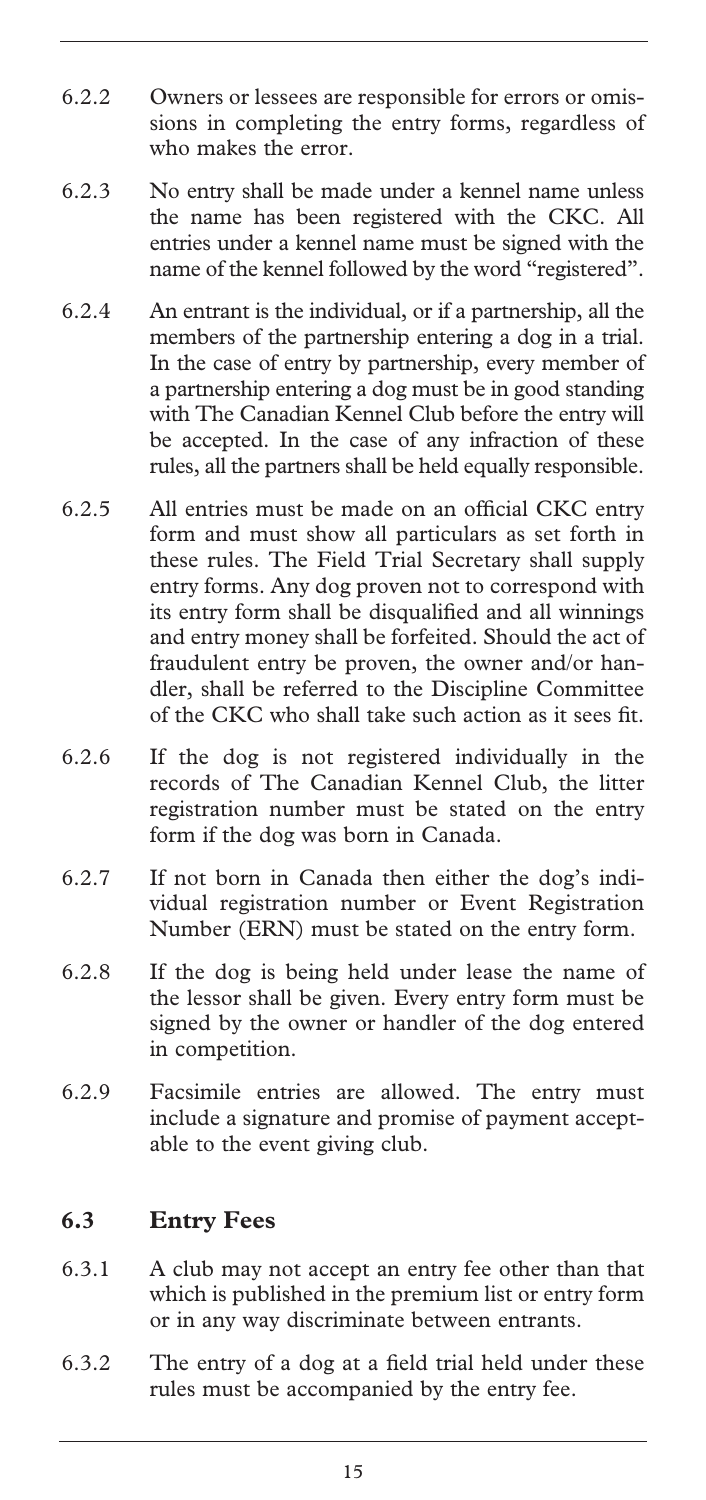- 6.3.3 Tendering of a dishonoured cheque or credit card in payment of entry fees shall be considered non-payment of entry fees, and is an offence punishable by disciplinary action and cancellation of awards.
- 6.3.4 The Field Trial committee may decline any entry or may remove any dog from its trial for just cause, but in each such instance, shall file good and sufficient reasons for doing so with The Canadian Kennel Club within 2 weeks of the trial.
- 6.3.5 Non-compliance with this section of these rules shall be considered an offence punishable by disciplinary action and cancellation of awards.

#### **6.4 Bitches in Season**

6.4.1 Bitches in season are not permitted to compete or enter, nor shall they be allowed on the grounds.

#### **6.5 Withdrawals**

- 6.5.1 Any dog withdrawn because of injury or illness, or for a dog that dies, or a bitch that comes into season shall be refunded in full by the event-giving club. Prior to paying such refund, the club may require an appropriate veterinary certificate.
- 6.5.2 The event-giving club is free to formulate its own policy with reference to refunds for other reasons provided that the terms thereof are clearly stated in the premium list.

#### **6.6 Limiting Number of Entries - All-Age Stake**

- 6.6.1 A club may be permitted to limit the number of entries in an All-Age Stake but the minimum entry shall be 50 dogs. If the number of entries received by the closing date exceeds the number of dogs permitted to enter then a draw shall be held to select the dogs for the trial. If a host club chooses to limit the number of entries in an All-Age Stake, the appropriate information must be stated on the Premium list.
- 6.6.2 A club wishing to limit the number of entries in an All-Age Stake must state this on its Event Date Application submitted to the CKC.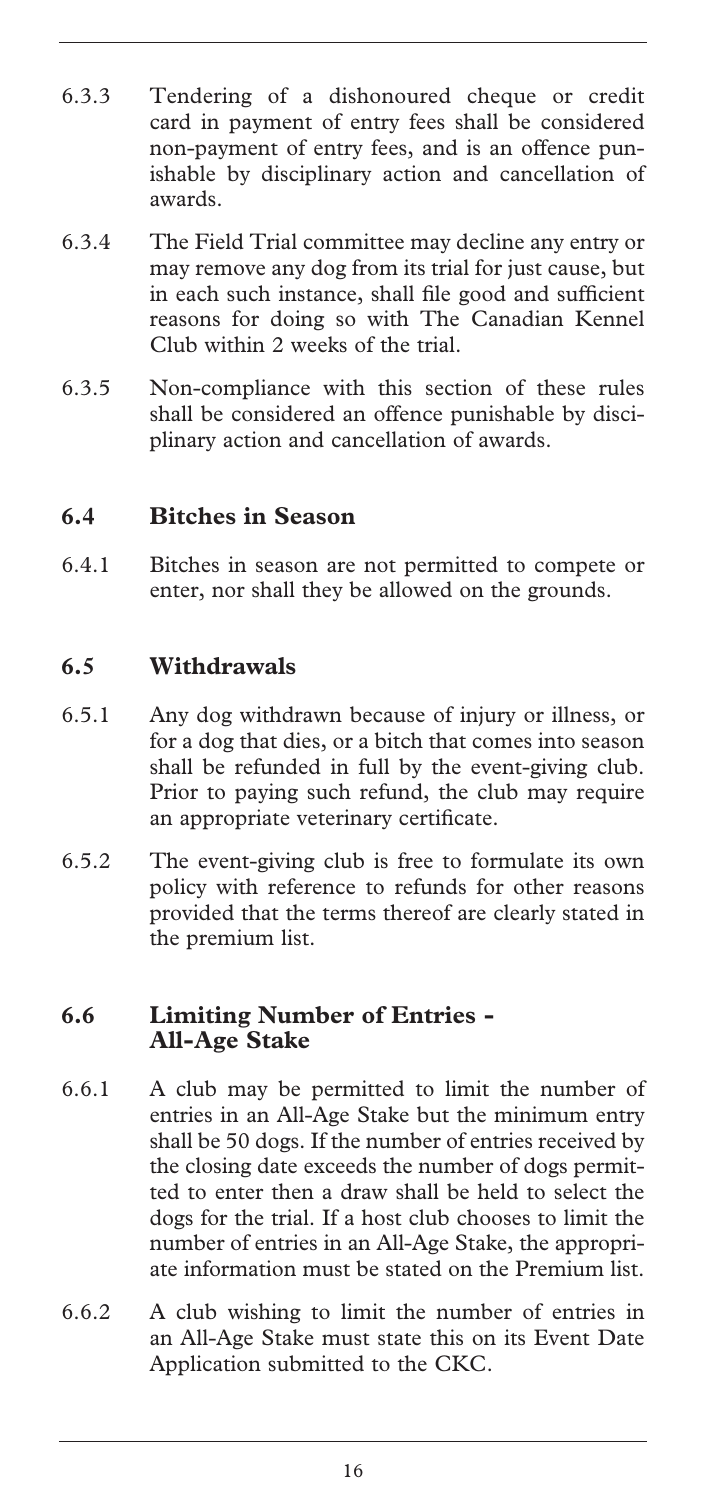- 6.6.3 The host club, having received approval from the CKC to hold a limited entry All-Age Stake, must select the entries by draw in accordance with the following rules:
	- (a) The draw must be held with the full field trial committee present
	- (b) All entries meeting entry requirements as provided for in section 6 of the Sporting Spaniel Field Trial Rules and Regulations must be included in the draw
	- (c) Persons entering more than one dog may choose to enter each dog individually or submit all entries in one envelope for purposes of the draw
	- (d) If an envelope containing a multiple entry is drawn and puts the total number of dogs over the announced limited entry, then all dogs in the multiple entry will be permitted to participate. For example, if the entry is limited to 50 dogs, and the envelope selected as 49th contains a multiple entry of 4 dogs, then all 53 dogs chosen may participate in the trial
	- (e) Entry monies for those dogs not selected in the draw shall be promptly refunded
	- (f) Entry monies shall not be refunded for dogs that are selected in the draw but are subsequently scratched for reasons other than those permitted in the Sporting Spaniel Field Trial Rules and Regulations.
- 6.6.4 The number of entries in the Canadian National Open and Amateur Championship Stake cannot be limited.

#### **6.7 Health**

6.7.1 No dog may be entered at a trial if it has any communicable disease. *(90-05-19)* 

6.7.2 Dogs entered in a test must have current immunization status. *(90-05-19)* 

6.7.3 No dog may be brought onto the grounds or premises of a trial if it: *(90-05-19)* 

- (a) is known to have distemper, parvovirus, kennel *(90-05-19)*  cough or other communicable disease or
- (b) has recovered from distemper, parvovirus, ken-*(90-05-19)* nel cough or other communicable disease within the last 30 days.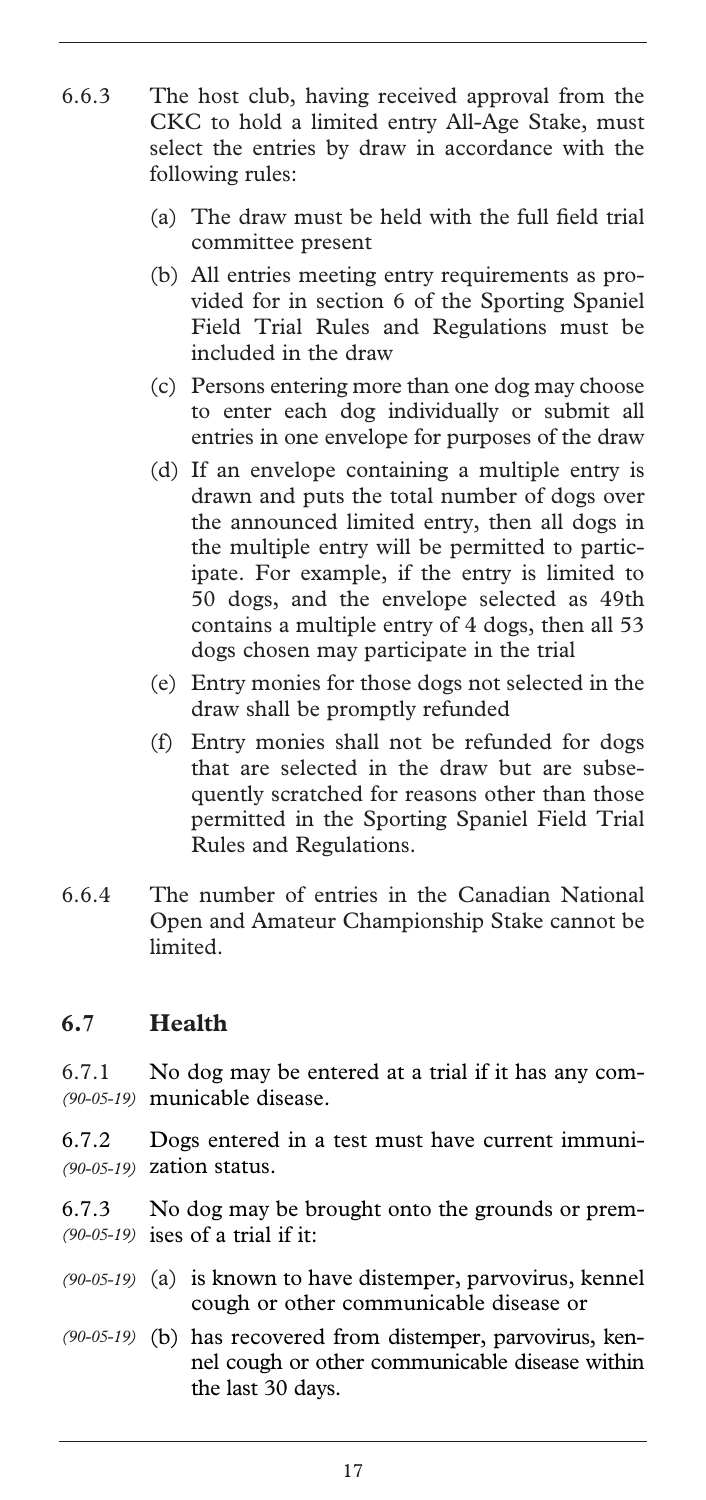- (90-05-19) (c) has been housed within 30 days prior to the show, trial or test on premises on which there existed distemper, parvovirus, kennel cough or other communicable disease.
- 6.7.4 Where it is found that these rules have been contra-(90-05-19) vened, the dog in question shall be removed from the show, trial or test premises/grounds and the exhibitor will be subject to disciplinary action.

#### **6.8 Disqualification**

- 6.8.1 Any dog disqualified for biting or viciousness shall automatically be disqualified from entering in any other event in any other discipline until such time as the dog is officially reinstated.
- 6.8.2 The judge shall have the authority to disqualify or (58-06-17) excuse a dog which menaces, threatens or attempts to bite the judge, another person, or another dog. If a dog is twice excused for any combination of these actions, it shall have the status of a disqualified dog. The judge shall also have the authority to disqualify or excuse a dog which attempts to bite, or bites in response to an attack from another dog.
- 6.8.3 The judge shall disqualify or permanently disqualify a dog which bites the judge, another person or any dog. Dogs permanently disqualified under this provision will not be eligible for reinstatement. The decision to permanently disqualify a dog must be clearly indicated on the Judge's Disqualification Form. *(58-06-17)*
- 6.8.4 Once a dog has been disqualified for any reason at a Spaniel Field Trial, it may not be entered until the dog has been reinstated by the CKC. All awards earned by a dog in violation of this section will be cancelled by the CKC and the owner of the dog is subject to disciplinary action. A dog disqualified under section 6.8.3 is not eligible for reinstatement. *(19-03-16)*
- 6.8.5 Any dog that is disqualified under section 6.8.3 shall automatically be disqualified from entering in *(19-03-16)*  any other CKC event in any other discipline until such time as the dog is officially reinstated, if the dog is eligible for reinstatement.
- 6.8.6 Reinstatement
- *(19-03-16)*
- (a) The owner of a dog which has been disqualified at an event trial held under these rules may, after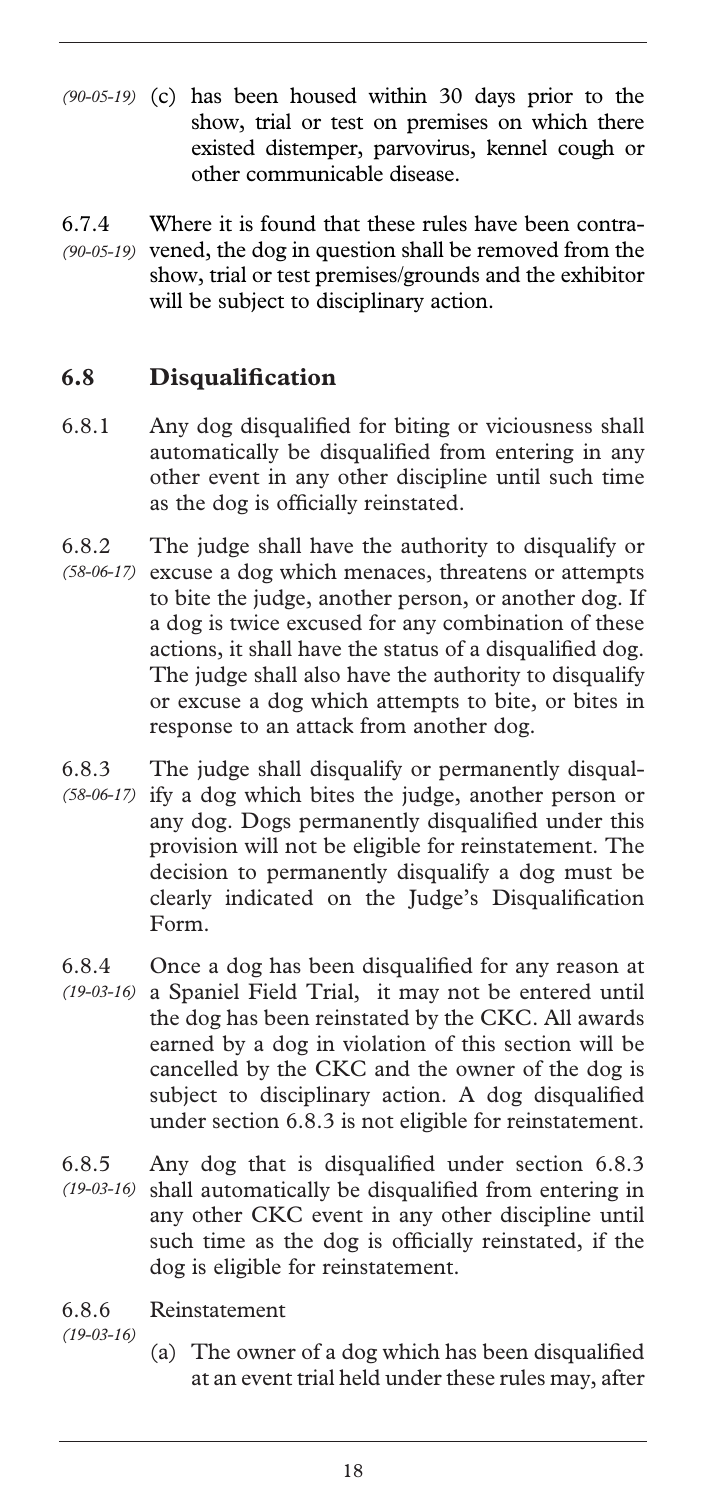30 days from the date of said disqualification, apply in writing to the CKC for reinstatement of the dog, unless the dog is ineligible for reinstatement as per Section 6.8.3. The request for reinstatement must be accompanied by a deposit as set by the Board.

#### **6.9 End of Trial**

- 6.9.1 The Field Trial Secretary shall, within 14 days of (21-12-19) the completion of an approved field trial, forward to The Canadian Kennel Club the official catalogue marked to indicate awards and absentees and certified by the Field Trial Secretary in the judge's book.
- 6.9.2 At the conclusion of judging the Field Trial Secretary shall provide the judges with a list or log book containing the full names of all dogs entered and the names and addresses of the owners.
- 6.9.3 The Field Trial Secretary shall file the judges'
- book and all original entry forms. The Field Trial *(21-12-19)*  Secretary shall forward to The Canadian Kennel Club within 14 days after completion of the trial the following:
	- (a) A signed certification over the signature of the Field Trial Secretary of the club as to the number of listed dogs entered and the total number of dogs entered in competition
	- (b) The judges' book
	- (c) All entry forms
	- (d) Any other information or reports which may be required by the CKC
- 6.9.4 The trial-giving club is responsible for the collection of all listing fees and the submission of same to The Canadian Kennel Club so as to be received not more than 14 days after the closing of the trial. *(21-12-19)*
- 6.9.5 In the event that the CKC establishes that the remittance fails to cover the fees set forth, an administrative fee as set by the Board will be assessed against the club.
- 6.9.6 An administrative fee as set by the Board will be imposed for each day's delay in the returns reaching the CKC.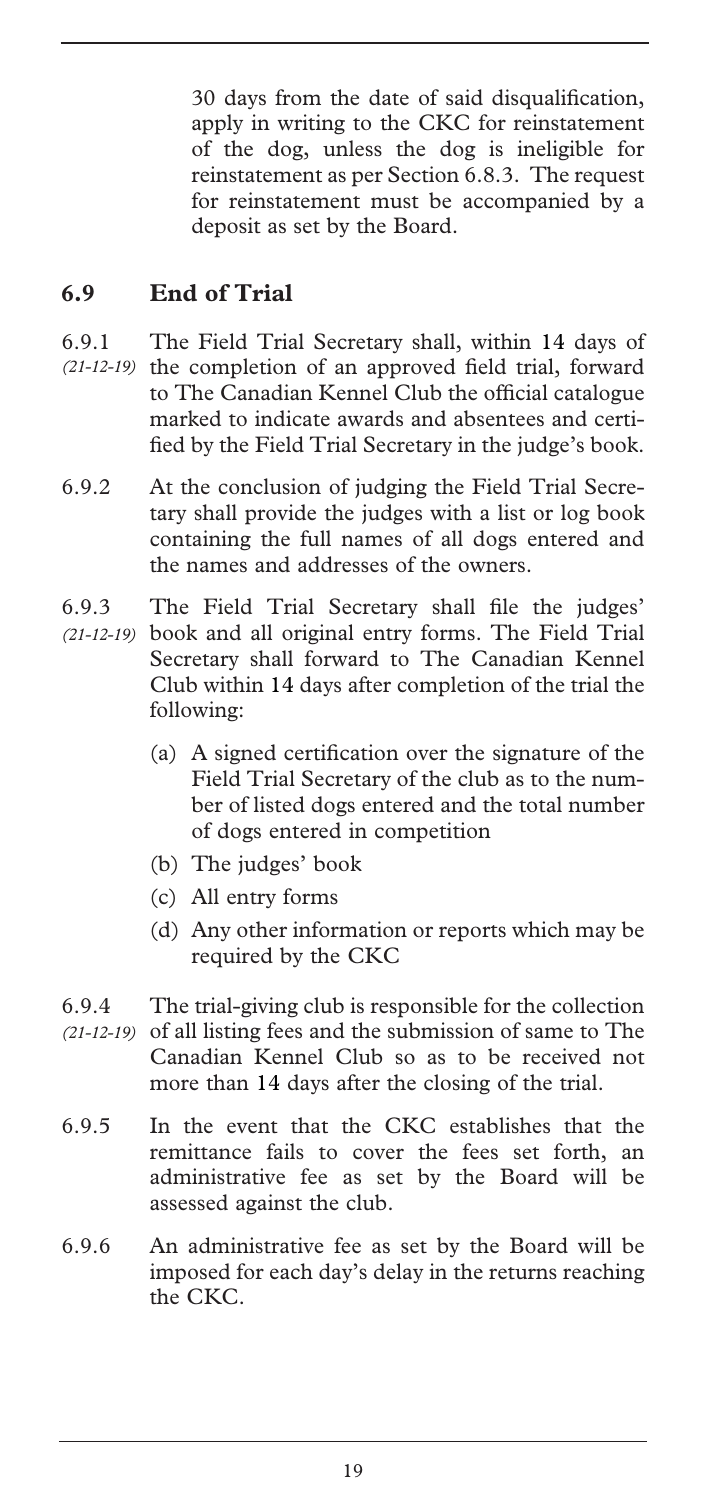# *7 UNSPORTSMANLIKE CONDUCT*

- 7.1 It shall be deemed unsportsmanlike conduct if a person during the running of or in connection with an event abuses or harasses a judge, trial official or any other person present in any capacity at the event.
- 7.2 Any handler who displays unsportsmanlike conduct or who is seen to kick, strike or otherwise roughly manhandle a dog while on the grounds of a Spaniel field trial at any time during the holding of the event, may be expelled from the trial by the Spaniel Field Trial Committee.
- 7.3 The judges shall also have the authority to expel a handler from a trial if they observe unsportsmanlike conduct on the part of a handler or see a handler kicking, striking or otherwise roughly manhandling a dog while the event is in progress. It will be the duty of the judge to report promptly to the Spaniel Field Trial Committee the expulsion of a handler.
- 7.4 The Spaniel Field Trial Committee shall investigate, at once, any instance of alleged unsportsmanlike conduct on the part of the handler, or any report that a handler has been observed kicking, striking or otherwise roughly manhandling a dog. If the Spaniel Field Trial Committee, after investigation, determines that a handler is in violation of this section, and that the incident, if proven, would constitute conduct prejudicial to the sport or the CKC, it shall exercise its authority in accordance with the Complaints section of these rules.
- 7.5 The trial secretary shall submit to the CKC a complete report of any hearing action taken under this section within 21 days.

### *8 CANCELLATION OF PLACEMENTS*

- 8.1 A dog entered in any stake for which it is ineligible, when confirmed by the judges' book, shall forfeit all prizes and awards.
- 8.2 If the placement of a dog is cancelled, the dog next in order of merit shall be moved up and the place-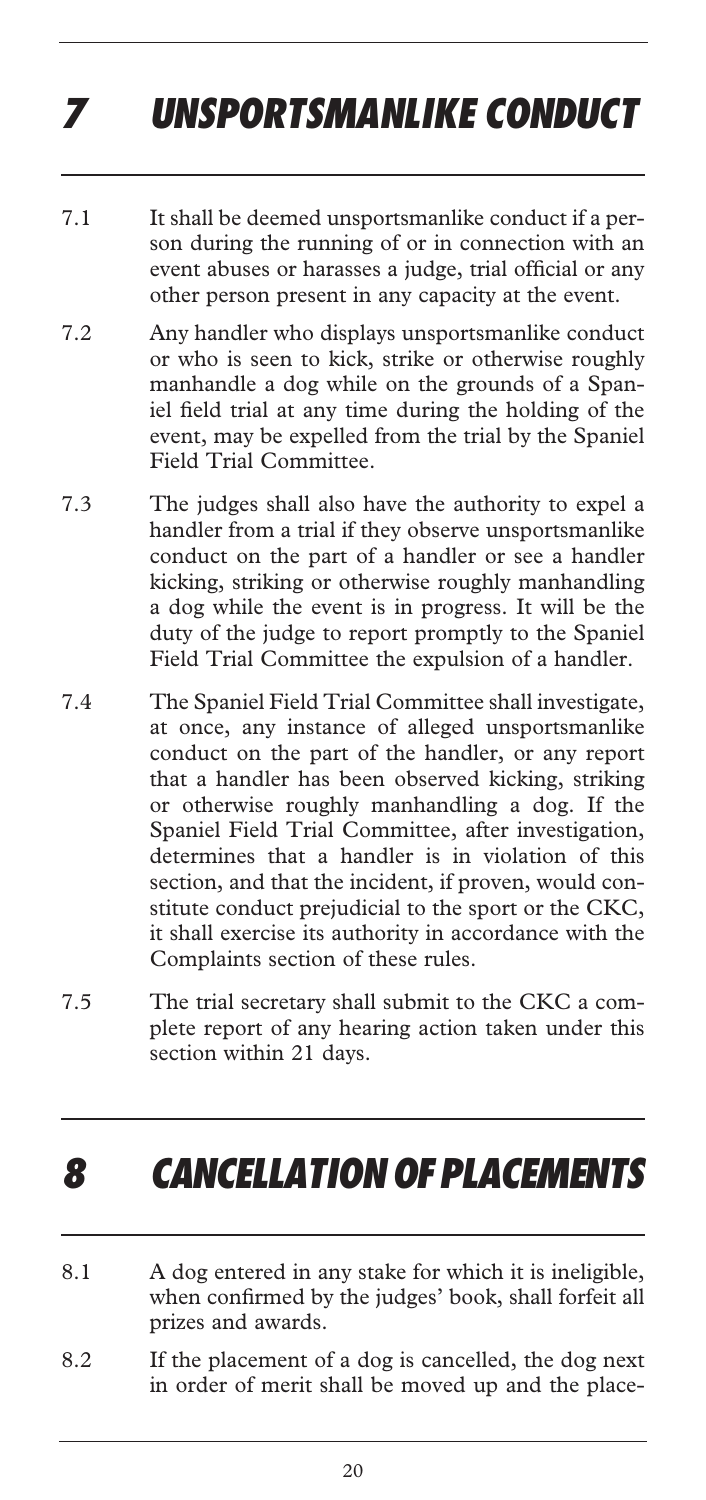ment of the dog moved up shall be counted the same as if it had been the original award.

8.3 When the placement of a dog is cancelled by The Canadian Kennel Club, the entrant of the dog shall return all awards and prizes for such win to the field trial secretary of the trial-giving club within 10 days of notification by The Canadian Kennel Club.

### *9 SPECIAL RULES FOR SPANIEL FIELD TRIALS*

#### **9.1 Guidelines**

- 9.1.1 In all stakes the Spaniels shall be regularly shot over in the customary sporting manner and may be worked in various wind patterns, and on fur and feather, as well as in water when possible.
- 9.1.2 No handler shall carry any training or other handling equipment (except whistle) exposed or in such manner that it may be used as a steadying aid or threat.
- 9.1.3 Only trials that are run on live full-winged bird, or on rabbits, or both, shall be permitted to carry championship points. *(64-06-20)*
- 9.1.4 The use of any trap or contrivance from which game can be released is prohibited. All Provincial and Federal regulations regarding the use of game birds and/or rock doves must be respected.
- 9.1.5 Two judges only shall officiate at one time. Both judges of a stake are required to examine game before a decision is made as to hard mouth.
- 9.1.6 Splitting prizes and/or places at Spaniel Field Trials is prohibited.
- 9.1.7 In the event of a disagreement between the judges on any question, the Field Trial Committee or the club giving the trial shall appoint a referee to cast the deciding vote.
- 9.1.8 The decisions of the Field Trial Committee shall, in all matters arising at the trial, be final and conclusive and shall bind all parties subject to the rules of The Canadian Kennel Club.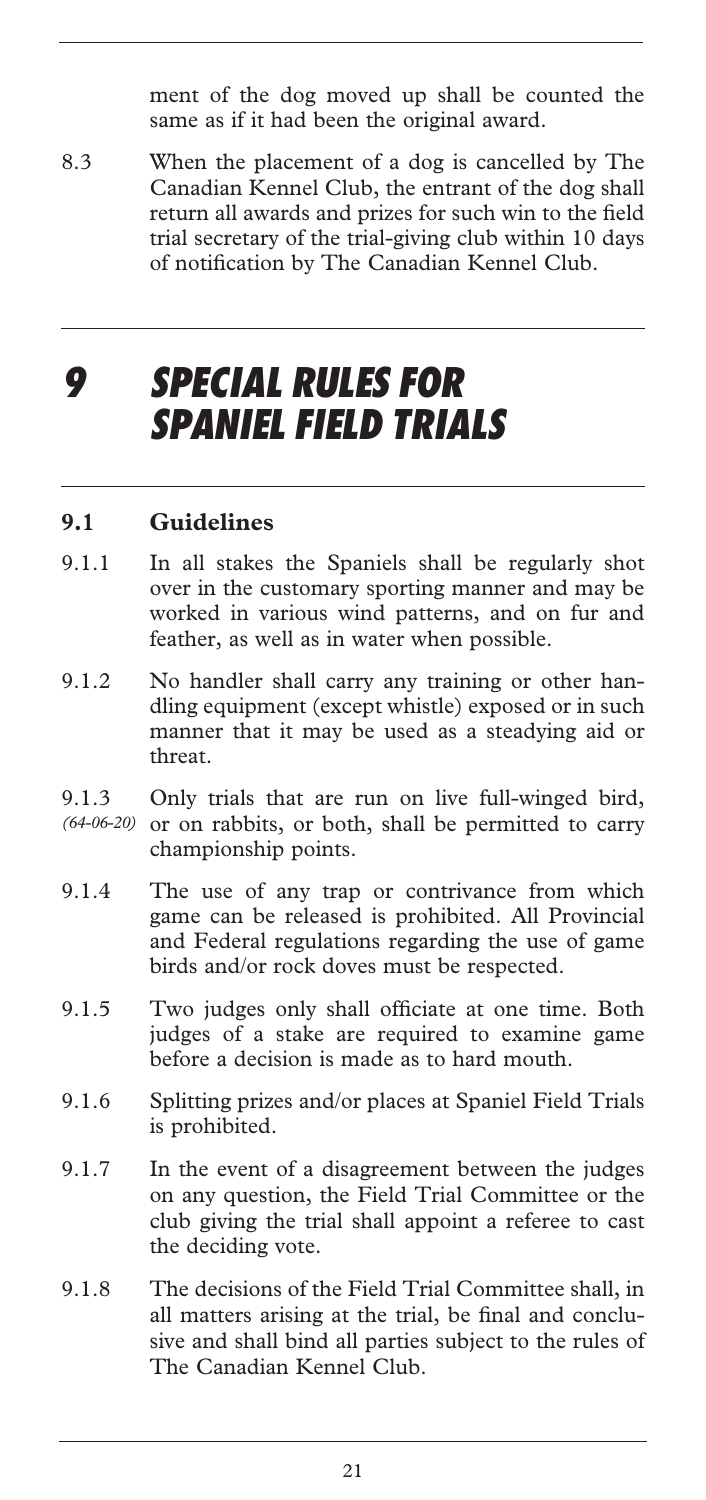#### **9.2 Postponement**

- 9.2.1 In the event the weather is unsuitable for holding the trial, the Field Trial Committee may suspend indefinitely, cancel or postpone any trial up to 3 days beyond the last advertised date. Notice of such suspension or postponement shall be forwarded immediately to the CKC. Postponement beyond 3 days must have CKC approval.
- 9.2.2 In the event of a postponement, any competitor shall have the right to withdraw his entry and his entry fee shall be refunded.
- 9.2.3 In the event the weather is still unsuitable after 3 days, the Field Trial Committee may cancel the trial.
- 9.2.4 When, due to circumstances beyond its control, the Field Trial Committee may, subject to CKC approval, alter the original date of the trial after the closing of the entries. All competitors must be formally notified, who may exercise their option of canceling their entries within 4 days from the date of such notice. Any competitor who cancels under such notification shall have his entry refunded. Any competitor, who does not exercise this option, will automatically have his entry carried over to the altered date of the trial.

#### **9.3 Order of Running**

9.3.1 The order of running in any stake shall be decided by lot at the draw. Dogs worked by the same person *(64-06-20)* or belonging to the same owner should be separated when possible. The judges will carry on the trial of 2 dogs simultaneously, working parallel beats as far as possible and not requiring any cooperation in quartering. At the end of each series the judges will call up any dogs they require to be run in additional series. In no event may a dog not under judgement be used to create a pair. All dogs that are awarded a placing or Certificates of Merit shall have been down for one performance under each of the 2 officiating judges. There must be a minimum of 3 series in All Age stakes unless lack of birds, inclement weather, etc., dictates otherwise.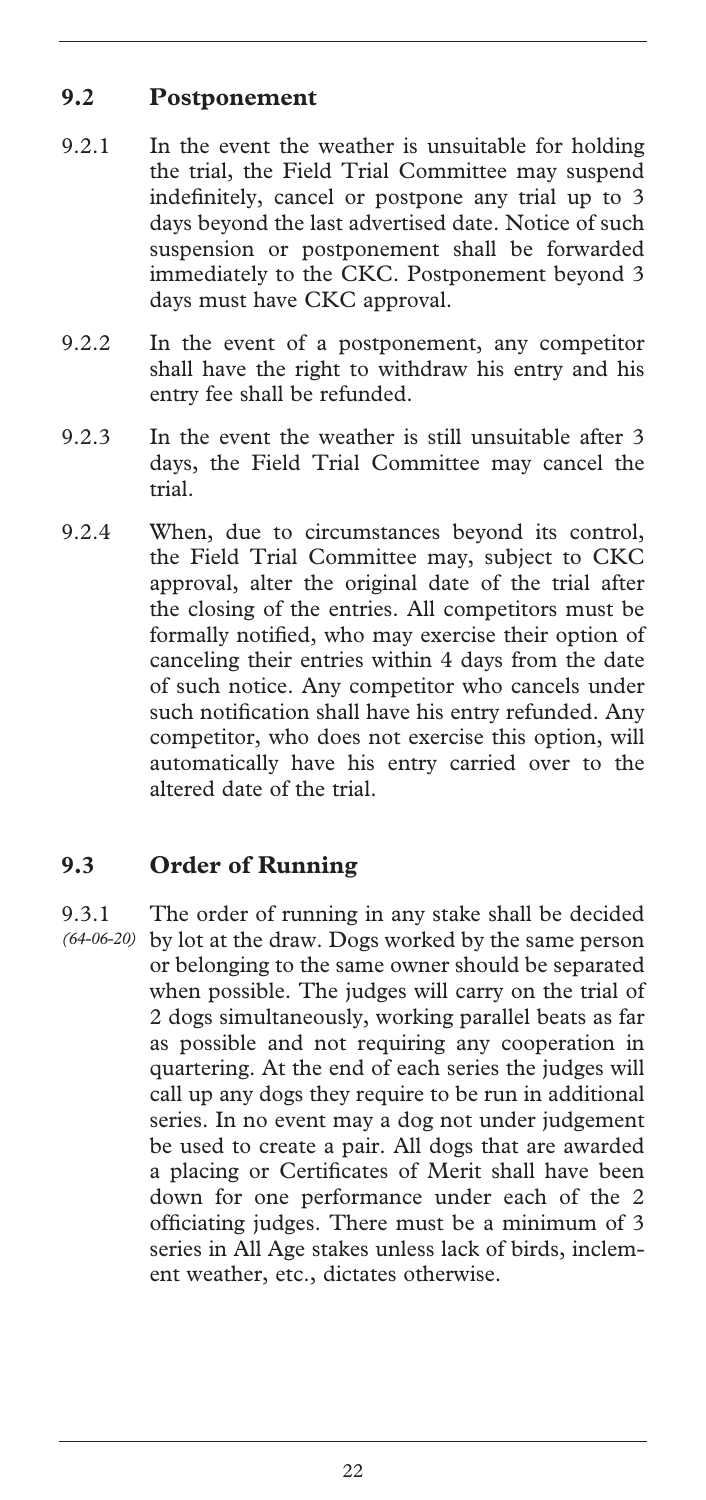# *10 REGULAR OFFICIAL STAKES*

#### **10.1 General**

10.1.1 The Regular Official Stakes at a Spaniel Field Trial shall be Puppy, Limit, Novice, Open All-Age, Ama-*(51-06-20)*  teur All-Age and Shooting Dog.

#### **10.2 Puppy Stake**

- 10.2.1 A Puppy Stake at a Spaniel Field Trial shall be for dogs at least 6 months of age and under 2 years of age on the day of the trial at which the Puppy Stake is judged.
- (52-06-20) (a) The points earned for the purpose of calculating high point status for puppy stake/ limit stake be determined as follows:

| If 4 or more entries:<br>1st place<br>2nd place<br>3rd place<br>4th place | 5 points<br>3 points<br>2 points<br>1 point |
|---------------------------------------------------------------------------|---------------------------------------------|
| If 3 entries:<br>1st place<br>2nd place<br>3rd place                      | 3 points<br>2 points<br>1 point             |
| If 2 entries:<br>1st place<br>2nd place                                   | 2 points<br>1 point                         |
| If 1 entry:<br>1st place                                                  | l point                                     |

#### **10.3 Limit Stake**

- 10.3.1 A Limit Stake at a Spaniel Field Trial shall be for dogs at least 6 months of age on the day of the trial that have not placed in an All-Age Stake, or received 2 first placements in any Regular Official Stake (Puppy Stake excepted), at an approved trial in Canada or any equivalent Spaniel trial in any other country.
- (53-06-20) (a) The points earned for the purpose of calculating high point status for puppy stake/ limit stake be determined as follows: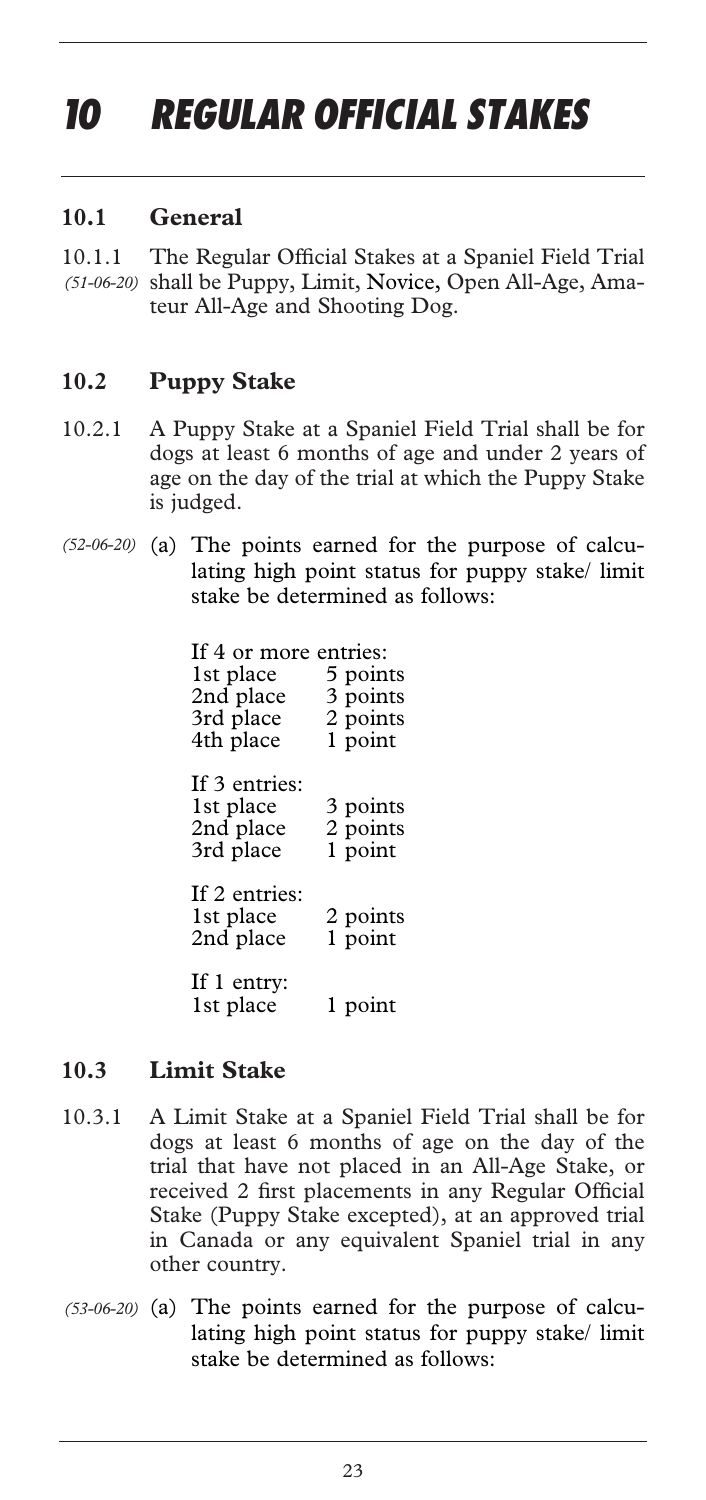| If 4 or more entries:<br>1st place<br>2nd place<br>3rd place<br>4th place | 5 points<br>3 points<br>2 points<br>1 point |
|---------------------------------------------------------------------------|---------------------------------------------|
| If 3 entries:<br>1st place<br>2nd place<br>3rd place                      | 3 points<br>2 points<br>1 point             |
| If 2 entries:<br>1st place<br>2nd place                                   | 2 points<br>1 point                         |
| If 1 entry:<br>1st place                                                  | l point                                     |

#### **10.4 Open All-Age Stake**

10.4.1 An Open All-Age Stake at a Spaniel Field Trial shall be for all dogs at least 6 months of age, on the day of the trial at which the stake is judged.

#### **10.5 Amateur All-Age Stake**

- 10.5.1 An Amateur All-Age Stake at a Spaniel Field Trial shall be for dogs at least 6 months of age, on the day of the trial at which the stake is being judged.
- 10.5.2 A person shall be considered an amateur if he has not attempted to receive any part of his livelihood from the training, handling or showing of field trial or hunting dogs in the calendar year of the trial or the preceding calendar year.
- 10.5.3 Dog running in Amateur stakes must be owned by (64-06-20) an amateur and handled by an amateur. Dogs that are owned, either in whole or in part, by a professional are excluded from entry in CKC approved Amateur All-Age Stakes.

#### 10.6 **Shooting Dog Stake**

10.6.1 A Shooting Dog Stake at a Spaniel Field Trial shall be open to all dogs at least 6 months of age, on the day of the trial at which the stake is judged.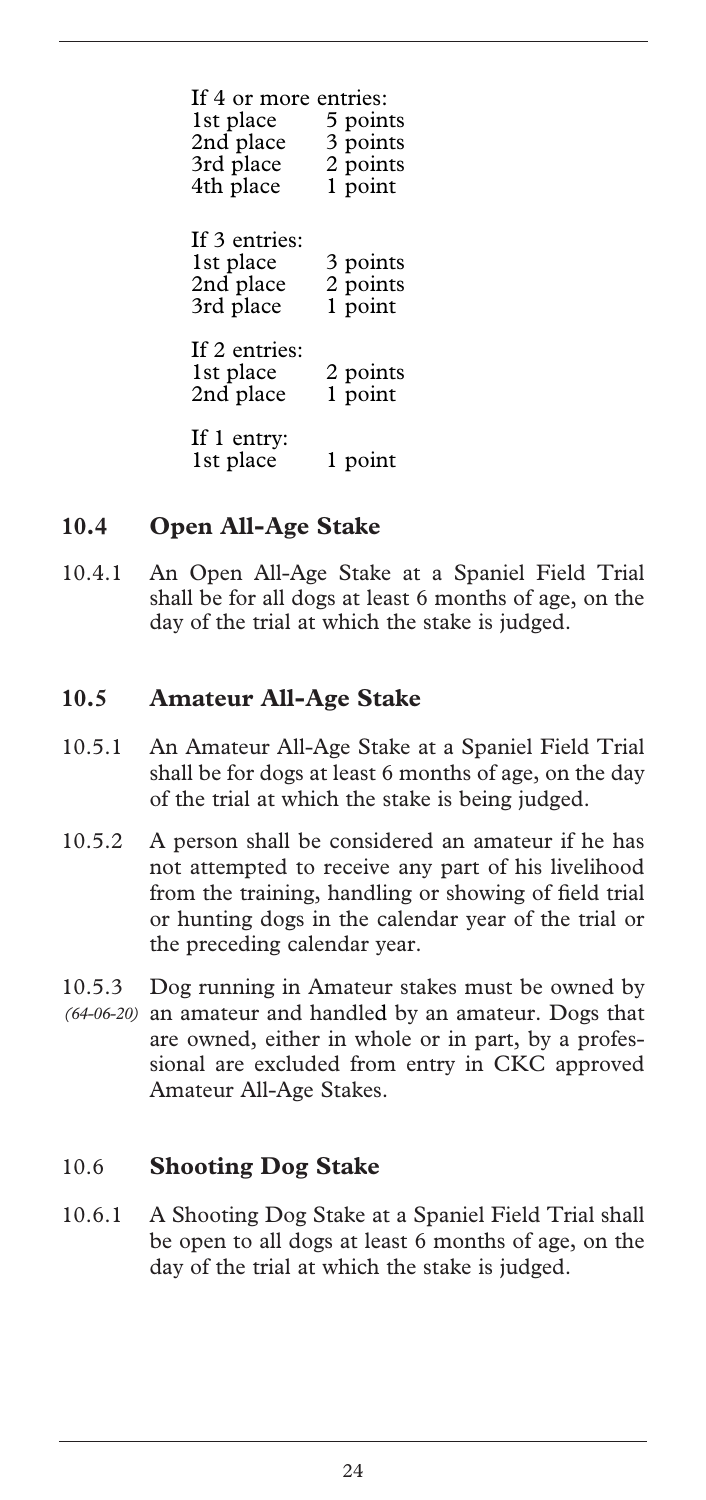#### **10.7 Novice Stake** *(54-06-20)*

10.7.1 A Novice Stake at a Spaniel Field Trial shall be for  $(54-06-20)$  dogs at least 6 months of age on the day of the trial (with no age limit) that have not placed in an All-Age Stake.

10.7.2 Dog running in Amateur stakes must be owned by an amateur and handled by an amateur (in *(54-06-20)*  accordance with the rules 10.5.2). Dogs that are owned, either in whole or in part, by a professional are excluded from entry in CKC approved Novice Stakes.

### *11 FIELD TRIAL CHAMPION*

#### **11.1 Points**

- 11.1.1 Provided that there are at least 10 starters in the Stake, the dogs awarded 1st, 2nd, 3rd and 4th in *(55-06-20)* the All-Age Stake shall be credited with championship points as follows:
	- (a) First 5 points
	- (b) Second 3 points
	- (c) Third 2 points
	- (d) Fourth 1 point

#### **11.2 Requirements**

- 11.2.1 To acquire an Open All-Age Field Trial Championship, a "FTCH", a dog must:
	- (a) win at least 10 points including at least one 5-point win in Open All-Age Stakes.
	- (b) the 10 points earned must be earned under at least 2 different sets of judges
	- (c) a dog must have placed no less than 4th in an Open All-Age Stake in which live full winged gamebirds (such as Pheasant and or Chukar Partridge) were used.
- 11.2.2 To acquire an Amateur All-Age Field Trial Championship, a "AFTCH", a dog must:
	- (a) Win at least 10 points including at least one 5 point win in Amateur All-Age Stakes.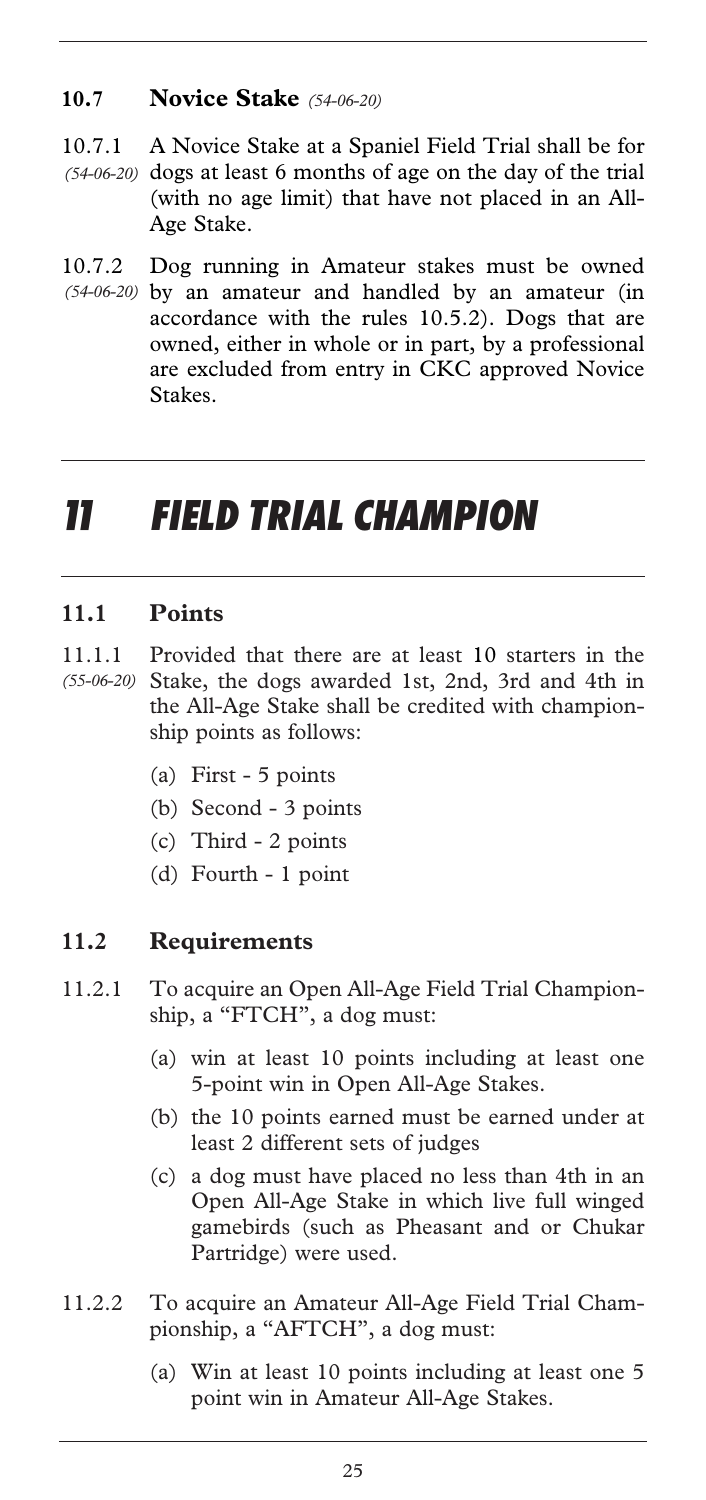- (b) The 10 points earned must be earned under at least 2 different sets of judges.
- (c) A dog must have placed no less than 4th in an Amateur All Age Stake in which live full winged game birds (such as Pheasants and or Chukar Partidge) were used.
- 11.2.3 Before a dog shall receive its field trial championship it must have shown its ability to retrieve game from water, after a swim. The holding of water tests during a field trial will be left to the discretion of the Field Trial Committee of the club conducting the trial, and the premium list of the trial shall state whether or not a water test will be conducted. Dogs competing must, if required by the judges to do so, take such a test. Refusal by an owner or handler to let his dog take such a test will disqualify the dog in the stake in which it is competing. It is the responsibility of the Field Trial Secretary or Committee to submit the results properly signed by the judges so that they will carry championship points and be recorded by The Canadian Kennel Club.

### *12 NATIONAL OPEN CHAMPIONSHIP STAKE & NATIONAL AMATEUR CHAMPIONSHIP STAKE*

#### **12.1 Eligibility**

- 12.1.1 The winner of the National Open Championship stake will automatically become a Canadian Open Field Trial Champion and is also entitled to be designated "National Open Spaniel Champion".
- 12.1.2 The winner of the National Amateur Championship Stake will automatically become a Canadian Amateur Field Trial Champion and is also entitled to be designated "National Amateur Spaniel Champion.
- 12.1.3 The dog declared the winner of the last National Open Championship Stake shall be invited to compete in the stake. Pursuant to this regulation and until otherwise ordered by the Board of Directors of The Canadian Kennel Club, entry of dogs in this stake shall be confined to the following dogs: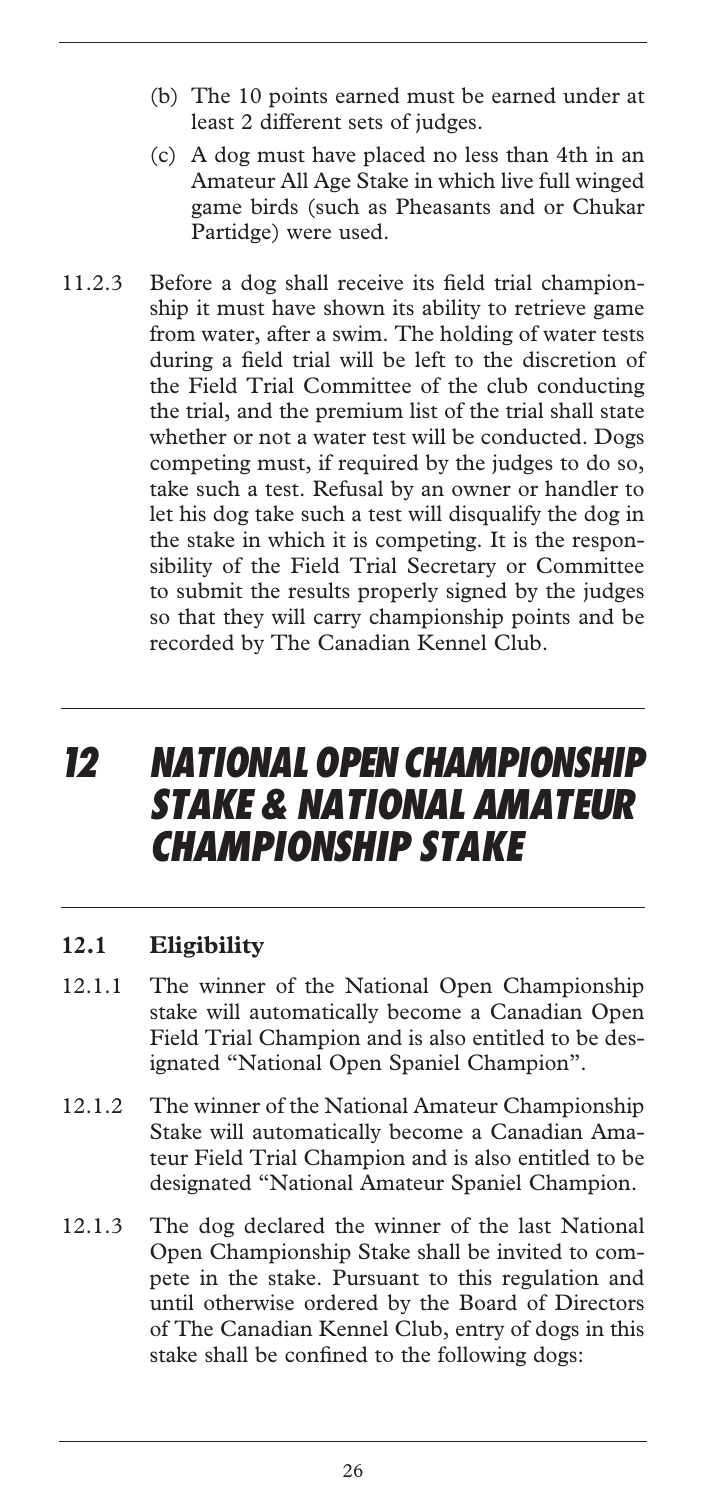- (56-06-20) (a) A dog which has placed 1st, 2nd, 3rd or 4th in an Open All Age Stake at a CKC approved trial held under these rules hosted by a member club in good standing with the Canadian National Spaniel Field Trial Association (CNSFTA) will be qualified for the following two  $(2)$ National Open Championship Stakes.
	- (b) All dogs which have previously won this Stake
- 12.1.4 The dog declared the winner of the last National Amateur Championship Stake shall be invited to compete in the stake. Pursuant to this regulation and until otherwise ordered by the Board of Directors of The Canadian Kennel Club, entry of dogs in this stake shall be confined to the following:
- (56-06-20) (a) A dog which has placed 1st, 2nd, 3rd or 4th in an Amateur All Age Stake at a CKC approved trial held under these rules hosted by a member club in good standing with the Canadian National Spaniel Field Trial Association (CNS-FTA) will be qualified for the following two (2) National Amateur Championship Stakes.
	- (b) All dogs which have previously won this Stake.

#### **12.2 Eligibility for 2021** *(10-04-21)*

- 12.2.1 Any dog that qualified for the 2020 National Open Championship shall be qualified for the 2021 *(10-04-21)*  National Open Championship.
- 12.2.2 Any dog that has placed 1st, 2nd, 3rd, or 4th in an Open All Age Stake at an AKC approved trial in *(10-04-21)*  2021 will be qualified for the 2021 National Open Championship Stake. The owner/agent of the dog in question must prove such to the National Field Trial Secretary 2 weeks prior to the trial closing date.
- 12.2.3 Any dog that qualified for the 2020 National Ama-(10-04-21) teur Championship shall be qualified for the 2021 National Amateur Championship.
- 12.2.4 Any dog that has placed 1st, 2nd, 3rd, or 4th in an Amateur All Age Stake at an AKC approved trial in *(10-04-21)* 2021 will be qualified for the 2021 National Amateur Championship Stake. The owner/agent of the dog in question must prove such to the National Field Trial Secretary 2 weeks prior to the trial closing date.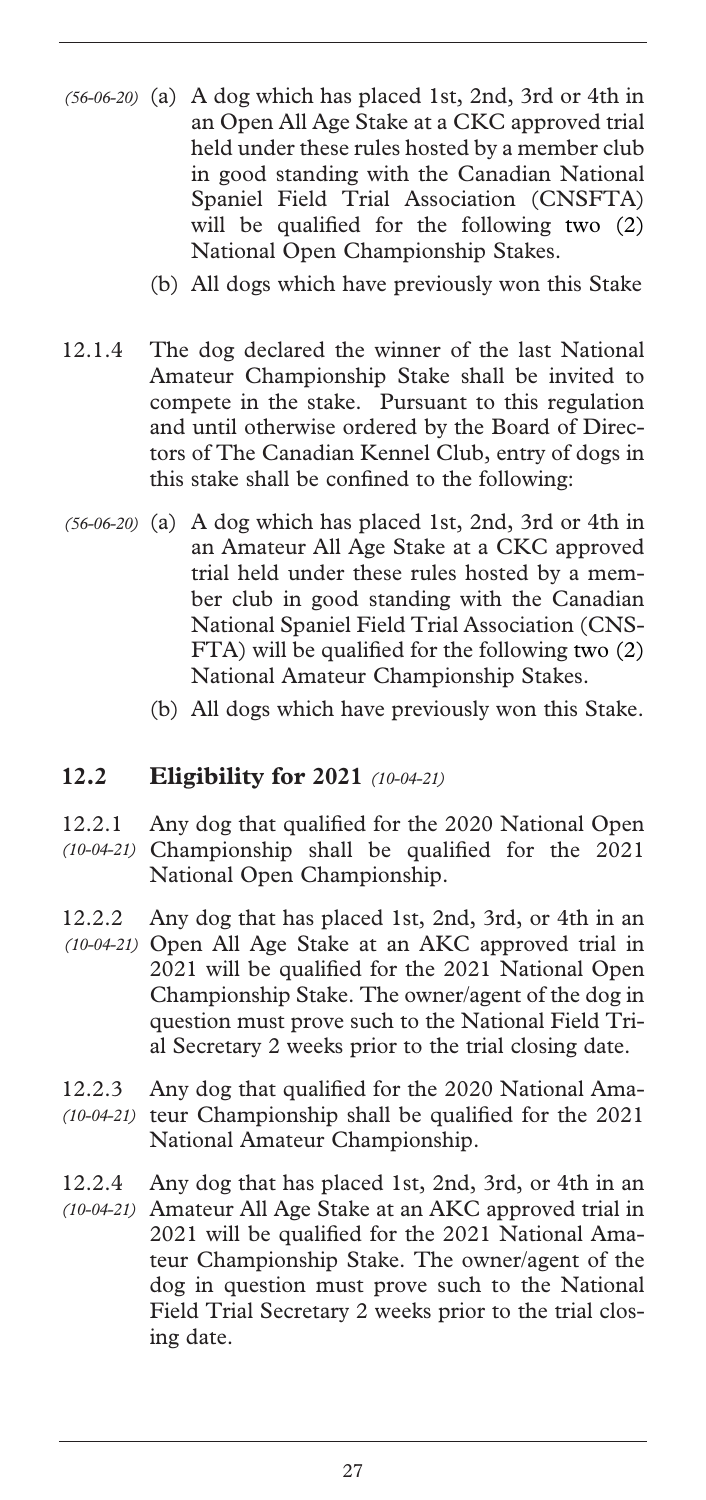#### **12.2 Points**

12.2.1 Championship points will be as set out for an All-Age Stake, along with such prizes as may be offered in the premium list for the stake.

#### **12.3 Judges**

12.3.1 Two judges only shall officiate. Each judge must (54-12-16) have previously judged at least 5 All-Age Stakes at approved Spaniel Field Trials. At least one judge shall be a Canadian resident or a Canadian citizen.

#### **12.4 Committee**

12.4.1 The organizing club shall name a Field Trial Committee to manage the stake and will be held responsible for enforcing the rules and regulations for the stake as set by The Canadian Kennel Club.

#### **12.5 The Stakes**

- 12.5.1 The National stakes must have at least 6 series, 5 on land and one in water. The dogs should run in pairs for at least 4 land series, but it is required that each dog competing must be paired with another dog in at least 2 of these series; in all 4 if possible. In no event may a dog not under judgement be used to create a pair.
- 12.5.2 In the first land series all dogs shall run in the order that they are called to the line.
- 12.5.3 Dogs called back by each judge after the 1st series shall run under the other judge in the 2nd series. Dogs called back for a 3rd series shall be placed under the judges in the order that they are called to the line (as in 1st series). Dogs called back by each judge after the third land series will run under the other judge in the 4th series. Dogs called back for a 5th series shall be judged independently by both judges.
- 12.5.4 The posting of scores after each series shall be at the discretion of the Field Trial Committee. If points are posted after each series the final series shall be posted as the average of the 2 judges' totals.

#### **12.6 Ribbons**

12.6.1 Ribbons shall be provided for 1st, 2nd, 3rd and 4th places.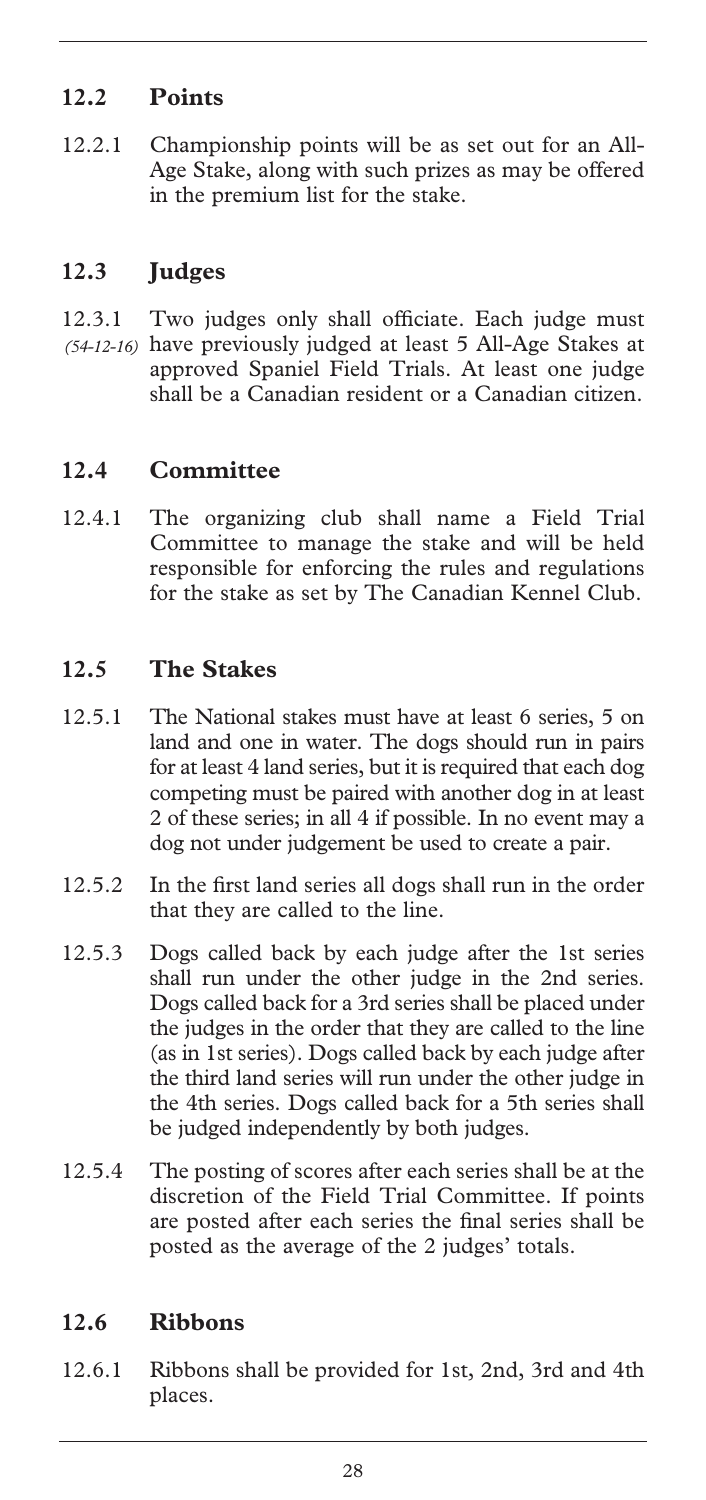12.6.2 A club may issue Field Trial Certificates of Merit to dogs placed in Field Trials or designated for such Certificate of Merit by the judges for meritorious work at an approved field trial.

### *13 BASIC PRINCIPLES OF SPANIEL FIELD TRIALS*

- 13.1 The purpose of Spaniel Field Trials is to demonstrate the performance of a properly trained Spaniel in the field. The performance should not differ from that in any ordinary day's shooting, except that in trials a dog should do his work closer to perfection.
- 13.2 The function of a hunting Spaniel is to seek, find and flush game in an eager, brisk, quiet manner and when game is shot, to mark the fall or direction thereof and retrieve to hand. The dog should walk at heel or on a leash until ordered to seek game and should then thoroughly hunt the designated cover, within gunshot, in line of quest, without unnecessarily covering the ground twice and should flush game boldly and without urging. When game is flushed, a dog must hup or sit to flush **or** command, and, if game is shot, must retrieve on command only, but not until the judge has instructed the handler. Dogs should retrieve quickly and briskly when ordered to do so and deliver tenderly to hand. They should then sit or "hup", until given further orders. Spaniels which bark and give tongue questing are objectionable and should be severely penalized.
- 13.3 A Spaniel is a hunting dog who is also a retriever. His first job is to seek, find and flush game. This he should do with great desire, eagerness and the necessary drive. His second, is to bring the game to bag. Hence, he should be able to mark well the fall of game, to persevere on wounded game, and to retrieve promptly to hand.
- 13.4 Hunting and game finding are his primary requisites. To do this within gun range is an absolute requirement. This and the change from a hunting dog to a retriever demands discipline of a high order. Hence, those qualities instilled by training (control, steadiness and responsiveness) are of great importance.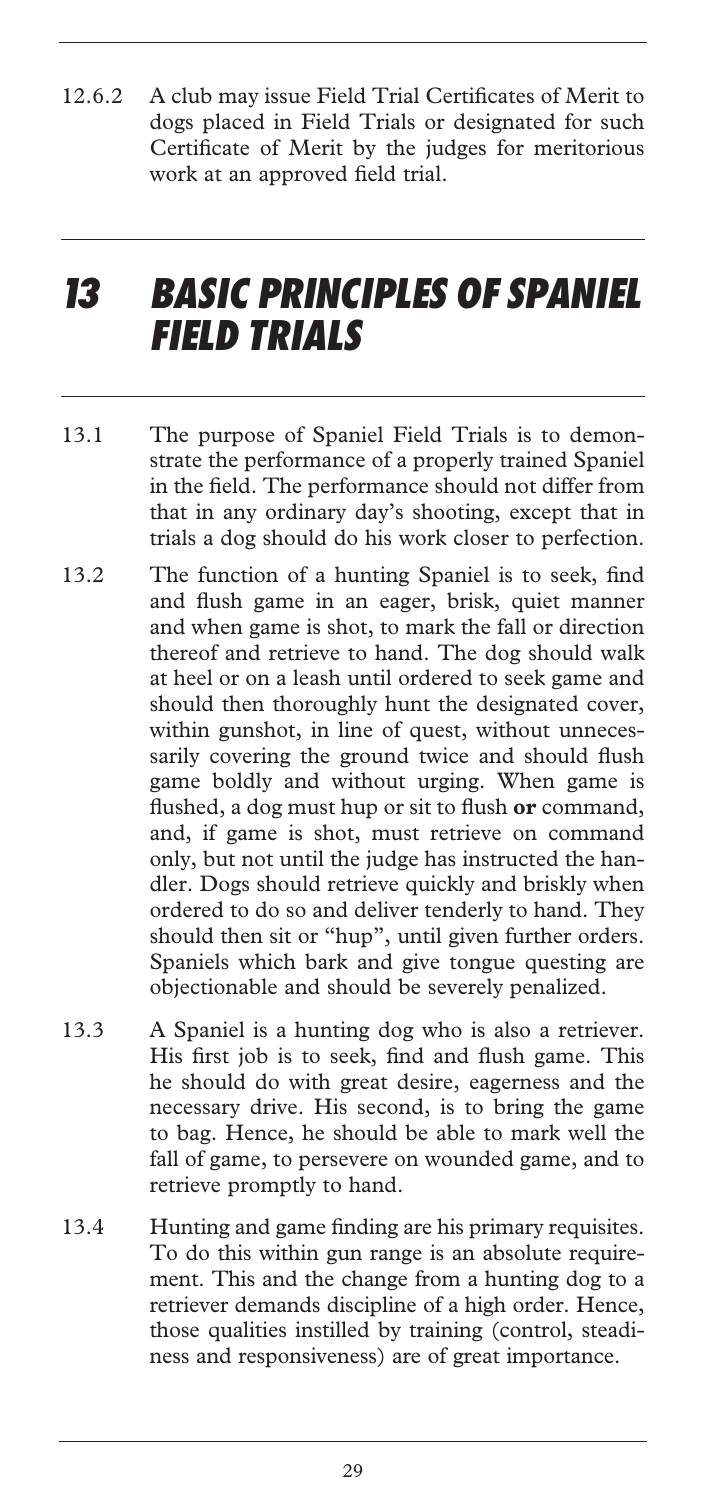- 13.5 If hunting and game finding are primary, natural ability is clearly the most important quality and this includes nose and intelligence. Natural and trained abilities produces the capable dog.
- 13.6 The judges and the Field Trial Committee have complete control over the mechanism for the conduct of each trial.

### *14 GENERAL INSTRUCTIONS TO JUDGES*

- 14.1 The judge can only evaluate the performance before him on that day and under those conditions and must not consider previous performances.
- 14.2 The judge should not seek the advice of handlers or gunners or others, but reach his conclusions solely on his own. He may ask a gunner to indicate the point of fall of a bird. The judge is free to move to any position that he feels is warranted; he can search the ground for a fallen bird; he may, in his discretion, disregard any evidence not conclusive to him and proceed to further test the dog.
- 14.3 On the completion of the 1st series, judges may consult and each selects the dogs he wishes to bring back for a 2nd series under the other judge. Dogs, which have committed a major fault such as breaking or chasing, are therefore eliminated. If time permits and the number of Spaniels is not too great, all can be brought back that have shown merit and have not disqualified themselves. When in doubt, it is not out of order to give the dog the benefit of that doubt since there will be opportunity to demonstrate ability or the lack of it in the next and, if desired, in subsequent series.
- 14.4 However, when the number of dogs is large, a more difficult problem arises, since both judges should, insofar as possible, follow the same standard of selection. One should not condemn for the faults the other overlooks. There will be occasions when better performances seem to be all on one side and poorer performances occur under the other judge. Under such conditions an unbalanced 2nd series cannot be helped in a stake with a small entry, but with a large entry some equitable basis of selection can usually be agreed upon by the judges.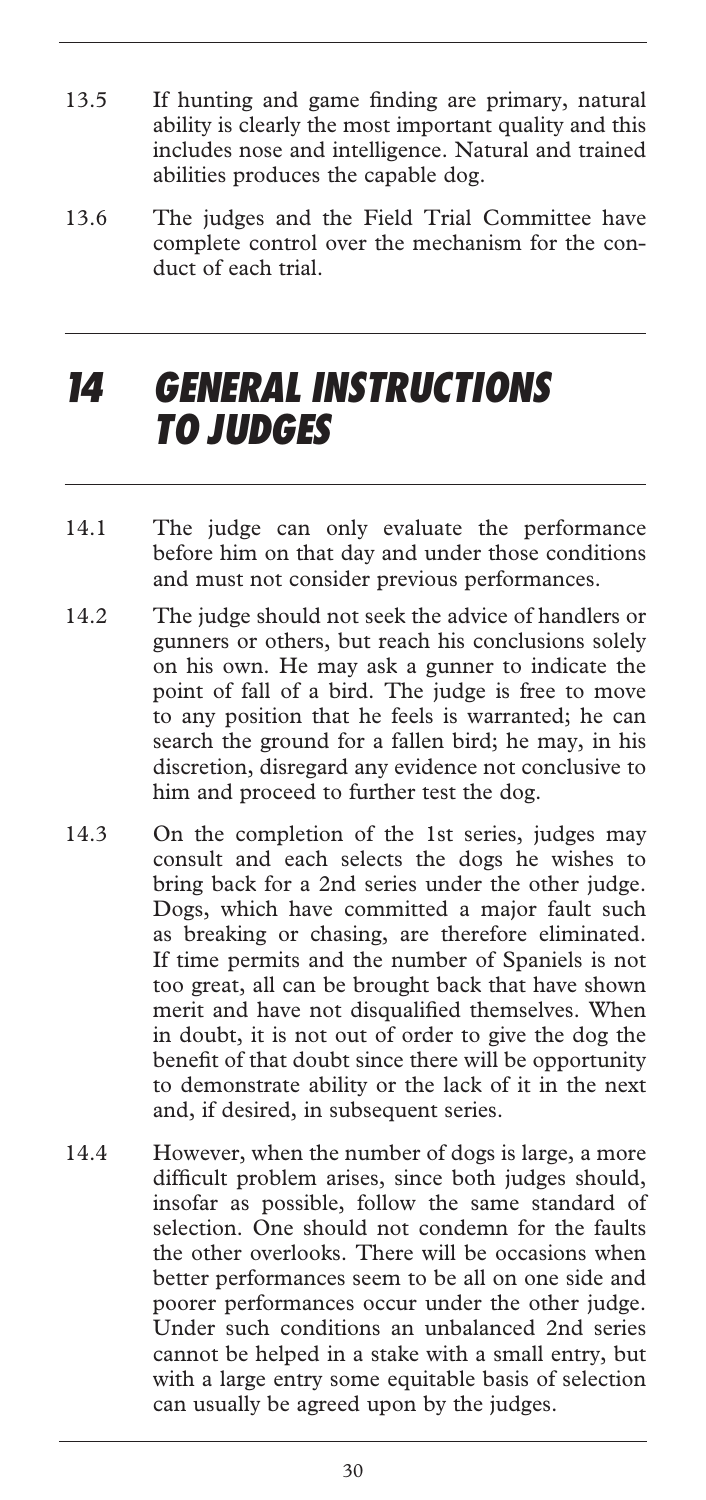- 14.5 Owners have often come long distances, spent months in training their dogs and all have paid the same entry fee. It helps an owner to accept the result if his dog is given ample opportunity to demonstrate clearly his good or weak qualities. It is better to spend the time testing thoroughly the abilities of the better dogs in successive series.
- 14.6 When the judge gives a line to a handler and dog (55-12-16) to follow, this must be followed and the dog not allowed to interfere with the other dog running parallel to him. The dog must "honour" the other dog's work. He must not have any forward motion when a gun is fired and must not interfere with the other dog's retrieve. On an honour, the dog should be steady, thereafter the handler may handle as they see fit unless otherwise instructed by the judge.
- 14.7 In a stake, judges while seeking the information with which to make their placings, must balance all factors of differing terrain, varying cover and wind. There are judges who would like to reproduce as nearly as possible the same conditions and tests for each dog since that indeed would simplify their job. This approach would result in artificial rather than natural conditions.
- 14.8 Judges will have to decide how to deal with unusual conditions. Certainly one that can be effective only in one type of cover or the other is of less value than a dog that can take the terrain as it comes and solve all the problems even when his handler can give him little help. Hence a tendency on the part of the handler to overdirect or overhandle should be looked upon as evidence of weakness in the dog no matter how perfect the result. Correspondingly greater value should be placed on the performance of a dog that requires a minimum of handling and direction.
- 14.9 The words 'flush game boldly and without urging' were included to clarify the problem of the 'pointing Spaniel'. Unless care is taken in training with planted birds a Spaniel can form the habit of hesitating on game, which is only one step from 'blinking' hence undesirable and to be discouraged. Were all training carried out on wild birds and all trials run on game roaming the fields at will, as in the earlier days, this problem would seldom arise. The only caution to the judge is that he should recognize the poorness of the scent given out by a deeply planted bird that has not moved and the difficulty of quickly locating it and hence make allowance as his judgement dictates. The brief pause when a dog that has located a bird by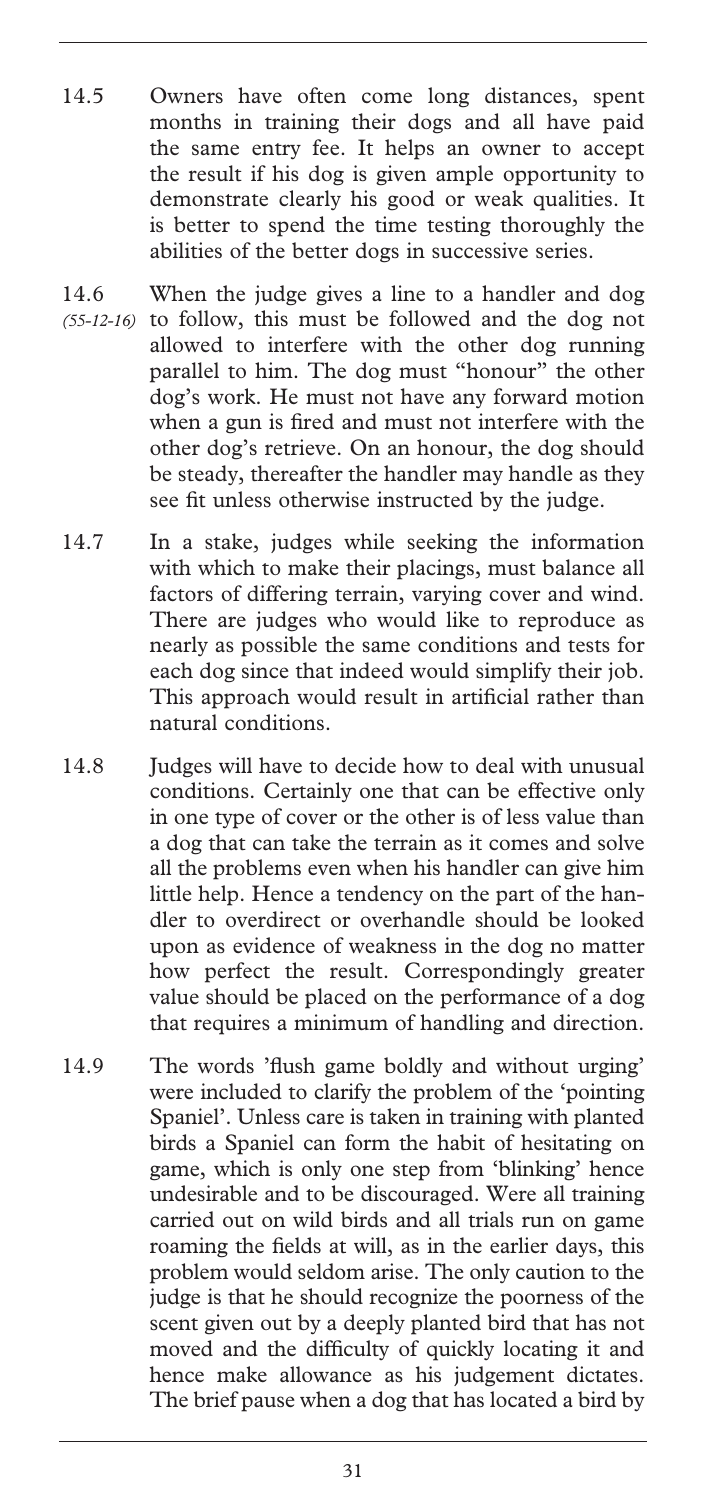nose attempts to verify its position in order to pick up or force it into the air cannot be described as pointing, but such hesitation should not be prolonged.

- 14.10 Field trials are designed as a test to discover the best dogs, not as contests to discover individuals that have made no mistake. A negative approach will not necessarily eliminate all good dogs, but there is no trial in which fine, energetic dogs will not have committed some minor fault. Judging on faults rather than positive qualities can result in a set of placements that fail to possess class and hunting drive necessary if the breed is to improve or even hold its own.
- 14.11 A judge who constantly directs the handler and instructs him to put his dog 'in here' or 'in there' can cause a handler to 'hack' his dog and upset both dog and handler. The general practice is to give the handler the fullest instructions at the start, to assume he knows what he is doing and aside from obvious and unintended departures from those instructions, to let the handler run his dog. Only when it is unproductive over a long beat and the judge has knowledge of the presence of game in a neglected area is it wise to interfere.
- 14.12 Judges must judge the dogs for game-finding ability, steadiness and retrieving. In game finding the dog should cover all his ground on the beat, leaving no game in his territory and showing courage in facing cover. Dogs must drop to wing and shot and obey all commands. When ordered to retrieve they should do this tenderly and with speed. No trials for Spaniels can possibly be run without retrieving, as that is one of the main purposes for which a Spaniel is used.
- 14.13 The words 'be steady' are interpreted to mean that a dog will either sit or 'hup' to wing and shot or, at very least, will cease all forward motion. Occasionally a dog will stand on its hind legs, better to mark the line and see the fall. If he does this and remains in position, or if he merely stands rather than sits, it is not considered a fault. The old English word 'hup' is presumed to have meant 'the bird is up' and that the dog should remain in place, presumably in a sitting or 'hupped' position.
- 14.14 No person at an approved or sanction field trial shall throw a live bird into the air and have gunners shoot to kill the bird with the intent for a dog to make a retrieve. When a dog is on a retrieve with a live bird pick-up and the dog drops the bird and the bird then flies away, it will be at the judge's discretion whether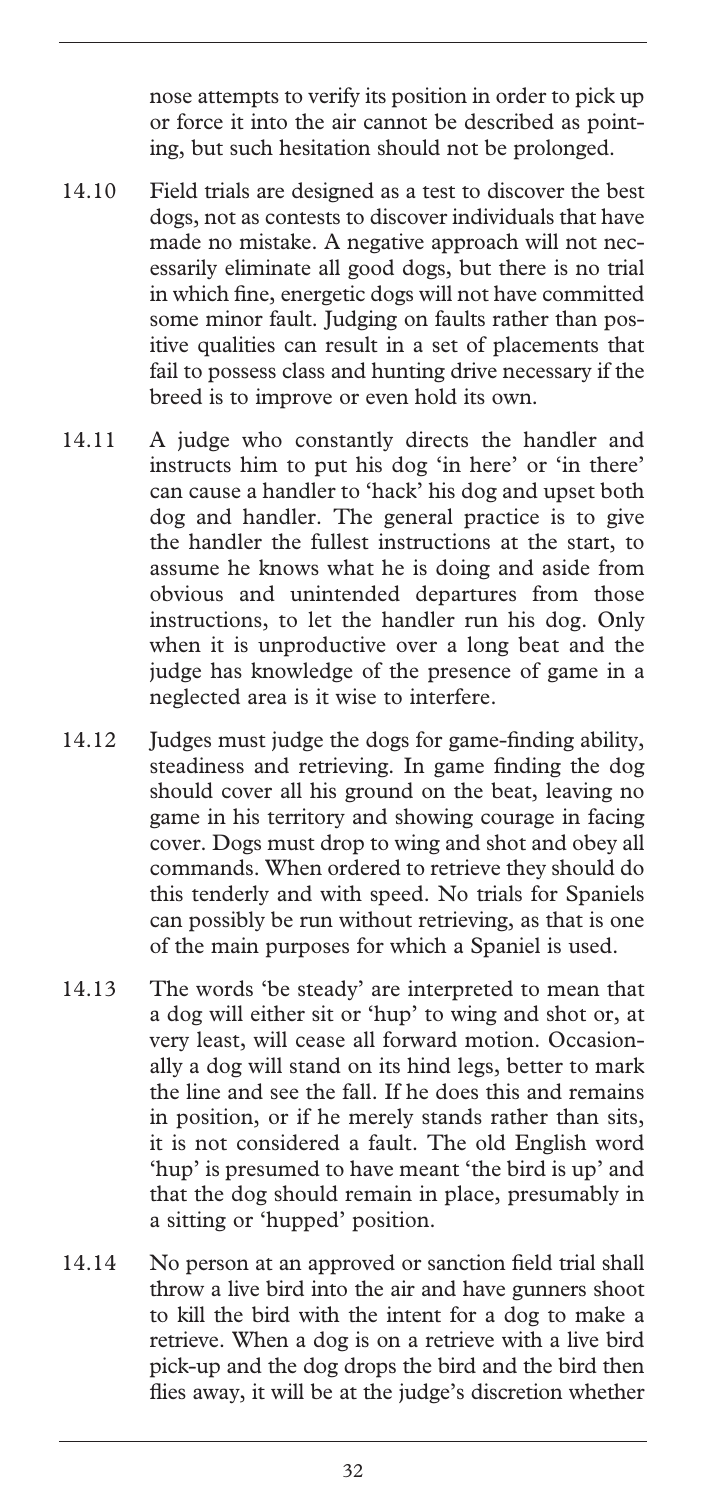the guns should shoot the bird. If a dog retrieves a live bird pick-up; and if the bird accidentally flies away after the handler has made contact, then the judge must instruct the gunners not to shoot the bird.

#### 14.15 Balancing Time and Distance

- (a) In this connection it is to be noted that some judges feel equal opportunity has been given in a series if, say, each dog has the opportunity to complete 2 retrieves. When a long birdless beat is encountered, they will in this effort keep one dog down for a far greater time than the others and thus place a greater burden on his strength.
- (b) Under such circumstances, the dog that keeps trying should receive credit. However, it is better to attempt a balance of time and distance. Guns will miss, birds will flush back toward the gallery, birds will run off the course. These troubles sometimes seem to happen all at once to the one poor victim of mischance. A judge should bear in mind that there will be further opportunities to test the dog in later series when, because of the reduced number of dogs, each may be given more time and attention and more retrieves.
- (c) Taking a dog up too quickly is another error into which judges occasionally fall. A dog may quickly demonstrate to a judge all the qualities he is looking for, have the good fortune to promptly flush game and retrieve the fall. Nevertheless, it is well to carry on a ways to see if the groundwork continues well and to study the dog's responses. If this results in one or even more additional finds, the judge has additional evidence on which to base his judgement. At any moment suitable to the judge the testing may be ended by taking the dog up though it were better not to do so at a moment when the dog gives evidence that game is in the immediate vicinity.

# *15 EVALUATION OF DOG WORK*

#### **15.1 Judging Performance**

15.1.1 A dog must work to his handler and gun at all times. A dog, which marks the fall of a bird, uses the wind,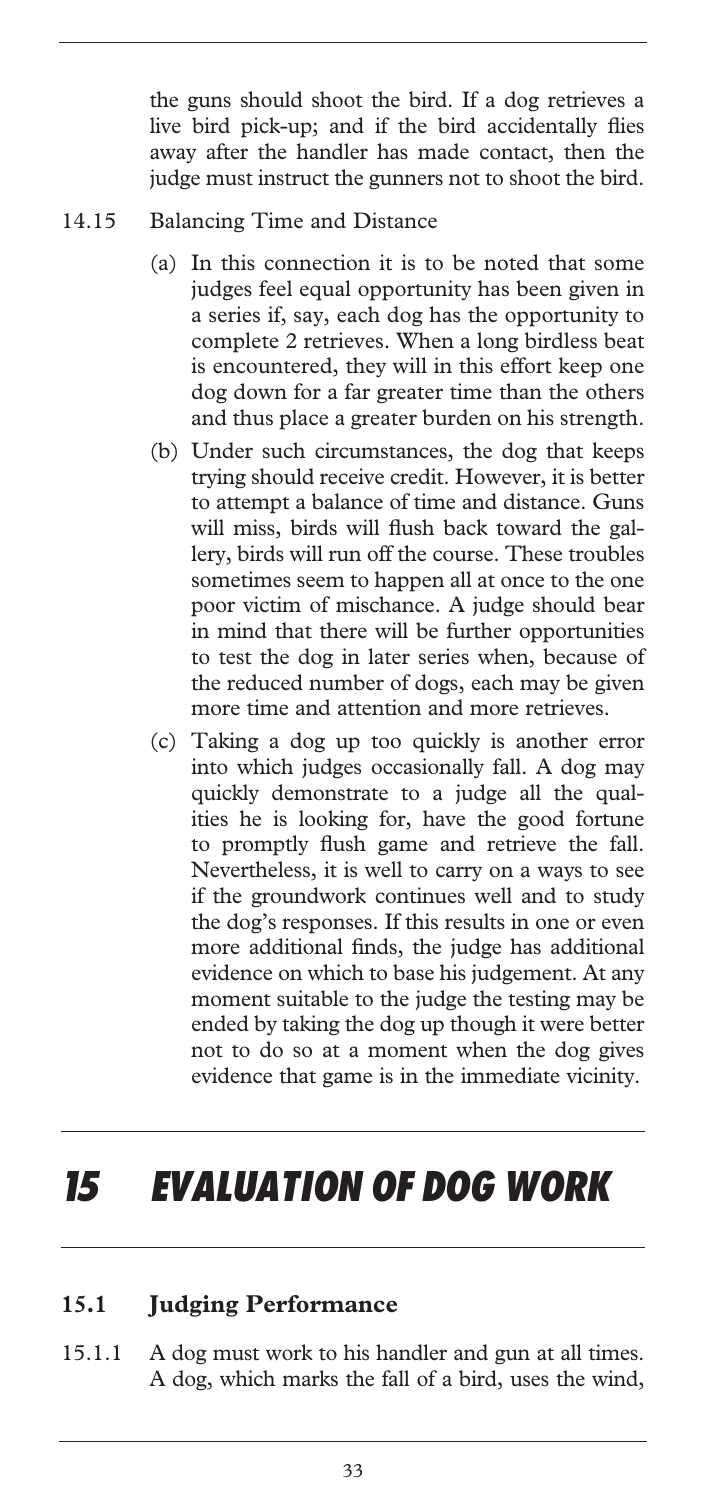follows a strong runner which has been wounded, and will take direction from his handler, is of great value.

- 15.1.2 If a dog, following the trail of a bird or rabbit, is getting too far out he should be called off the trail and later should be re-cast back on it. A dog, which causes his handler and gun to run after him while tracking, is out of control. However, a dog that causes a handler to move quickly, but can be stopped at the edge of gun range allowing the handler to catch up is of great value and shall be marked accordingly. Handlers may control their dogs by hand, voice, or whistle, but only in the quiet manner that would be used in the field. Any loud shouting or whistling is evidence that the dog is hard to handle, and in addition, is disturbing to the game. *(57-06-20)*
- 15.1.3 Good judging requires a positive attitude searching for good qualities of every dog - in contrast to a negative attitude in which the judge could, if he were so inclined, be primarily interested in emphasizing those faults which penalize or disqualify contestants.
- 15.1.4 In judging a Spaniel's work, judges should rate the following qualities throughout the entire performance rather than giving too much credit for a flashy bit of work
	- (a) Manner of covering ground and briskness of questing
	- (b) Scenting ability and use of wind
	- (c) Perseverance and courage in facing cover
	- (d) Aptitude in marking fall of game, and ability to find it
	- (e) Promptness and style of retrieve and delivery
	- (f) Control at all times and under all conditions
	- (g) Steadiness to flush, shot and command
	- (h) Ability and willingness to take hand signals
	- (i) Proof of tender mouth
- 15.1.5 Where terrain is irregular and there is much cover of varied character, there are frequent occasions when a dog and handler cannot see each other. Under such conditions the dog must be constantly relating himself to the handler. In addition he must work his cover out on a somewhat irregular pattern seeking always to pass downwind of likely cover in the line of quest. Resourcefulness in search is clearly more important than exactness in performance.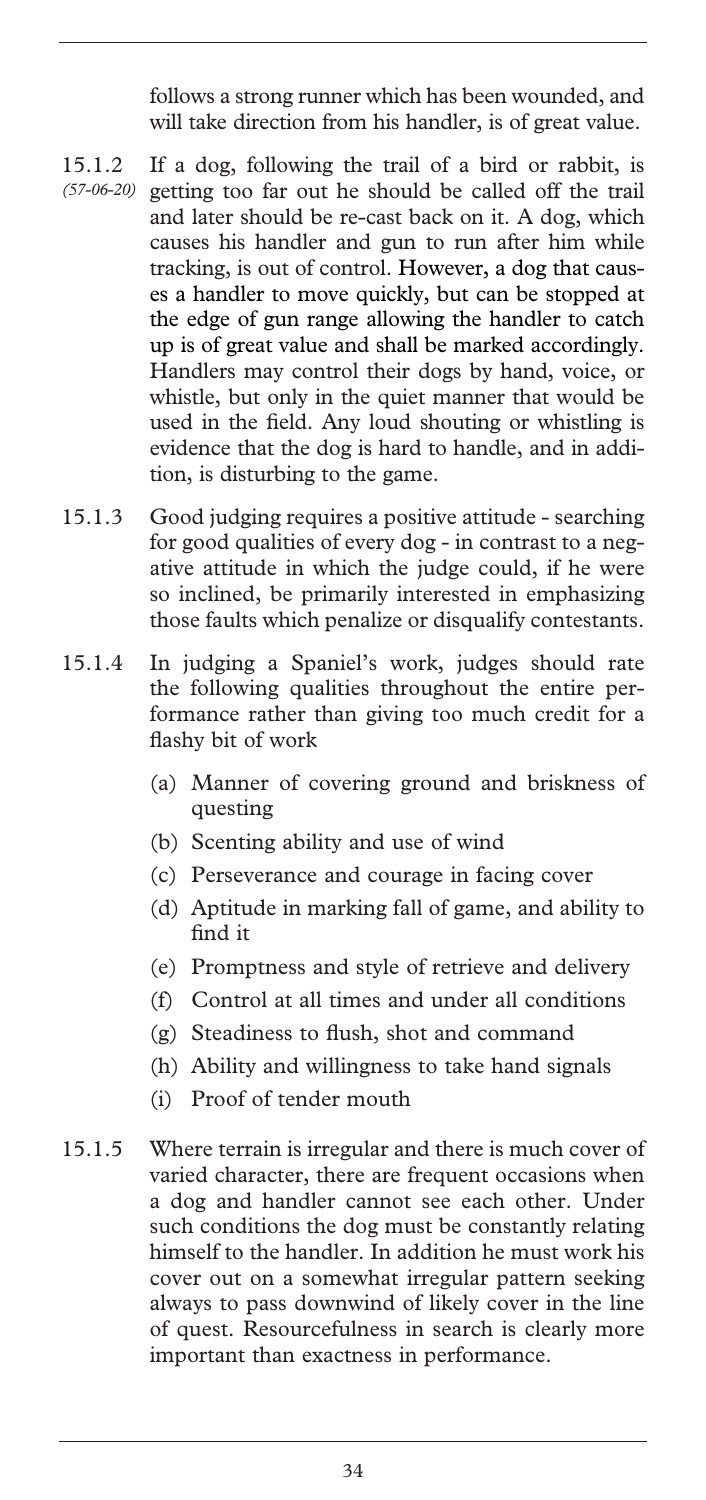- 15.1.6 The function of a Spaniel is to hunt out game, the manner in which he does this should be directed to the finding of game rather than to pleasing the eye. In other words, the effectiveness of his search is a combination of thoroughness and bird sense rather than pattern, provided that he does not neglect any area that might be productive.
- 15.1.7 A dog should show good treatment of ground with a minimum of help from its handler. All things being *(58-06-20)* equal, the stylish dog that uses the wind with minimum help from its handler should be given credit.

#### **15.2 Game Finding**

- 15.2.1 Game finding ability is a quality that is difficult to define except in terms of results. It is the combination of nose, bird sense, thoroughness and intelligence. Some dogs seldom have a long, blank beat; they appear to be able to convert such a beat into a productive one. Such dogs seem to find more game in a given territory than others and to find it more quickly. Where there is recurrent evidence of this in a trial, judges cannot fail to place this to the credit of the dog.
- 15.2.2 A dog that thoroughly covers territory where game is known to have been and who fails to give evidence that game has recently been there must be looked upon as deficient in nose, at least on that day. Under those circumstances a judge is justified in consulting with the planter. Should he confirm the presence of game such a dog can be taken up and much time saved that could be better spent on those dogs that are still under consideration.
- 15.2.3 Most trials are run over a set course with planted birds. Delays occur and this on occasion permits birds to move off the course. Under such circumstances, if a dog trails a strong-running bird to the right or left, it is up to the judge to decide how far off course a dog should be permitted to work. If a bird is followed off course for a long distance, even though a flush and fall be eventually accomplished, this can unnecessarily delay the trial. If the judge decides further pursuit is not necessary, the dog should not be penalized if he has failed to flush the bird, provided he has exhibited drive and nose, and he should be given credit for being under control when ordered to leave the trail.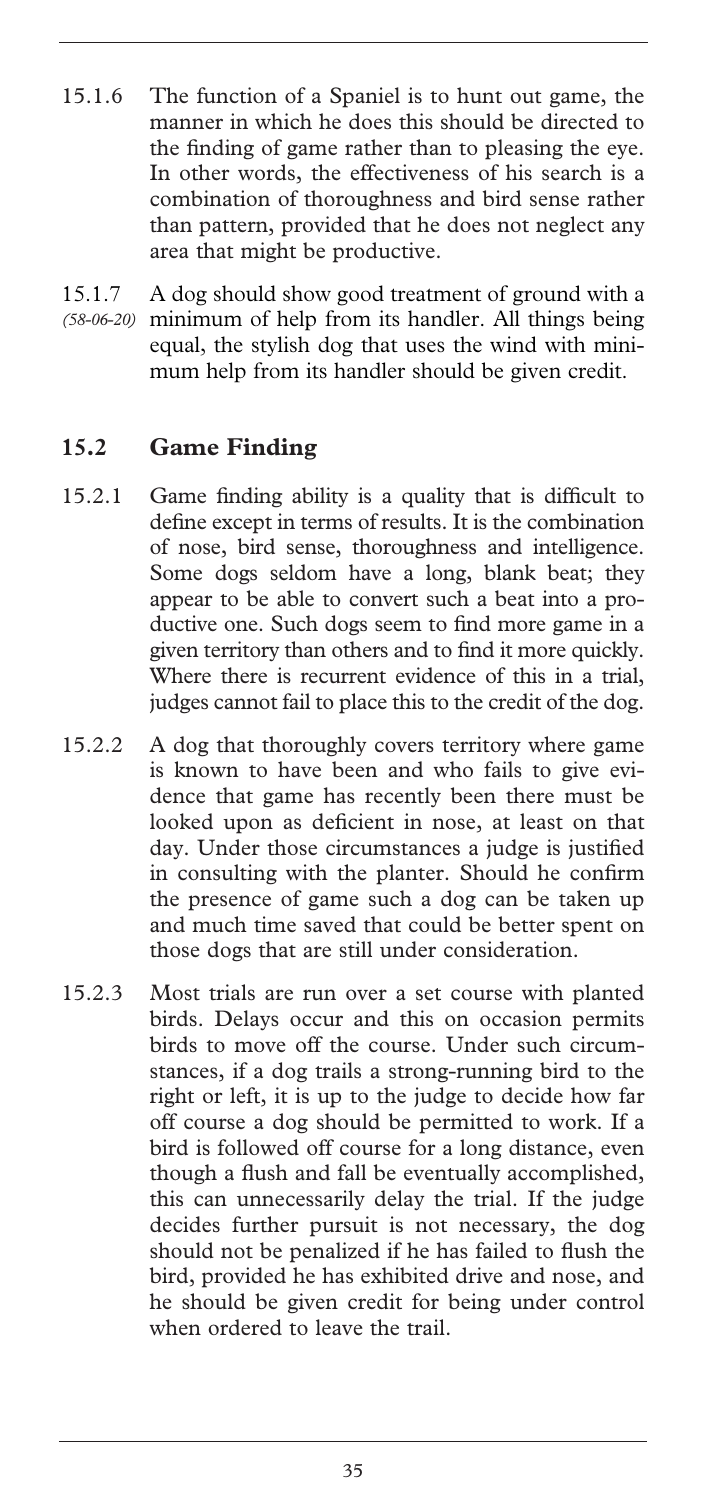#### **15.3 Use of Wind**

- 15.3.1 The manner of ground coverage will depend not alone on the terrain and the cover, but as well on the direction and force of the wind. A dog working upwind may cast right and left to the limit of his range in a fairly regular manner without risk of missing game. Downwind a dog will of necessity range out ahead of his handler at times to the limit of range, turning back to test out cover since he cannot scent game until downwind it unless, perchance, he strikes a trail. A crosswind presents another variation to the problem.
- 15.3.2 A dog that is using the wind and hunting his cover will vary his method accordingly. Judges should look with some doubt on the dog, which follows a set pattern regardless of the variations in such conditions. Natural hunting ability in a dog is evidenced by adaptation to conditions rather than the maintenance of a set pattern, regardless of such variations. It is as essential to use the wind in hunting as it is in locating shot game. The dog is less able to 'read' the evidence when the scent is blown away rather than toward him, except as it is left on the ground or hangs in the air in the cover over which he is searching, as when wet, heavy scenting conditions exists.
- 15.3.3 Working downwind a dog will naturally reach out and work back upwind on occasion. This can be faulted only if it results in game flushed out of range or ground unsearched.
- 15.3.4 When flat, level fields abound and a handler can observe his dog at all times, there is a tendency to make quartering of the ground in a regular and artificial pattern like a 'windshield-wiper' the criterion. This includes exactness of response to the whistle at the end of the beat. Such a pattern is not a fault if it is dictated by the direction of the wind. On the other hand, if the progress forward of each traverse of the course is limited to a few feet, regardless of wind and terrain, a dog can hardly fail to flush game in his course and there is less evidence of 'bird-sense', scenting ability and use of wind.

#### **15.4 Perseverance**

15.4.1 A dog that misses the fall should continue to search the area until he is successful. If a bird turns in its flight beyond the observation of the dog, it can only be located by searching a gradually widening area. When this search becomes aimless and it is evident it cannot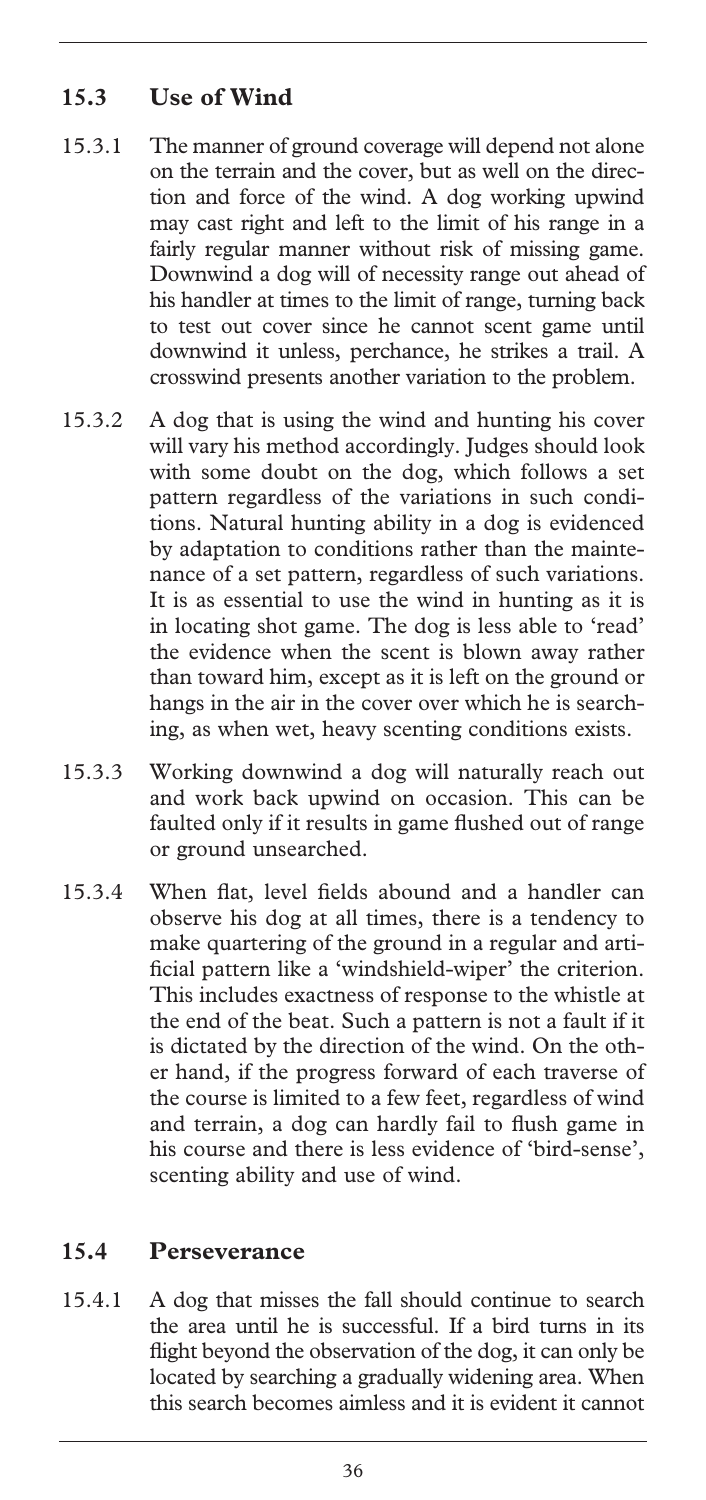be fruitful, the dog must be taken up, provided it can be determined that the bird actually fell in the area.

15.4.2 If a bird proves to be a runner, acknowledgement of the fall is the first requirement from where the dog should be able to seek out and follow the trail to a successful conclusion. More difficult is the problem when a dog misses the fall and in his search may even bring in another bird. The dog should be sent out again, as would be done in the field, and if he then fails to bring in the bird, and its presence can be verified, his failure is a fault.

#### **15.5 Marking**

15.5.1 Marking the fall or the direction is one of the essential qualities of a good Spaniel. However, the eye level of a dog is but a short distance above the ground and some 4 or 5 feet lower than that of the handler, gunner and judge. Often all the dog can observe, even if heavy cover does not intervene, is the line of flight of the bird. Only under favourable conditions can he be expected to see the actual fall itself. Hence, the importance of the use of the wind cannot be overestimated. If the dog goes somewhat downwind to the fall whether it be a crosswind or behind him, he assures himself the best opportunity to locate the bird promptly. Certainly under such circumstances a dog cannot be penalized for failure to instantly locate the exact spot.

#### **15.6 Retrieving**

- 15.6.1 An incomplete retrieve is a serious fault. And yet many times conditions exist which make decisive judgement difficult. The recollection of many trials is full of incidents that could not be explained by the limited evidence available.
- 15.6.2 While a judge may feel that an incomplete retrieve is not wholly the dog's fault, he can hardly overlook the fact that game was not brought to hand. Nevertheless, judges may well be more tolerant when some special conditions are encountered. For example, heavy green grass recently exposed to a hard frost gives out a rank odor that kills scent; dry leaves in woods will hold little scent and make trailing difficult; people off the course and behind a hill have been known to interfere with a dog which was trailing a runner. Handlers of long experience have noted that occasionally a bird will be instantly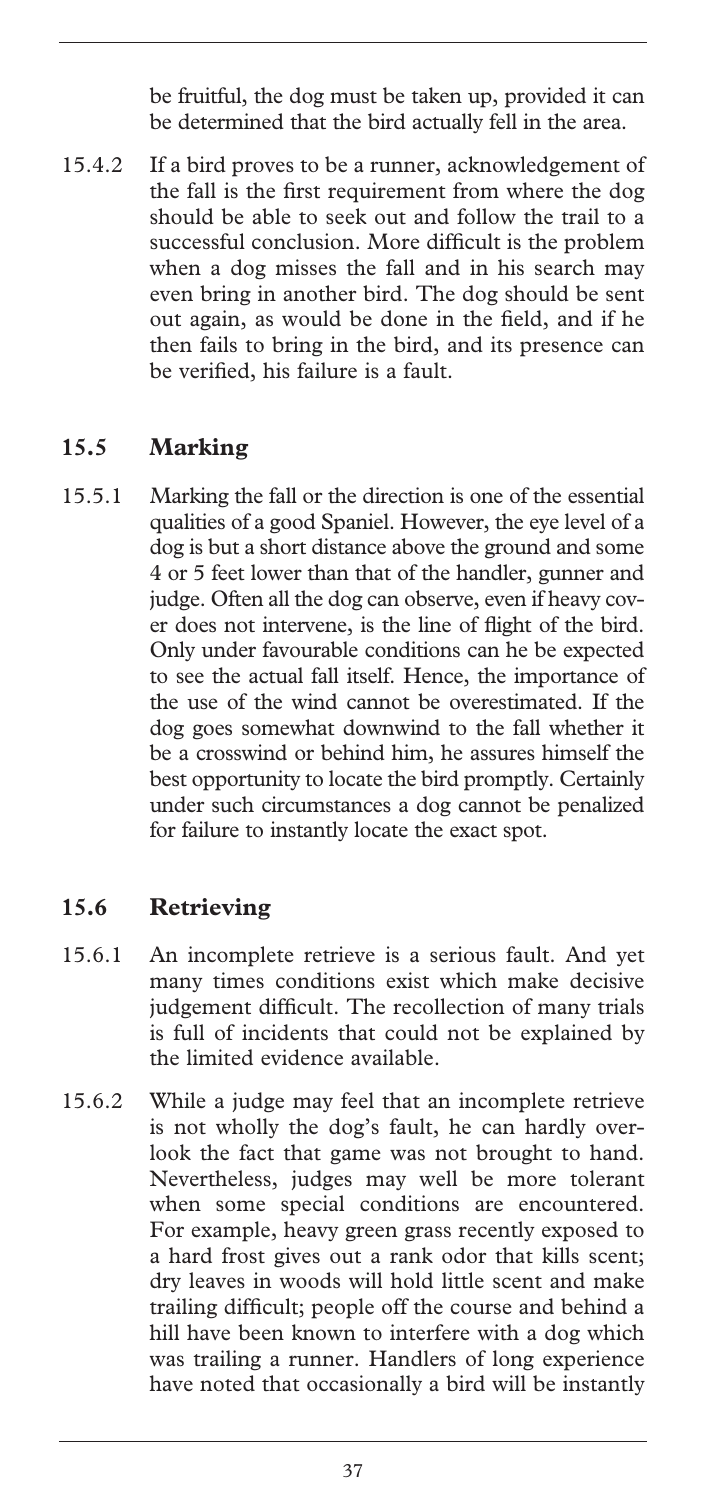killed, fall in the open perhaps in slight depression, wings and feathers closely held, head upwind and prove a difficult bird to locate. This appears to happen more frequently with a hen than a cock and some observers have watched a dog with a known good nose actually step on such a bird and have wondered whether a particular condition was created such as quick paralysis of all functions so that the hen gave out little scent, much as a setting hen pheasant is known to do on the nest.

- 15.6.3 No matter what the cause, the purpose of a field dog is to bring game to the bag and a failure to do this is a fault that cannot be overlooked except in the most unusual circumstances. A judge under such conditions would be well advised to make the most minute inspection of the ground at the point of fall. Certainly, if the game is found there, all excuses are of no avail. A dog that failed to 'honour' the fall can, of course, have no defence of any kind unless the bird is lodged in a tree or falls beyond an impossible barrier such as a closely meshed wire fence; or if the fall is honoured and the bird has made good its escape through a fence that denies passage to the dog.
- 15.6.4 When the dog is sent on retrieve, it is his sole duty to complete the retrieve as promptly and as expeditiously as possible, disregarding all other sights and scents that are not related to the duty assigned to him. The ability to distinguish between a fresh scent and that of a wounded bird is the result of considerable experience, and it is his duty to be sure he is not passing up the bird he was sent for. If while on retrieve, a dog flushes a bird in the direction or area of the fall, it is natural for the dog to determine whether it is the bird he was sent for before turning away. If the bird flies off low, he could well assume that it could be wounded game, at least until it assumes full winged flight when he should turn and continue his search in the area of the fall.
- 15.6.5 When another bird is flushed during a retrieve, many handlers prefer a dog to stop or hup in accord with his training. This presents no problem if the dog is where the handler can see him since the dog may then be directed by voice, whistle or hand signal to continue his search for the dead bird.
- 15.6.6 The ideal conduct on the part of the dog would be to disregard the newly flushed bird and continue the search of the wounded or dead bird, which it is its duty to recover. If the fall is a long way off or in a heavy cover, the handler cannot see his dog, shall the dog remain hupped or leave his hupped position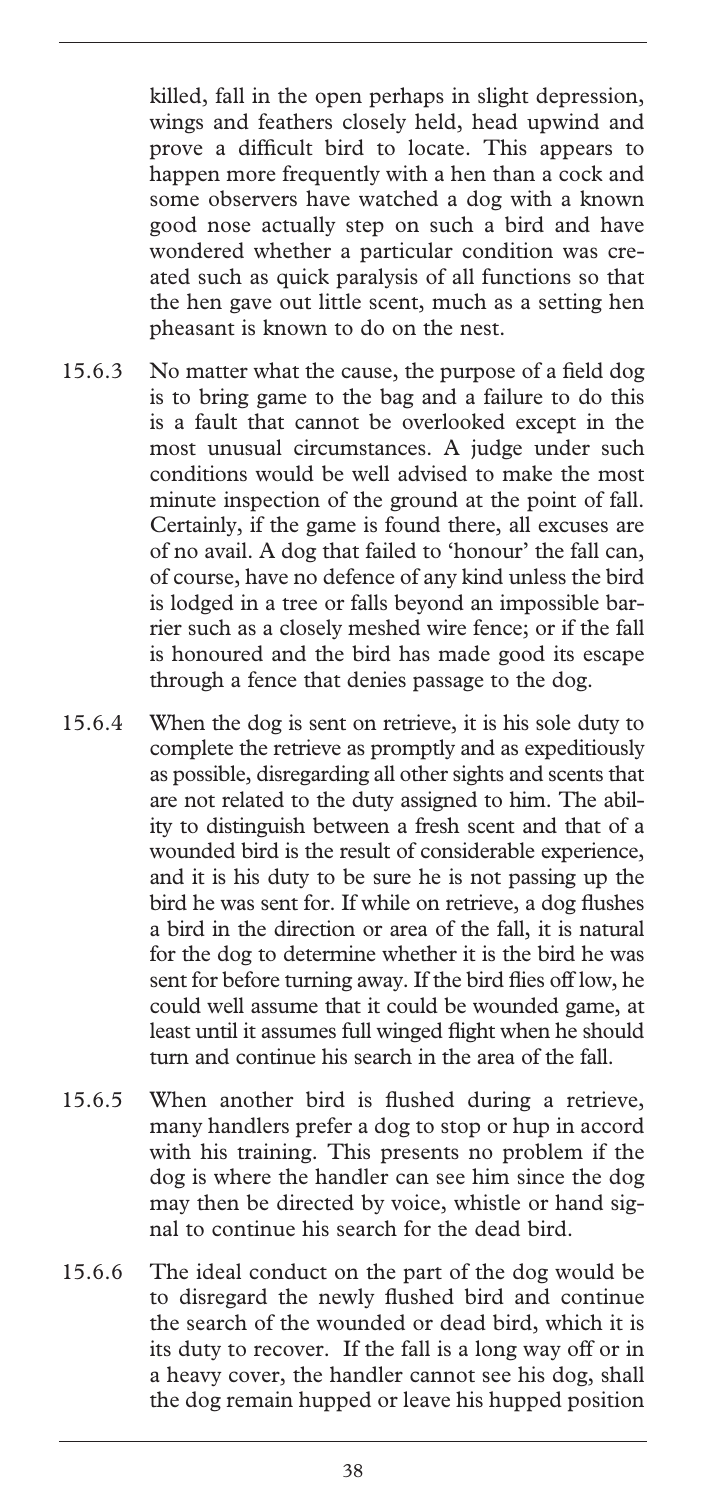without command? To leave would be a violation of the first principles of discipline and training. For the handler to attempt to whistle at or give commands to an unseen dog may upset the dog's whole endeavor, particularly if it shall be following a vigorous runner.

- 15.6.7 The same general principle applies to a dog that is retrieving with a bird in his mouth. If he flushes game and in surprise or in accordance with his training temporarily stops, he cannot be criticized. In either case, however, a dog should be given credit if he disregards entirely the flushed bird, or having stopped momentarily, continues his search or in the case of a retrieve continues on in to deliver the bird.
- 15.6.8 No Optional Retrieve

It was once the custom for the judge to offer to let a dog try a retrieve on which the brace mate had failed, when both had an opportunity to observe the fall. If the handler declined or the dog failed, no penalty was imposed. Extra credit went to the dog that successfully completed such a retrieve, as it gave evidence of memory. However, it introduces a number of unknown factors that are difficult to appraise and it is wholly opposed.

15.6.9 The Long Fall

Inasmuch as a championship stake is completed in one day, or at most a day and a half, judges should seize every opportunity to learn all they can about a dog. Because of shortage of time, judges have shown reluctance at times to send a dog for a long fall or one well off the course. The best rule in a championship stake is that any practical retrieve should be attempted which will not unduly disturb game planted ahead on their course. In a minor stake such falls may be disregarded since a young or inexperienced dog may miss the fall, encounter and flush other birds and generally disturb game on the course for a considerable distance ahead.

#### **15.7 Control**

15.7.1 All good qualities are useless if control is lacking. A Spaniel "in touch" with his handler requires a minimum of handling. A dog's hearing is ordinarily highly acute and the whistle or voice should be no louder than the dog can hear.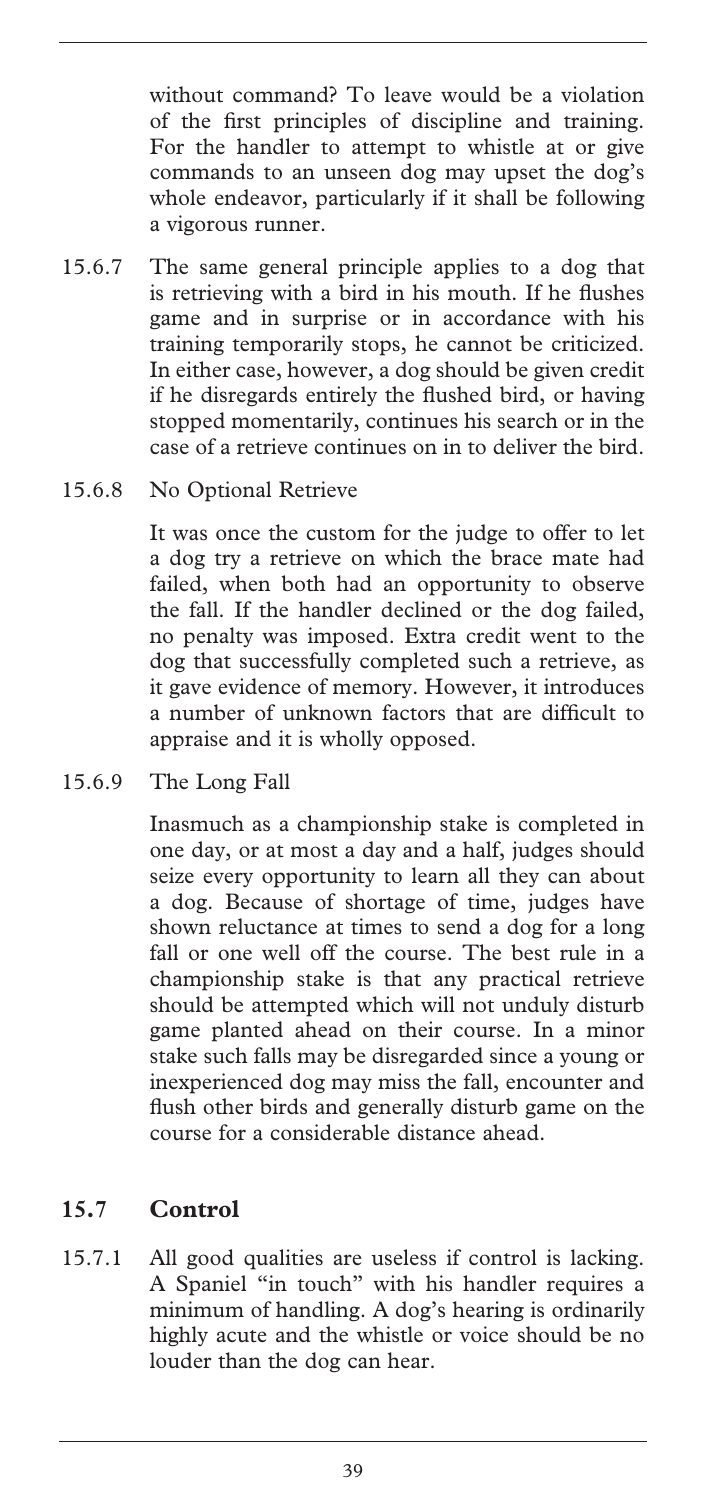#### **15.8 The Handler & the Beat**

- 15.8.1 Poaching on the other beat is a difficult subject, especially when there is a crosswind. It has the possibility of upsetting the other dog. Yet the line between courses is often a varying line of poor definition that the dog cannot observe and the handler is not always sure of. Minor infractions are not important and should be overlooked. The primary fault is the interference with the other dog's work whether it is the fault of the dog or of the handler. There will, nevertheless, be difficulties when a bird from one beat has obviously moved over onto the other and the dog has followed the trail. No one can advise a judge in advance how to appraise such a situation, but a dog that responds when called off such a line should receive full credit. A dog that is constantly and recurrently over on the other beat and fails to respond to his handler's commands must be considered out of control.
- 15.8.2 Handlers intent on their dogs vary in their ability to keep to a line even when it is clearly marked. When working on planted birds, wandering around the course can be wasteful and reduce the chances of promptly finding game. Obviously a judge should from time to time warn a handler who strays from the course and reacquaint him if necessary.
- 15.8.3 A dog is expected not only to work to his handler but also to keep some sort of track of him. The handler can aid him in this by keeping as much in the open as possible and moving up when a dog is obviously on a strong scent and likely to flush game. This should not be penalized unless it results in leaving unsearched some part of the course.

#### **15.9 Steadiness to Flush & Command**

- 15.9.1 Emphasis is placed on the necessity for steadiness to flush and command. The whole basis of training and control is involved, and without control the best qualities are to little avail.
- 15.9.2 Steadiness means that the dog is governed only by his handler regardless of other distractions or sounds. For example, dogs have in the tension of a field trial been known to go on the sound of the judge's voice. This is a fault subject to penalty. Hence, handlers prefer a judge to issue instructions to retrieve by tapping the handler or quietly saying "send".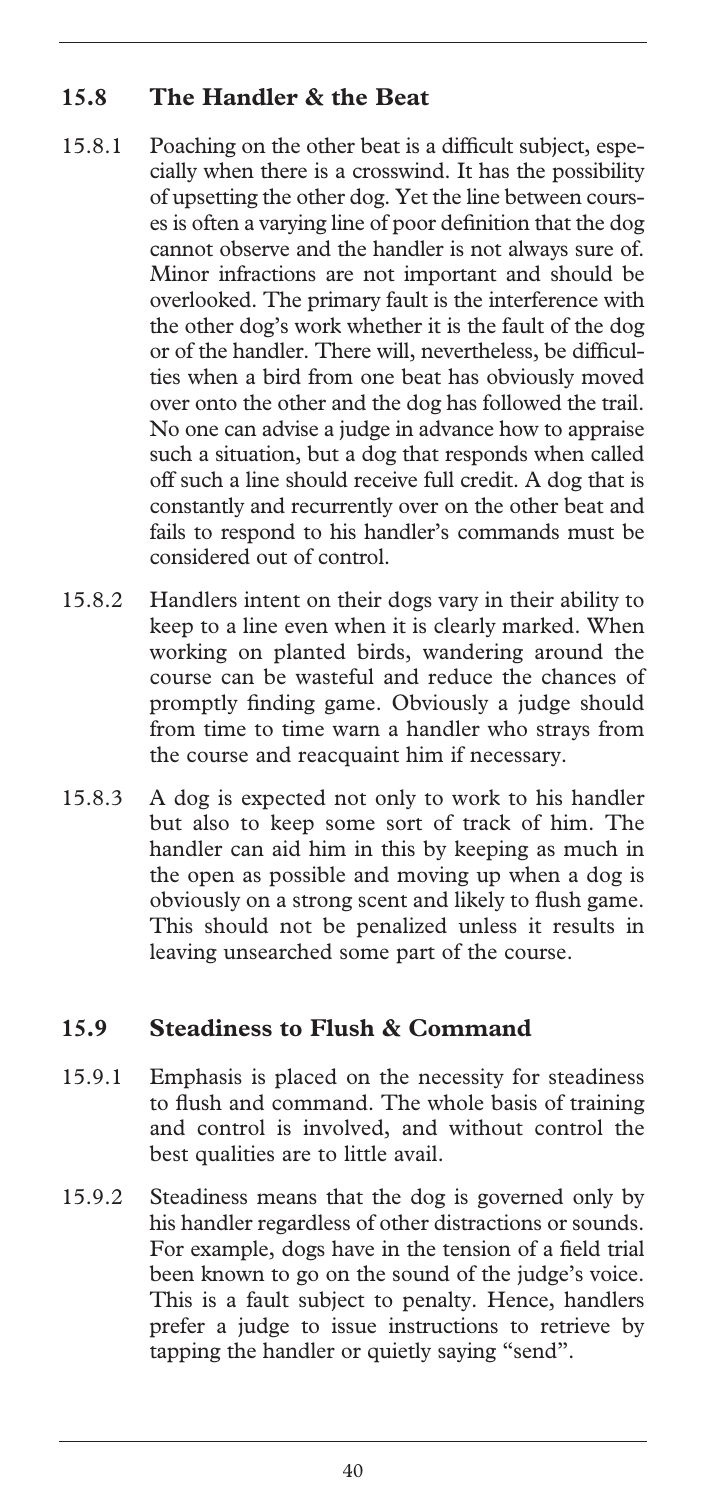#### 15.9.3 Break

- (a) Steadiness is a term of varying meaning to different people, including judges, and has been the cause of much discussion. Those who expect exact performance feel that a dog should instantly sit to wing and shot and will have no less. Others recognize that though a dog may instantly sit or 'hup' to shot (unless in the act of flushing game) it is the dog's duty in flushing, to push game out and into full flight. They are, therefore, less prone to criticize a dog that traveling at full speed, or driving in to flush, is less exact in sitting to flush provided he gives equally prompt indication that he is prepared to stop as soon as the bird is in flight.
- (b) There is the equally difficult problem of the dog who moves to the edge of cover or around a bush or up a slope to verify flight, observe the line and see the fall. It may be a highly intelligent thing to do, if observation is the sole 'intent' of the dog. If the dog has to be stopped by whistle or voice, the judge can only assume the handler believed he was in process of breaking and score it accordingly.
- (c) The problem can, therefore, best be resolved by the judge if he be guided in his appraisal by the way the handler dealt with it. If the handler ordered the dog to stop and the dog didn't stop, it is a break. Once stopped, any vigorous forward movement without command is equally a break.
- 15.9.4 Steadiness While "Hupped"
	- (a) Handlers who call their dogs' to them without instructions from the judge (when the dog on the other beat is retrieving) run the risk of having the judge assume, that the handler lacks confidence that the dog is perfectly steady. The same thing applies to the handler who moves closer to his dog without orders to do so. This differs from the case of a dog that is in the line of retrieve when a judge may well use his discretion in instructing a handler to move away in order not to interfere with the work of the brace mate.
	- (b) A properly trained Spaniel will remain where hupped until called off, and a dog which gives evidence of such control is entitled to a higher rating than one which the handler feels he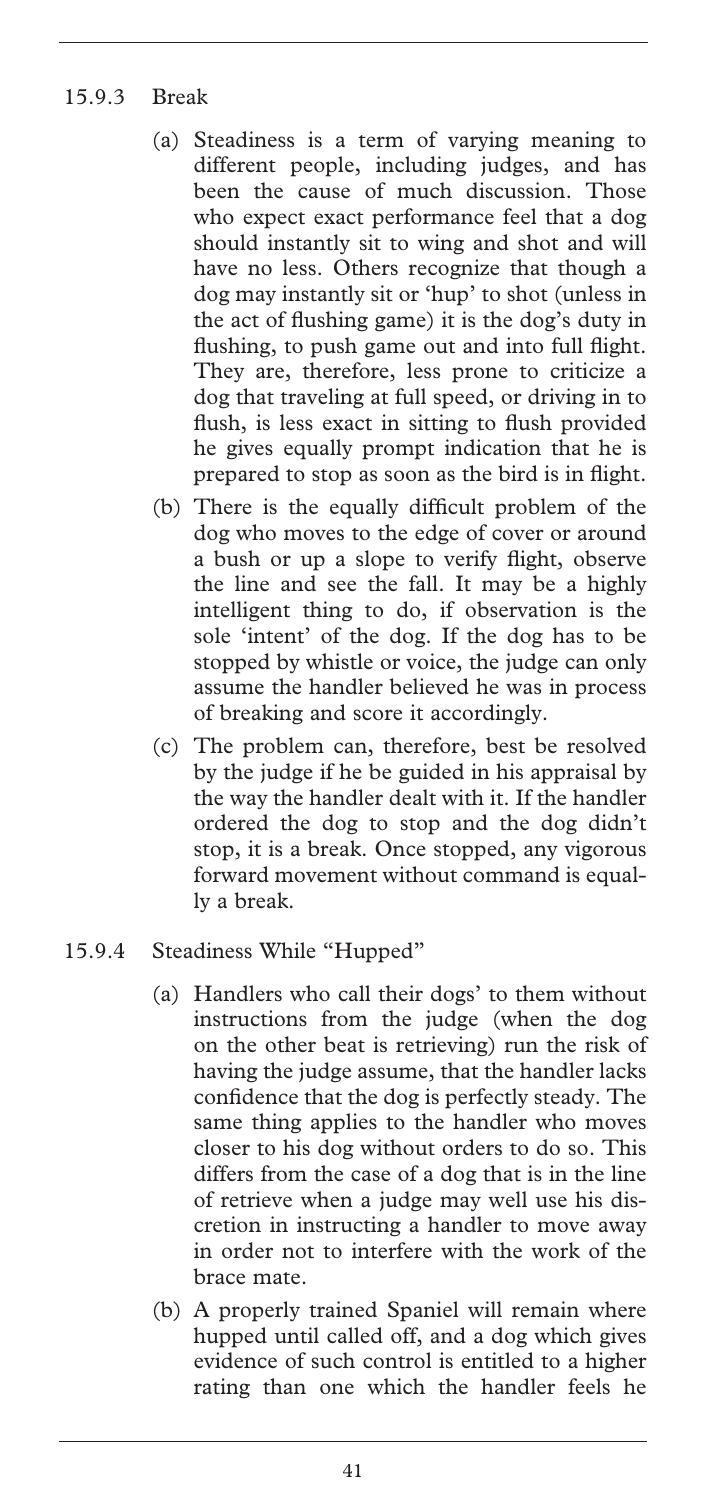must call back to him. At least in championship stakes it would be desirable for judges not to be in a great hurry to deprive themselves of the evidence of steadiness thus obtained, provided only the dog is not in a position to interfere with the other dog's work or retrieve.

#### **15.10 Handling**

15.10.1 A dog that is unable to observe either the line of (59-06-20) flight or the bird falling, that is a blind fall, the handler should direct the dog by hand, voice or whistle, as quietly as possible. A dog should be credited for willingness, ability and speed in accepting such directions. A dog that can be handled to a blind fall is of great value, whereas a dog that requires handling on a marked fall is deficient in marking and should be judged accordingly.

#### **15.11 Tender Mouth**

- 15.11.1 Probably no subject has caused more discussion than the question of what constitutes a 'tender mouth'. With a dead bird the best carry is preferably by the back, weight of bird on lower jaw, dog's head up so that the bird is carried easily and is not readily caught by briers or low cover. Yet birds do not fall in a way that enables dogs to pick them up promptly and still have an ideal hold. The result is either a less perfect hold or a less prompt pickup.
- 15.11.2 The real problem arises on a hard runner or a flapping bird that requires the dog to seize the bird, sometimes in mid-air, sometimes even dragging it from briers or heavy cover, and hold it with sufficient grip to prevent its escape. If the skin is broken at times, it is not surprising, nor can the dog be wholly blamed if he is doing his duty by making a prompt retrieve. The rule of long-standing endorsed by experienced judges is that 'any doubt must be resolved in favour of the dog'. Judges would do well to be guided by this rule.
- 15.11.3 When birds are weak, have been crated for several days, are carried in sacks and are planted with head under wing, they will occasionally smother. Sometimes a closely shot bird will be damaged by the force of the charge or even the manner of fall on hard ground. All these considerations suggest that judges should be slow to mark a dog for minor damage.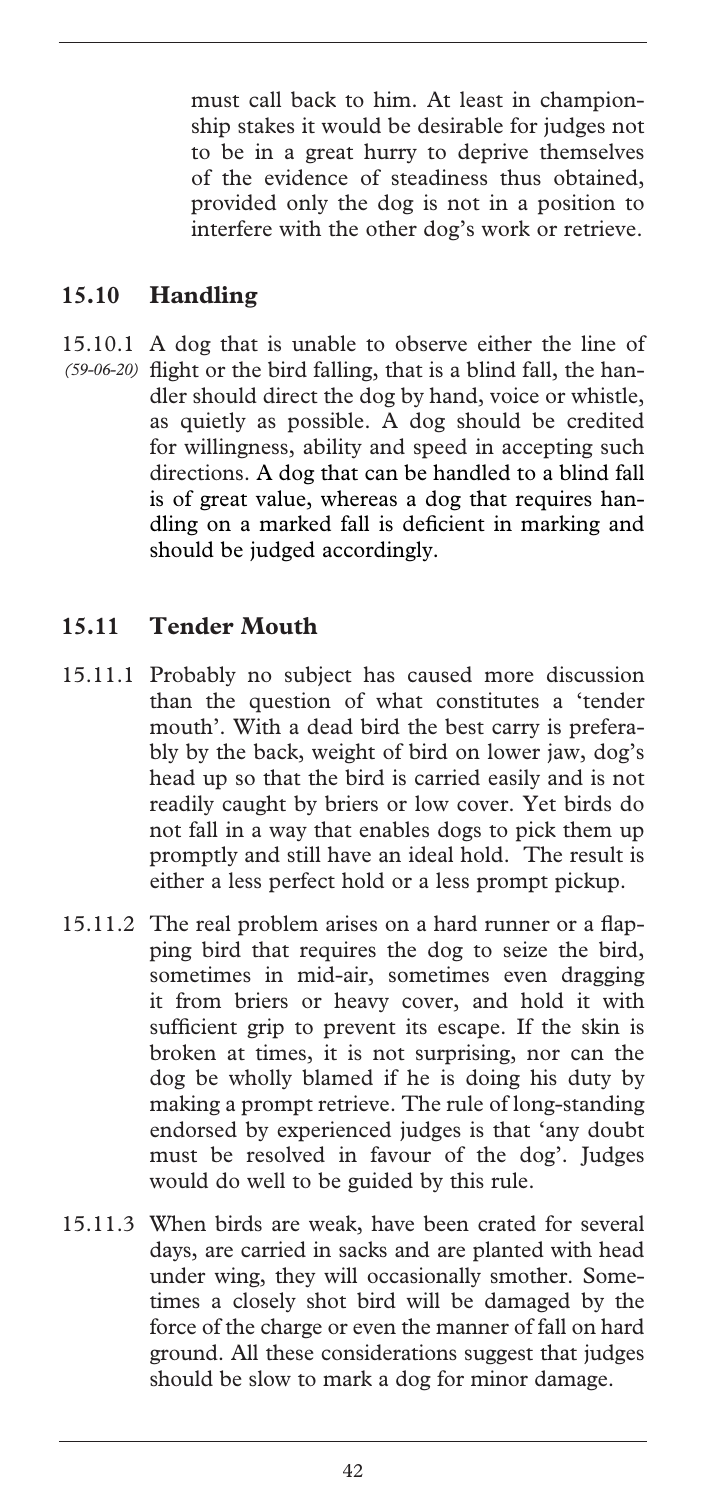- 15.11.4 Occasionally during a stake, a dog will have the misfortune to pick up one or more live birds which may have failed to flush for any one of several reasons and deliver them dead or dying. This is occasionally the result of finding previously wounded or damaged birds. The repeated recurrence with the same dog or the evidence provided by a damaged bird is the criteria by which the judge will have to be guided.
- 15.11.5 Certainly a badly crushed bird is undeniable evidence of hard mouth and warrants elimination of the dog from further consideration. However, judges should remember that no dog may be eliminated for hard mouth unless both judges have examined the bird and concurred in the decision. If a judge does not wish to call public attention to a question not yet decided, the simplest procedure is to ask the steward to mark the bird clearly with a tag or other marker and hold it for later inspection by both judges.

### *16 WATER TEST*

#### **16.1 General**

- 16.1.1 A Spaniel, is primarily a land dog. However, in many parts of the country he is used to retrieve waterfowl, and in an ordinary day's shoot there are occasions when the only way of gathering shot game is after a swim or from a stream, pond or lake.
- 16.1.2 Any dog that warrants the title of Field Trial Champion, should be at home in the water, swim willingly and adequately and, if necessary, take directions to game fallen in water or across it.
- 16.1.3 The successful completion of a water test is not only a very logical essential but is a positive requirement. Because adequate facilities do not always exist near a field trial ground, the water tests are held at the discretion of the Field Trial Committee. Dogs competing must, if required by the judges to do so, take a water test. Failure of the water test disqualifies the dog in the stake in which he is competing and for the remainder of the trial.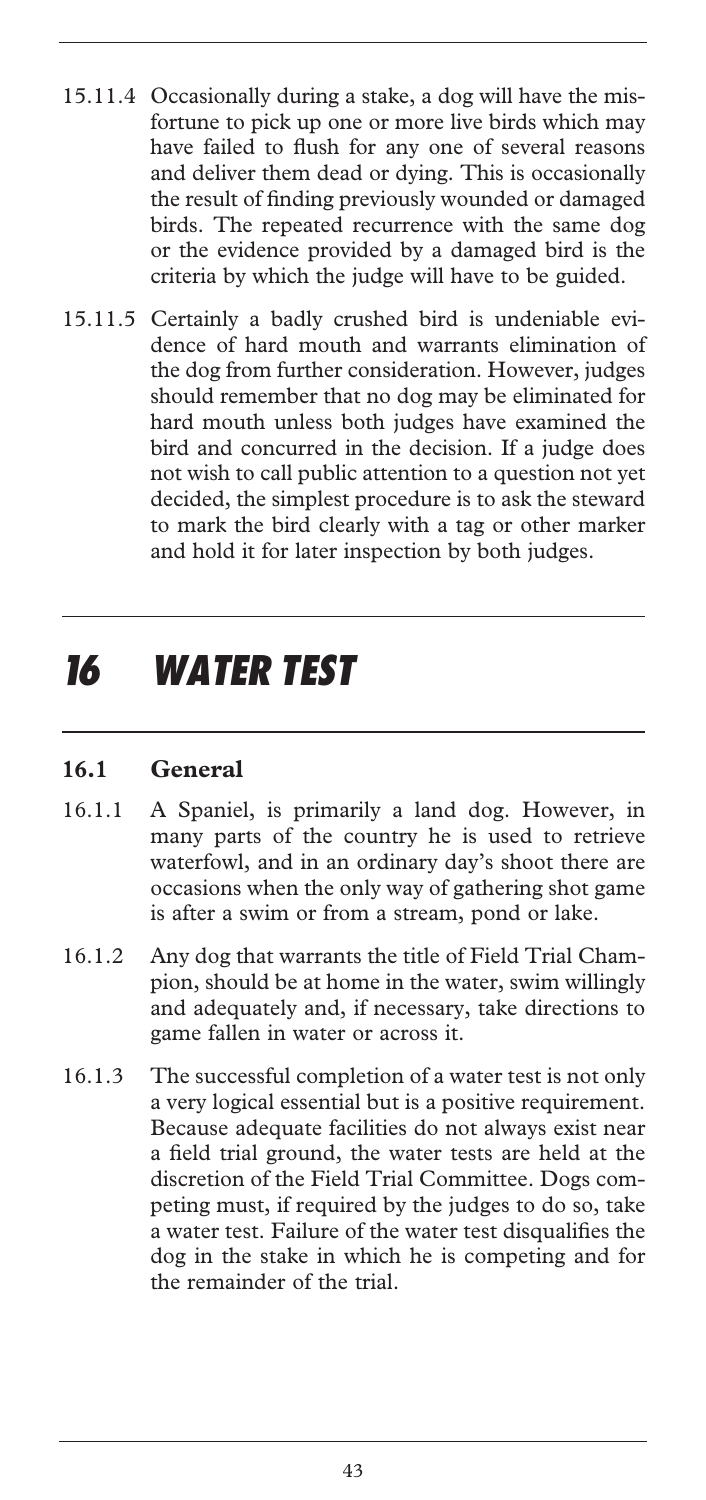#### **16.2 Conduct of Water Test**

- 16.2.1 The dog and its handler shall be stationed on the shoreline with a clear view of the entire area from which and to which the bird will be thrown.
- 16.2.2 The distance from the dog on shore and the drop of the bird into the water shall be 27-36 meters (30-40 yards). The depth of the water must be such that the dog is forced to swim.
- 16.2.3 The bird thrower will be stationed in a boat, on shore or on an island; and shall throw the bird across the line of the dog's vision in order that the dog will see the entire flight of the bird through the air and its fall into the water.
- 16.2.4 A shot is fired from close proximity to the thrower, (60-06-20) and immediately thereafter the bird is thrown.
- 16.2.5 The bird used in the water test shall be freshly killed that day and must be the same species of bird used in the land series that day.
- 16.2.6 Conditions of light and background should be taken into consideration, particularly at the dog's level, and it is better to send the dog away from, rather than toward the group of spectators.

#### **16.3 Evaluating the Water Performance**

- 16.3.1 If a dog is required to take a water test in competition at a CKC approved Field Trial, the judges shall take into consideration the performance of the dog in the water as part of the judging of the overall rating of the dog in the Field Trial. The judging of the quality of the water test should play a lesser part than any of the land series.
- 16.3.2 Judges in making their awards are required to give due weight to the manner and quality of the performance in the water tests, and to eliminate from any award a dog that fails to complete the water retrieve. It is specifically provided that such tests should not exceed in their requirements the conditions ordinarily met in a day's rough shoot adjoining water.
- 16.3.3 A Spaniel dog is expected:
	- (a) to be steady to shot;
	- (b) to be sent only on the instructions of the judges;
	- (c) to enter water willingly;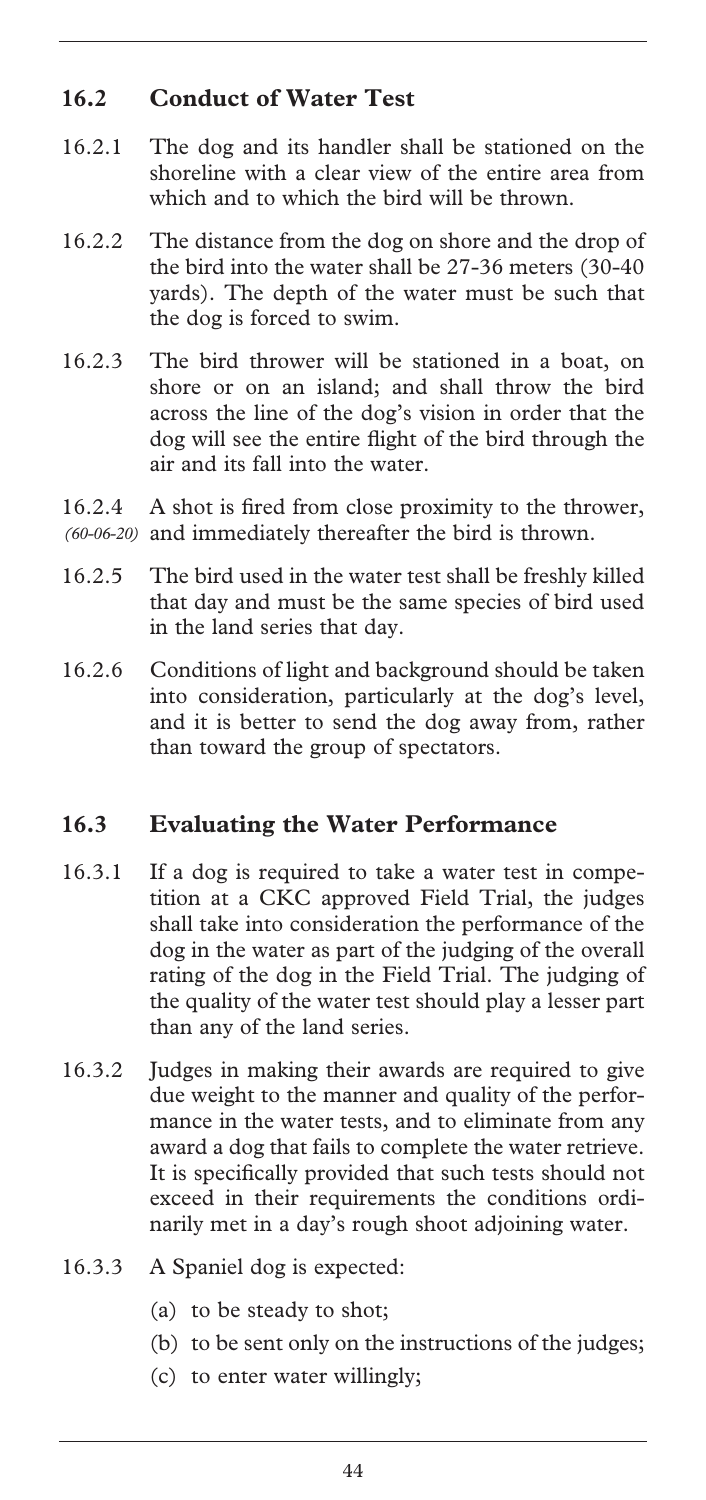- (d) to swim adequately;
- (e) to take directions when necessary;
- (f) to display marking and retrieving abilities;
- (g) to deliver promptly to hand.
- 16.3.4 The Field Trial Committee may allow non competing dogs to take a water test after all competing dogs have finished their water test. Such dogs will be judged on a pass/fail basis – rather than judging the quality of the water test.
- 16.3.5 Likewise a Field Trial Committee may host a "stand alone" water test to be judged on a pass/fail basis provided such information has been outlined in the premium list and approved by the CKC.

### *17 TRIAL PROCEDURES*

#### **17.1 General Provisions**

- 17.1.1 In order that trials may be conducted as uniformly as is practical, standardization of objectives is essential and, therefore, all judges, guns, contestants, and officials who have a part in conducting trials should be familiar with and be governed by this rulebook. In respect to trial procedure, the rule book presents guidance to judges, guns and officials of the trial-giving club in the planning and conducting of the trial, in order that all dogs will be given adequate and relatively equal opportunity to display their merits.
- 17.1.2 All persons on the trial grounds (gallery, officials, judges, gunners, planters, handlers, etc.) are required to wear an item of Blaze Orange above waist level for the sake of safety. This is to be enforced by the Field Marshal. Course flags for all stakes in all series should be any high contrasting bright colour, other than Blaze Orange.
- 17.1.3 It is essential that all concerned with the conduct of Spaniel field trials, the Field Trial Committee, marshals, and judges, and guns, as well as the contestants, shall have read and shall be conversant with the current editions of the CKC's field trial rules and regulations. This requirement would help ensure greater uniformity in both trial procedures and evaluation of dog work. *(61-06-20)*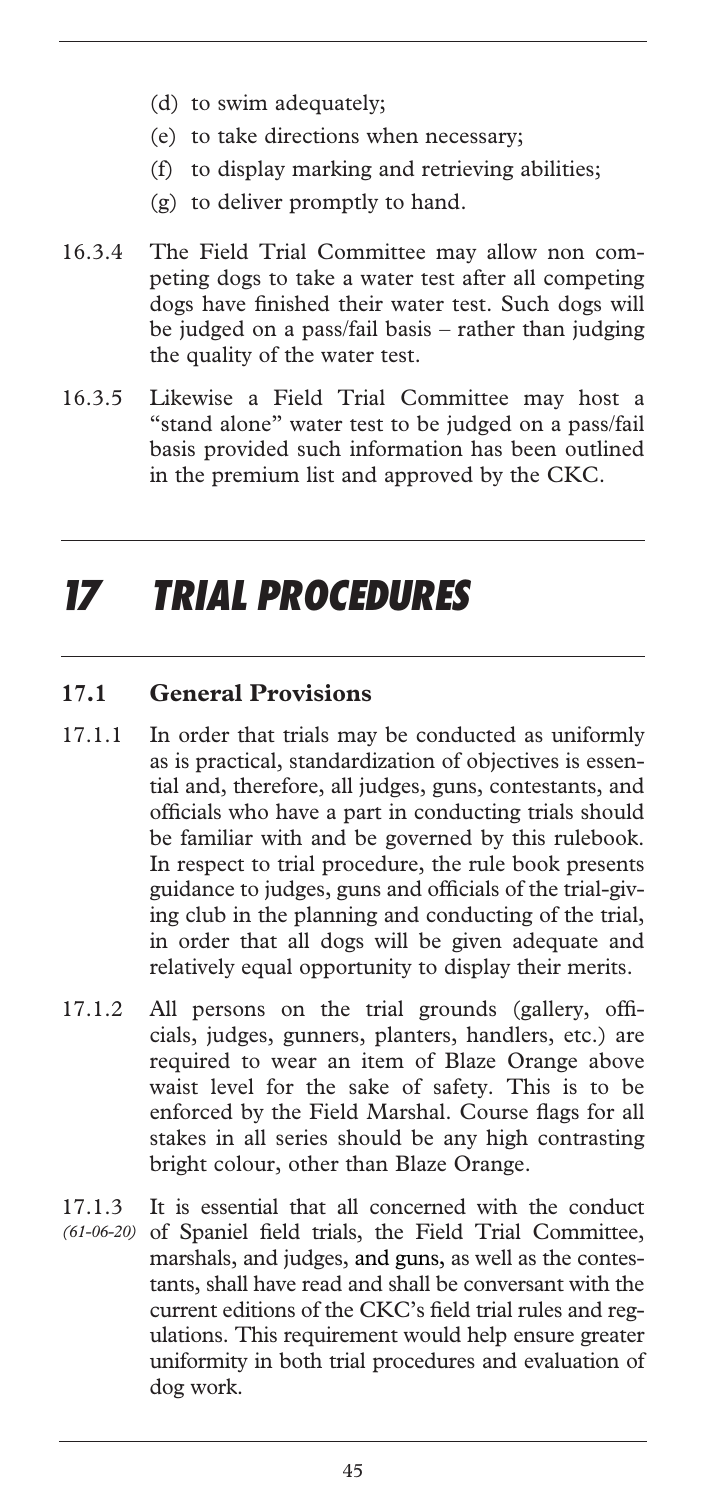- 17.1.4 It is essential that all spectators attending a trial be kept far enough from the line to enable the dog working to clearly discern its handler and nothing shall be done to distract a dog's attention from his work. A handler has the right to appeal to the judge if the gallery is interfering with his work in any way and the judges at their discretion may, if they believe the dog has been interfered with, give the dog further opportunity.
- 17.1.5 Humane handling and care of game at a trial must be rigidly practiced. All reasonable effort must be used to retrieve all wounded game. The use of a pick-up dog that is not entered in the trial is permissible.
- 17.1.6 Every stake in a field trial is a test of dogs; but it is also a test of the team: the dog and gunner-handler. The dog which works well and is fully under control allows the gunner to concentrate on his shooting. Good dog work and good shooting can hardly be beaten, but the dog that solves an interesting test provided by the gunner should receive credit, since by that process the dog is able to demonstrate his abilities.
- 17.1.7 Few judges can remember every performance without making adequate notes for reference in conference with a fellow judge. This is particularly true in stakes with large entries. Some judges have found it valuable to rate the performance of each dog on some simple scale; others have developed a check system based on the standards. Each must develop his own rating system. Nevertheless, the retention of notes for a reasonable time after the trial provides a ready and quick reference in case any question arises and is less fallible than memory.
- 17.1.8 No one except the judge's, the handlers, bird carriers/bird shaggers and the guns should be forward of the Field Marshal. This gives a better opportunity for the gallery to see and makes it easier to keep them in order. This applies equally to owners eager to watch their dogs, to guns not on the line, stewards not presently charged with a duty and to all other officials. Any conversation (no matter how trivial) of owners with judges, handlers and guns should be avoided.
- 17.1.9 Equipment
- (a) The gun to be used in a Spaniel field trial shall *(62-06-20)* be a double barrel, hammerless, 12 gauge shotgun. No load less than 3 1⁄4 dram equivalent of smokeless powder and 32 gram (1 1⁄8 ozs.) of No. 5, No. 6, or No. 7 1⁄2 shot may be used.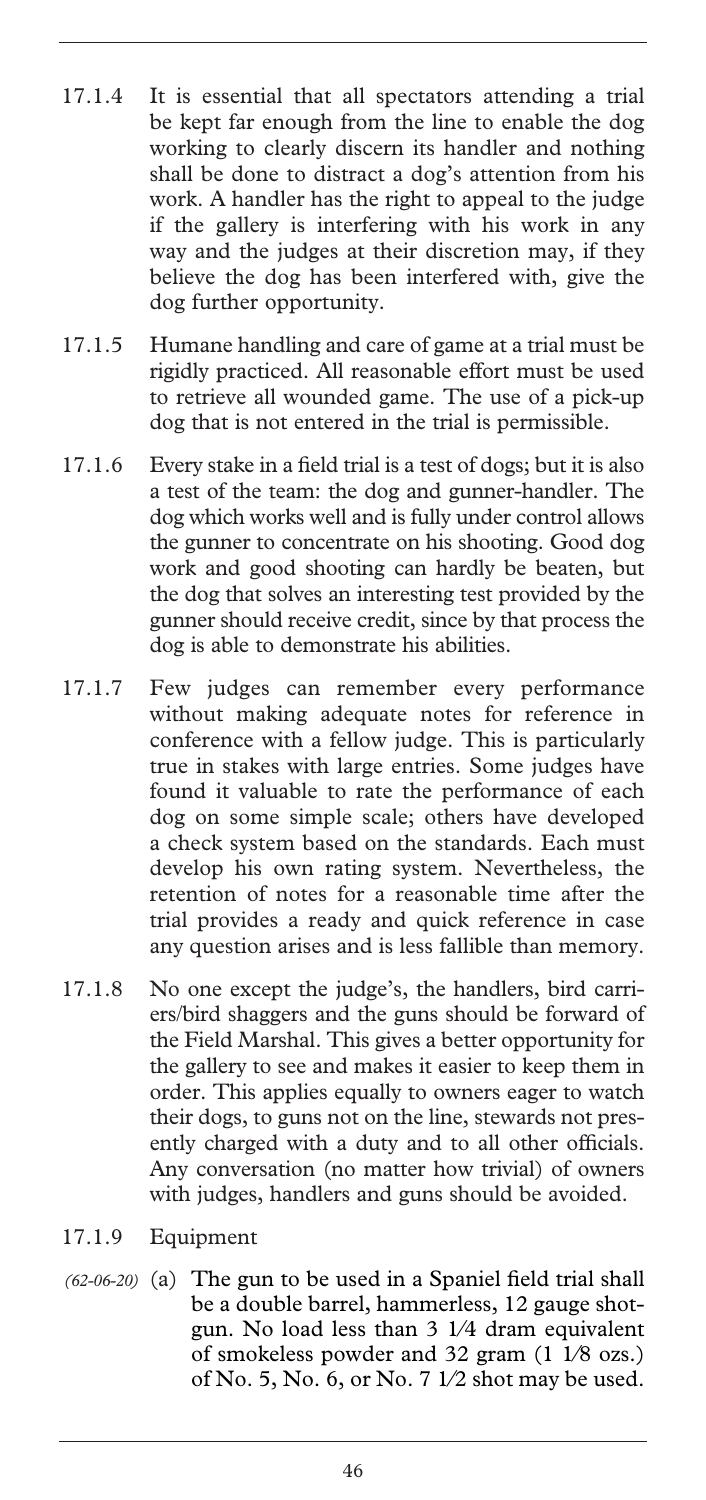All shells must be provided by the trial-giving club and must be factory ammunition only. If non-toxic shot becomes mandatory, then equivalent non-toxic shot ammunition must be supplied.

- (b) Federal and Provincial regulations pertaining to the use of firearms must be complied with.
- 17.1.10 Participating dogs may not be trained on the grounds of a field trial within twenty-four (24) hours of the commencement of the event, or at any time during the event. The Field Trial Committee is responsible for the enforcement of this provision.

#### **17.2 Responsibilities of Field Trial Committee**

- 17.2.1 All field trial-giving clubs should clearly recognize that Open All-Age Stakes are of primary importance. If the entry is larger an entire day should be reserved for the running of an Open All-Age Stake. When the entry is large, and even when it is not too large, avoid spending too much time on early series that might later have been devoted to more thorough testing of those dogs that warrant consideration for awards.
- 17.2.2 Many such situations can be avoided if judges plan their time and keep 'on top' of the trial, managing its progress in accord with their schedule. The benefits are many. All dogs will receive more nearly equal attention and much embarrassment will be avoided as daylight wanes far sooner than anyone expected.
- 17.2.3 However, this is not possible unless the Field Trial (88-06-17) Committee has set the start time early enough, assured the early arrival of strong, full-winged birds in good condition, provided for the presence of bird, planters and guns at the time specified; in other words, have everything in order for a prompt start at an early hour.
- 17.2.4 Three or more series are usually essential to disclose the abilities of good dogs in All-Age Stakes. Two series are required by the rule that each dog should be down at least once under each judge. Final determination is in the hands of the judges.
- 17.2.5 The Committee should recognize that with a large entry it is difficult to complete even a 2 or 3-series stake without these few series being hurried and inadequate.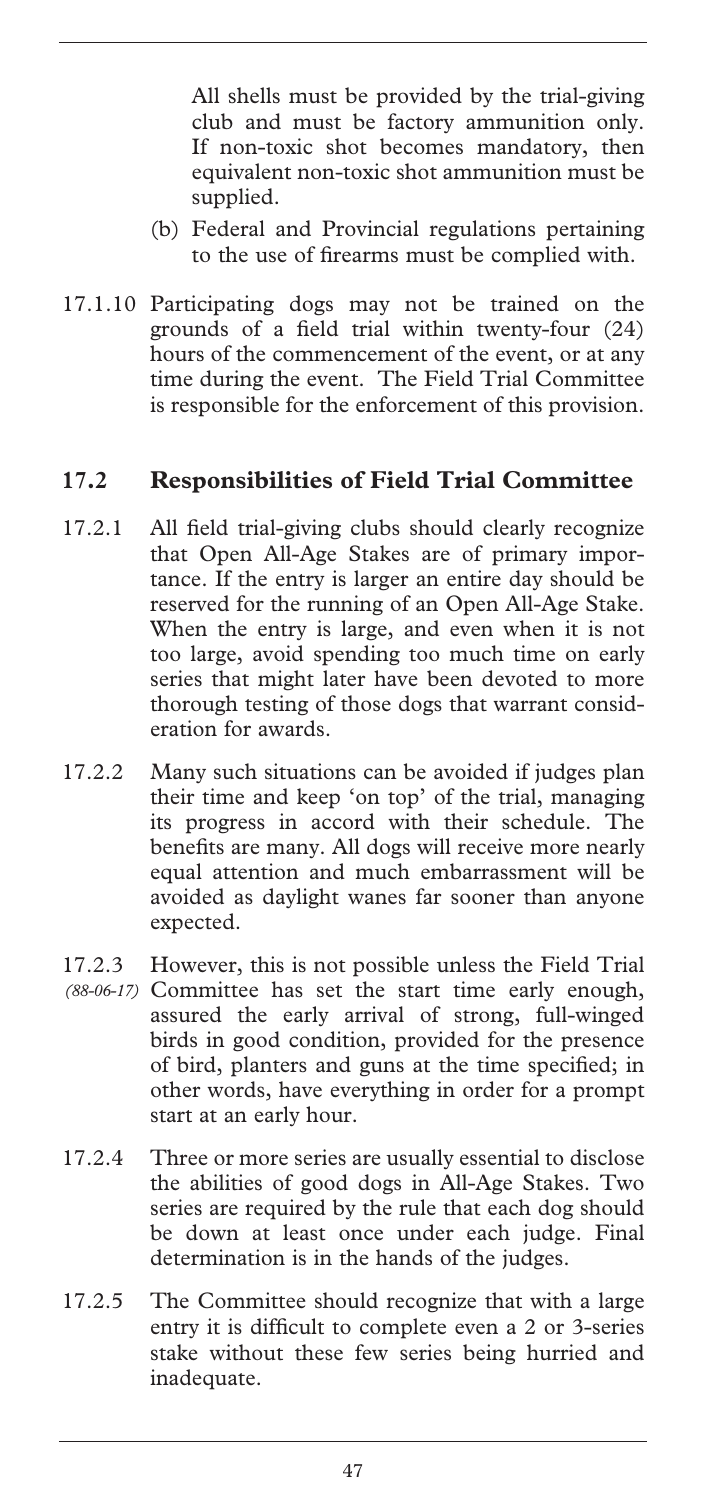- 17.2.6 A word about the problem created by the inability to run trials on natural game. Birds recently removed from pens vary somewhat from wild birds in the character and strength of the scent they give off. They tend to smell of the yard or the crate. When closely planted in a grass bed or clump of cover without opportunity to move, there is a greatly reduced opportunity for the wind to carry their scent and less opportunity to spread scent to the surrounding ground cover. When in addition they show a reluctance to fly or are weak-winged and incapable of prompt escape, trials are run under an additional disadvantage. Birds are retrieved alive from their 'nests' and are pulled from heavy cover by force. If weak, they sometimes suffocate from being carried in bags or from the manner of planting or the dog's grip required to hold them, or from a combination of all three.
- 17.2.7 Hence the field trial committee should make every effort to provide strong-winged, healthy, vigorous bird, and employ skilled planters. Too great an anxiety not to waste birds can produce the very result that it is sought to avoid since closely planted birds will be more readily caught by the dogs. Birds planted well ahead of the dogs, even if they move off the course, will at least give the judge an opportunity to observe the ability of the dog on a recent scent.
- 17.2.8 All birds used at trials should be full-tailed, healthy, vigorous and eager to escape by flight.

#### **17.3 Judges' Responsibilities**

- 17.3.1 All judges shall be thoroughly familiar with the field trial rules and regulations.
- 17.3.2 Judges should particularly note the basic principles of a Spaniel trial previously set out in these rules.
- 17.3.3 Judges should assemble the guns at the beginning of the trial or stake and give them any instructions they feel appropriate or interpret to them their instructions. If preferred, such instructions should be given to the Gun Captain to be transmitted to the other gunners. In addition there should be no hesitation on the part of the judge to give further direction to a gunner during the course of a trial. Such clarification will help provide a fair trial of the dogs' abilities.
- 17.3.4 The safety of all concerned the handlers, the judges themselves, the dogs, the gallery and spectators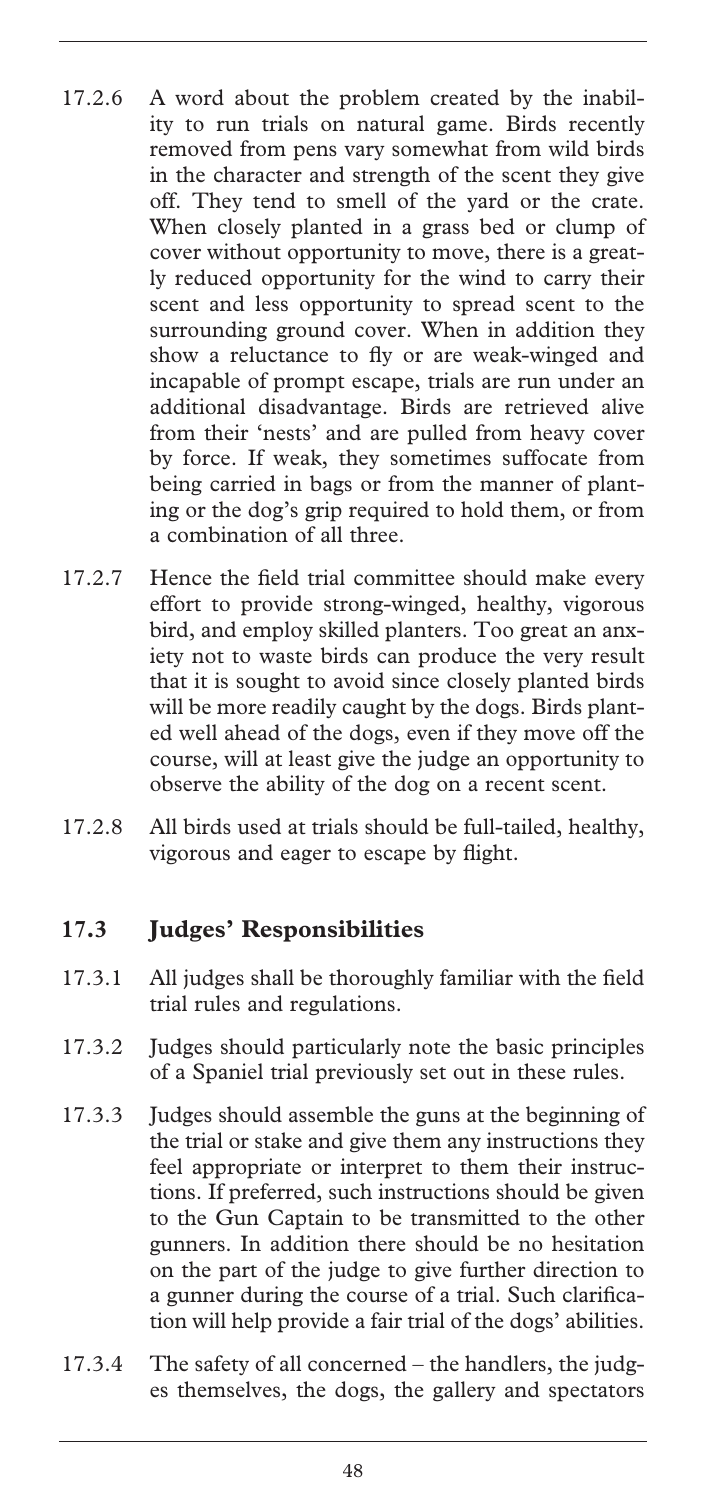– is involved. It is customary to instruct guns not to shoot at birds that fly over the gallery. In addition to the danger involved, a bird that falls among or beyond the gallery provides confused conditions for a retrieve. Guns should, therefore, feel that they should not be criticized for passing up shots that entail the slightest elements of danger or those shots which would be in conflict with the provisions of these paragraphs or the instructions of the judges.

17.3.5 During the course of a trial the judge should keep his own counsel, thus avoiding even the appearance of being influenced by the views, the opinions or even the knowledge of others. Any discussions with owners, handlers, gunners or other (except fellow judges) about the performance of a dog still under judgement would be in shocking bad taste on the part of both. The judge must base his awards on what he has himself observed of the performance on that particular day. When he was invited to judge, it was because the committee had confidence in his judgement, his powers of observation and his capacity to be objective. He has a personal responsibility to his fellow judge to inform him clearly and to appraise jointly with him the several performances. Each has an obligation to render fair judgement.

#### **17.4 Handlers' Responsibilities**

17.4.1 It is generally considered that a handler should run his dog in a manner most likely to provide a display of his abilities. When game is flushed, the handler should in hupping his dog remain in such position as he finds himself unless otherwise instructed by the judge. He should of course, send his dog on retrieves only when so instructed as the judge may wish to assure himself that the dog is steady. In doing so the judge should move quietly and make every effort not to make any sudden movement, which the dog might mistake for a command of his handler to retrieve.

#### **17.5 Gunners' Responsibilities**

17.5.1 The guns should shoot their game in a sportsmanlike manner, as they would in a day's shoot. The proper functioning of the official guns is of the utmost importance. The guns are supposed to represent the handler up to the time that the game is shot, although not interfering in any manner with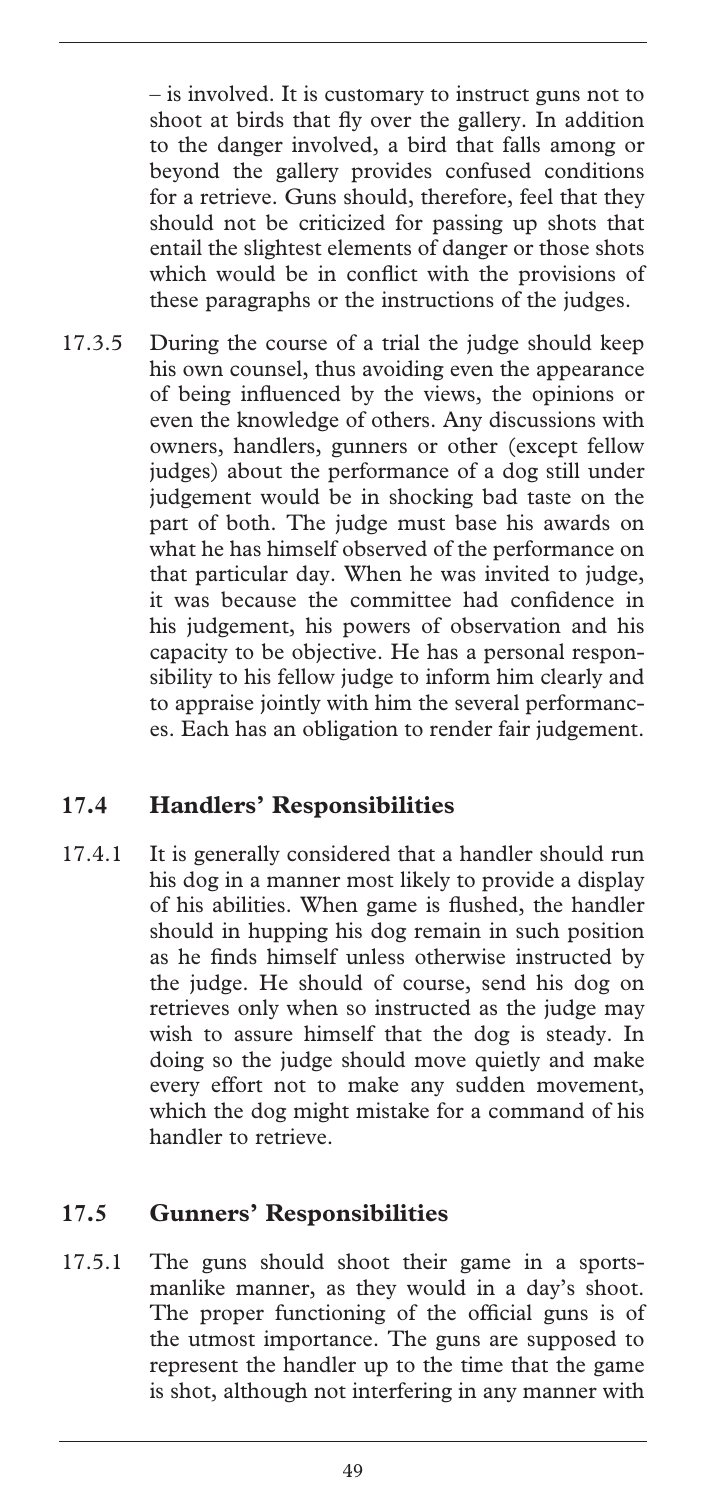his work, or that of the dogs. The gunners should attempt to kill any game flushed by the dogs at a point most advantageous to a fair trial of dogs abilities, with due regard to the safety of the dogs, handlers, judges, gallery and parking area unless otherwise directed.

- 17.5.2 Care should be taken not to shoot the game so it falls too close to the dog. If this is done, it does not afford a chance for the dog to show any good retrieving ability and often results in a bird being destroyed. The guns should stand perfectly quiet after the shot otherwise they may interfere with the dog and handler. The gun must also keep himself in the correct position to the handler.
- 17.5.3 What should be the position of the gun? If he is the 'good right arm' of the handler, he should be reasonably close to him, though not so close that he interferes with him or the dog. The gun should not crowd after the dog, which only encourages the latter to move out, but should guide themselves on the handler. Nor should wing guns be placed too far out on a flank. This is unnatural and often affects the dog in his beat and the type of fall he receives.
- 17.5.4 After a fall, the gun should stand quietly. They should volunteer nothing to handler or judge; speak only as the judge authorizes it. They are the silent partner of the judge in providing the test required – and of the handler in producing the result.
- 17.5.5 Gun Safety
	- (a) While on the line (actively walking while a dog is competing) all gunners must practice safe gun handling. A loaded gun must be carried with muzzle straight up or slightly forward, never on the shoulder, never cradled in arms and never pointed to the side or ground. In this safe position the gun is immediately available to mount to shoulder to shoot. When not on the line, the gun should be open with no shells in the chambers (for example: changing courses, walking to and from the line).
	- (b) The gunner must not take a shot if in his judgement it is not safe to do so. The safety of all is more important than a shot bird. In general, the gun team should work together in a quiet and efficient manner, helping each other, noting unsafe conditions and passing this information to other gunners, such as bird planters location, off-line handlers and dogs.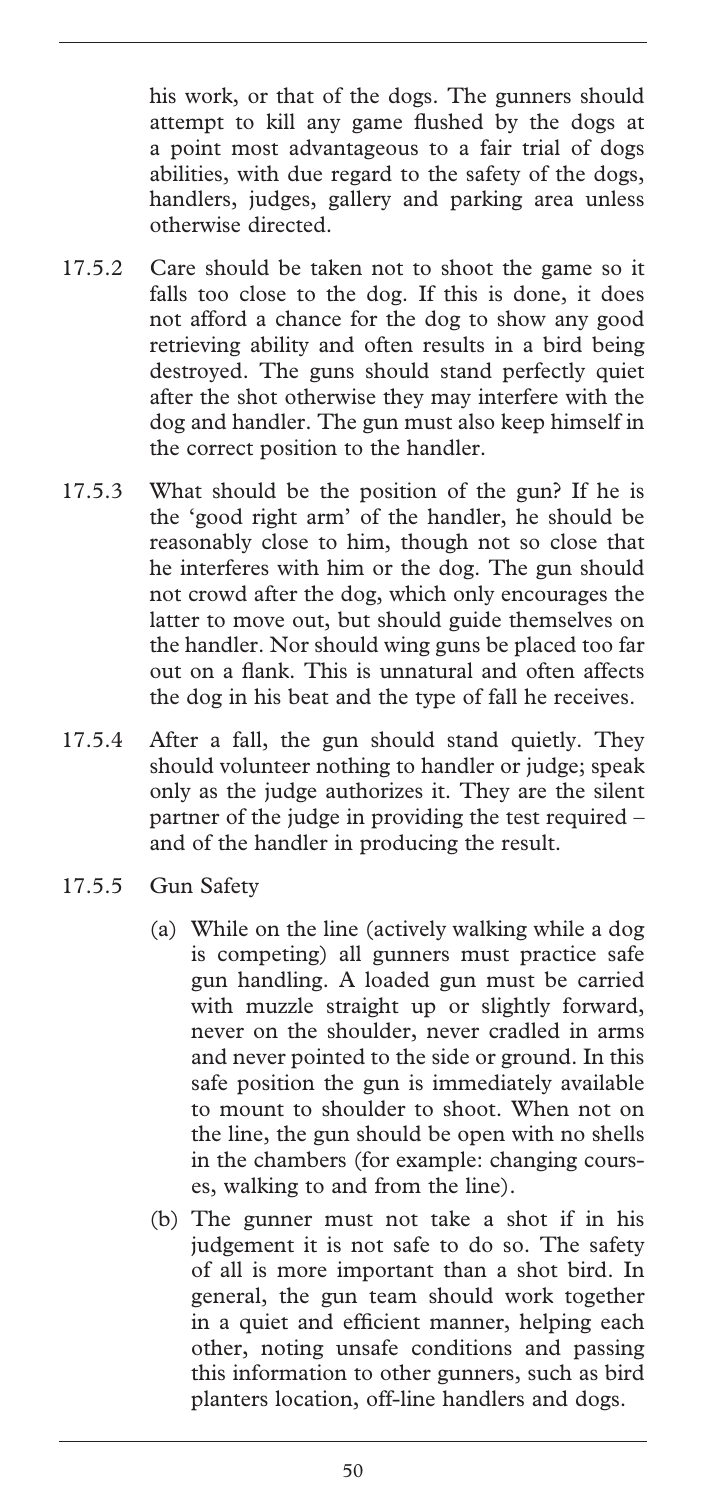#### **17.6 Gun Captain's Responsibilities**

- (a) Acquire and assign gun team members and arrange rotation to avoid fatigue.
- (b) Observe gunners performances and arrange substitution if required.
- (c) Prior to trial arrange with judges to discuss gunning procedures as follows:
	- (i) Gunners should shoot all safe birds unless called off by judge
	- (ii) Special terrain problems such as fence, heavy or light cover, water problems, etc.
	- (iii) No birds shot over gallery
	- (iv) Do not shoot a bird while a dog is retrieving unless instructed by judge
	- (v) In case of a double flush, shoot both birds
	- (vi) If a gunning problem arises, consult the gun captain
	- (vii) A decision regarding position of center gunner or runners off the course
- (d) Consumption of any alcohol or controlled substances by gunners throughout the duration of the field trial is strictly prohibited

#### **17.7 Gun Team**

17.7.1 Braced Dog Series

Four gunners are required as follows:

- (a) one center gunner
- (b) two wing gunners
- (c) one, back-up gunner
- 17.7.2 Gunners Responsibilities in Braced Series
	- (a) Center Gunner

 The center gunner walks down the center of the staked course, in line with the handler of the forward dog. The center gunner is responsible for birds which are crossing the centerline and birds that fly down the course. The center gunner does not shoot back under any circumstances. If the forward dog and handler take a runner off the course, the center gunner accompanies the wing gunner, one on each side of the handler. This part is not universally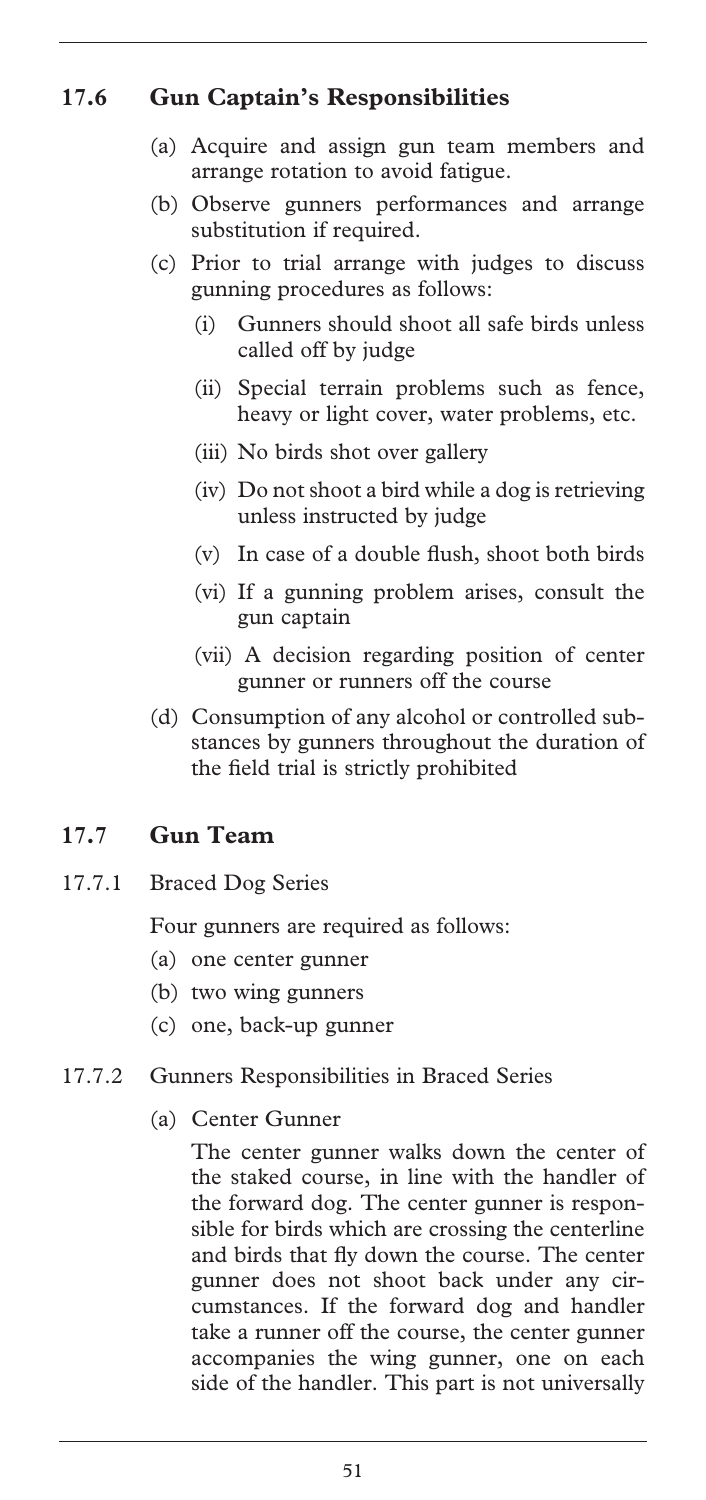accepted or practiced. Many handlers prefer that only the wing gunner go with them or a runner. They say that the situation can be tense and confusing enough without having to worry about where a secondary gunner might be. If a bird flies straight down the course, both center and wing gunners may shoot. The center gunner must be careful, on crossing birds, not to jeopardize a bracemate by killing a bird and having it fall too close to the bracemate. This bird should be passed on to the wing gunner.

#### (b) Wing Gunner

 The wing gunner maintains a position in line with the handler. The wing gunner is responsible for birds flying straight down the course or to his side. If the dog and handler take a runner then the wing gunner maintains a position in line with the handler to one side with the center gunner joining in on the other side.

(c) Fourth Gunner

 Under normal circumstances, the fourth gunner maintains a position in front of the gallery and field trial marshal. He walks with open gun and no shells in chambers and is alert to the trial proceedings. If the forward dog is too far ahead, then the gallery gunner, with loaded gun, joins in as a center gunner in order that both dogs may have two gunners. The gallery gunner, with loaded gun may join in as a center gunner if one of the competing dogs is off the course on a runner, in order that the remaining dog has 2 gunners. The gallery gunner may be required as a replacement gunner.

17.7.3 Single Dog Series

Three gunners are required as follows:

- (a) 2 wing gunners
- (b) 1 back-up gunner
- 17.7.4 Gunners Responsibilities in Single Dog Series
	- (a) Wing Gunner

 The 2 wing gunners are responsible for all birds. Both wing gunners position themselves in line with the handler. If the handler takes a runner off the course, both wing gunners must go with the handler maintaining a position in line with the handler.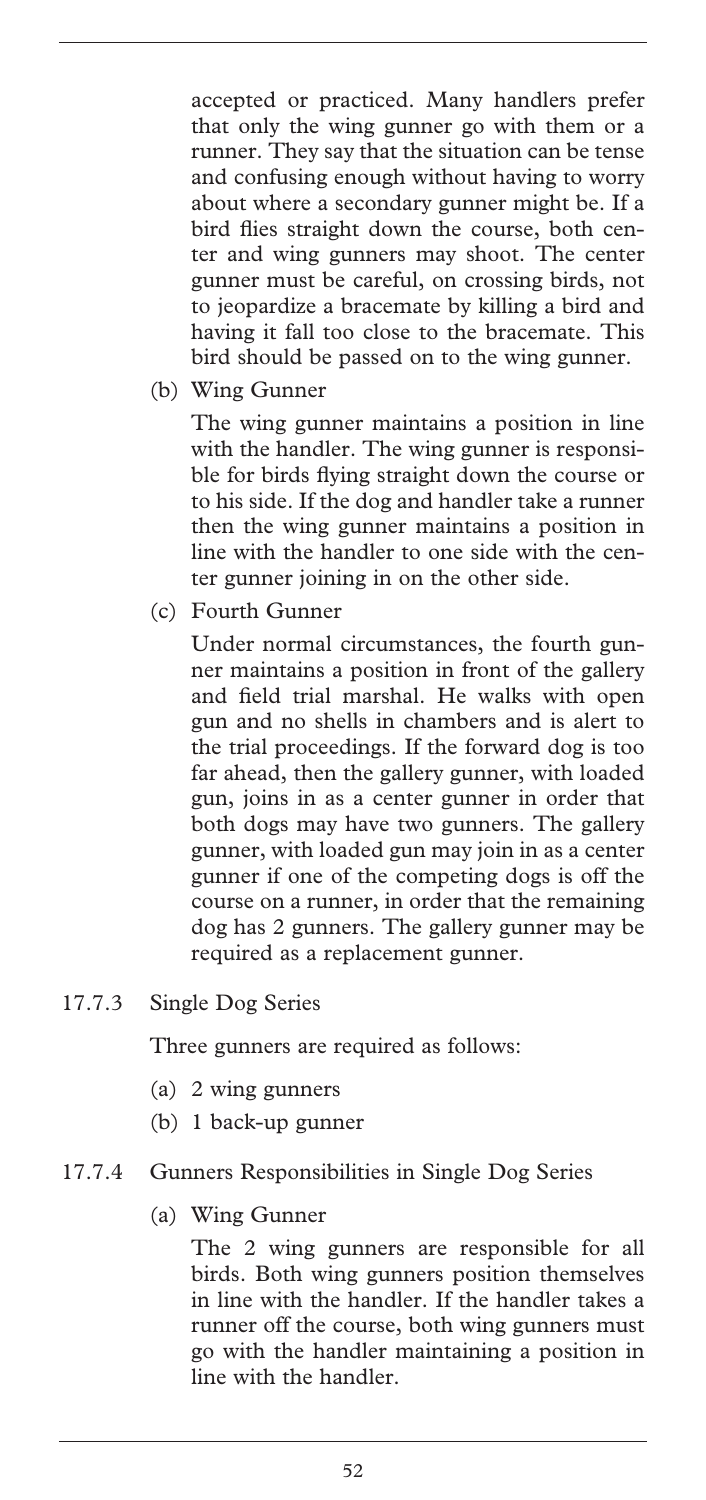(b) Third Gunner

 The third gunner maintains a position in front of the gallery and field trial marshal. He walks with open gun and no shells in chambers and is alert to the trial proceedings. The gallery gunner may be required as a replacement gunner only.

### *18 MINOR STAKE*

#### **18.1 Puppy & Limit Stakes**

- 18.1.1 The stake will be run on live full winged birds on a flagged beat. Dogs will be run individually (not braced) and judged first and foremost on their natural ability and desire to willingly seek game. A strong emphasis is to be placed on the dog's nose rather than its ability to run the trained perfect pattern, even though the dog with the best nose, which also runs the perfect pattern for the wind conditions on the day, would no doubt be the most efficient hunter.
- 18.1.2 The dog entered in a minor stake must be expected (63-06-20) to flush game aggressively and without hesitation. The dog must also be steady to the flush and shot, and must not attempt to retrieve the game prior to being sent except, for Novice stake where the dog can be unsteady to the flush and shot and where the dog can attempt to retrieve the game prior to being sent. However, the dog must not chase uncontrollably.
- 18.1.3 The dog will also be judged on its ability to mark, retrieve and deliver game willingly to hand.
- 18.1.4 Minor stakes will be judged based on the dog having 2 contacts. However, if directed by the judges to determine placements, additional contacts will be allowed.
- 18.1.5 A minor stake will consist of only one series. However, in the event of a large entry, to determine placements, the judges may decide to run selected dogs in a second series based on approval from the field trial committee and time permitting.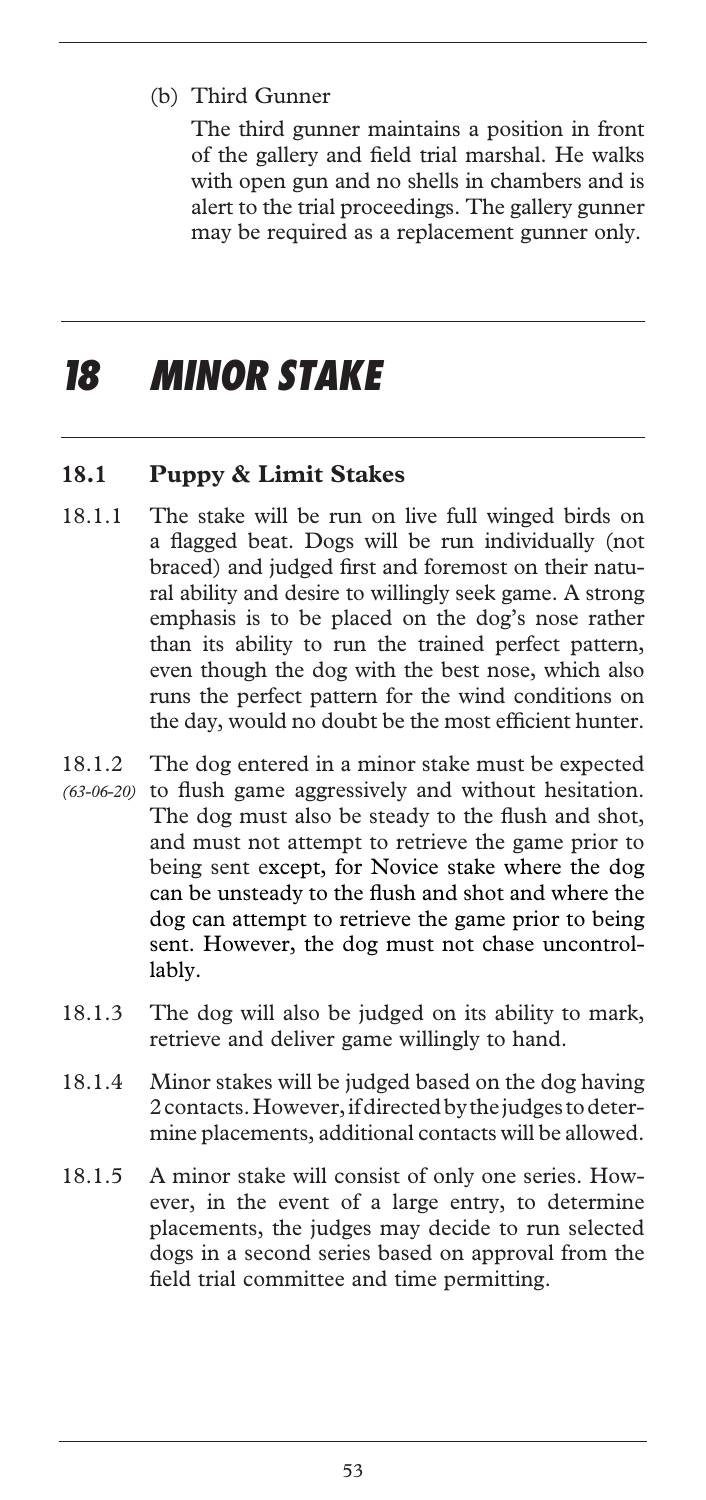#### **18.2 Shooting Dog Stake**

- 18.2.1 Any type 12, 16 or 20 gauge gun may be used by the gunner-handler with the following restrictions:
	- (a) When a pump or automatic gun is used gunner-handler shall load no more than 2 shells including the one in the gun chamber;
	- (b) Immediately upon sending dog to retrieve gunner-handler shall break his gun. In the case of a pump or automatic gun, any remaining shell shall be ejected so that the gun chamber is empty and the action is left open;
	- (c) The gunner-handler shall retain his gun at all times;
	- (d) No gun shall be loaded until gunner-handler is instructed to do so by the judge;
	- (e) The gun shall be carried in a safe manner and position at all times;
	- (f) The gunner-handler must never shoot toward or over the gallery, judges or parking area;
	- (g) Carelessness in handling his gun shall be grounds for the immediate elimination of the gunner-handler by the judges.
- 18.2.2 Dogs shall be run singly in the stake and their work and that of the gunner-handler be observed by both judges.
- 18.2.3 Particular attention is called to the requirement that the gunner-handlers should shoot their game in a sportsmanlike manner as they would in an ordinary day's shoot.
- 18.2.4 Special attention is drawn to provisions that 'the gunner-handler shall retain his gun at all times'. This is in his interest as well as that of gallery and officials. It is often a temptation to place the gun on the ground while accepting the bird from the dog. A dog should deliver so that the gunner by placing his hand under the dog's jaw will receive the bird in his hand. This, as well as all other provisions of the shooting dog stake, should be applied without hesitation or discrimination. There can be no substitute for safe gun handling and judges should immediately eliminate from the stake any gunner-handler that is unsafe.
- 18.2.5 It has become the custom to advise the gunner-handler to send his dog on retrieve as he shall himself determine, provided that he gives evidence that the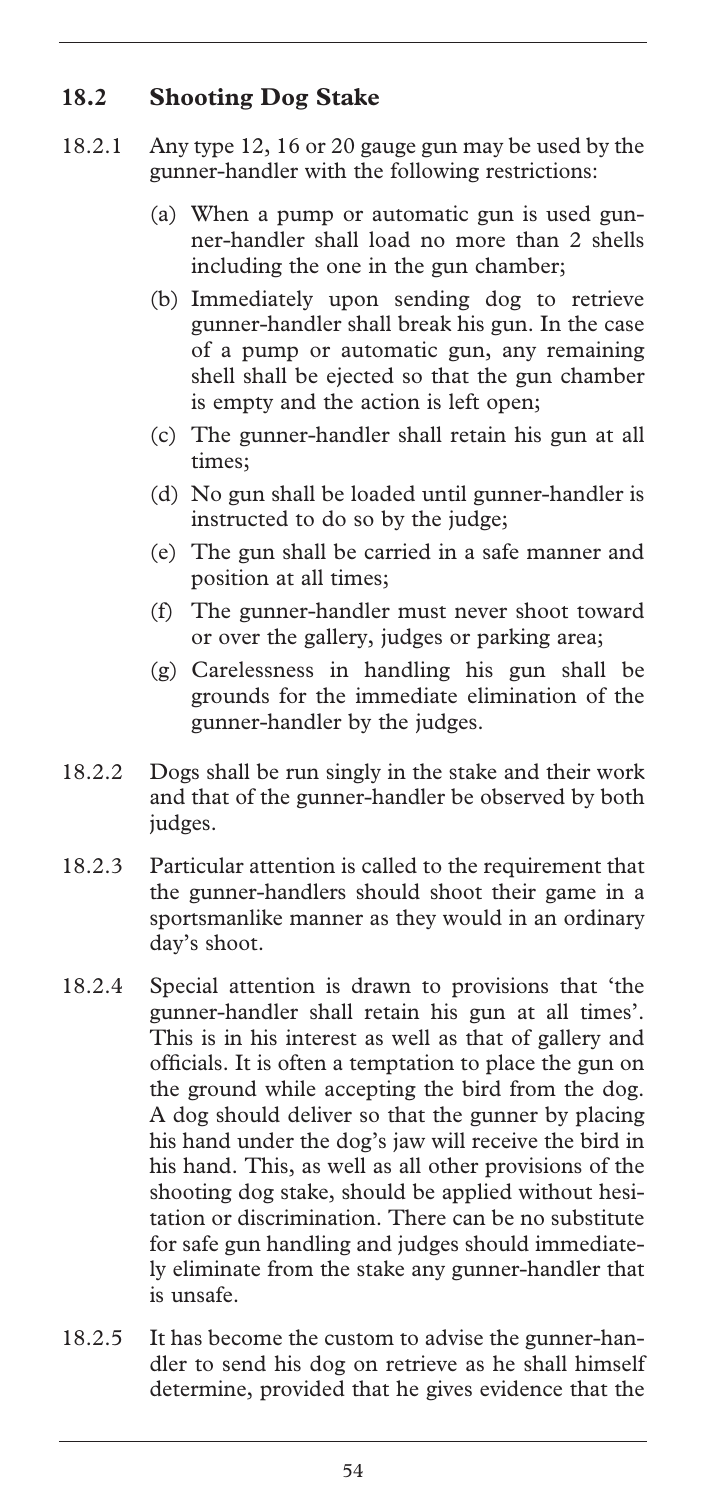dog is steady to flush and shot. This has the merit of establishing conditions almost as they would be in the field. Nevertheless, it should be pointed out that this is optional with the judges, and it is in their discretion to require that the gunner-handler await the judges' order to retrieve.

### *19 PROTESTS*

- 19.1 A protest against a dog may be made by an exhibi-(21-03-16) tor/ handler, any member of the CKC, or a member of the club or association holding the event in the following manner:
- (a) A protest should be lodged with the Field Trial *(21-03-16)*  Committee before the closing of the event and must be in writing, on a form provided by the CKC (or facsimile thereof). A hearing shall be held prior to the departure of all parties. No protest will be entertained unless accompanied by a deposit. This deposit shall be returned if the protest is sustained. If the protest is not sustained, the deposit will be forwarded to the CKC with the Field Trial Committee's report.
- (21-03-16) (b) If the protest cannot be filed at the event because of circumstances requiring medical and/or veterinary attention, or if the dog has been removed from the grounds, or if the owner and the dog leave the grounds immediately following the incident, the protest may be submitted directly to the CKC within 10 days of the event. All such protests shall constitute complaints under the CKC's By-laws and the provisions of same shall apply.
- (21-03-16) (c) If the Protest is filed directly to the CKC, reasons should be provided as to why the Protest could not be filed with the Field Trial Committee.
- 19.2 Where the Field Trial Committee consists of more than 5 persons, the Field Trial Committee Chair of the trial-giving club shall name 5 members of the Field Trial Committee to act on any protest received by the trial-giving club.
- 19.3 Written copies of all decisions on protests must be forwarded immediately to the Discipline Committee of the CKC. The Discipline Committee may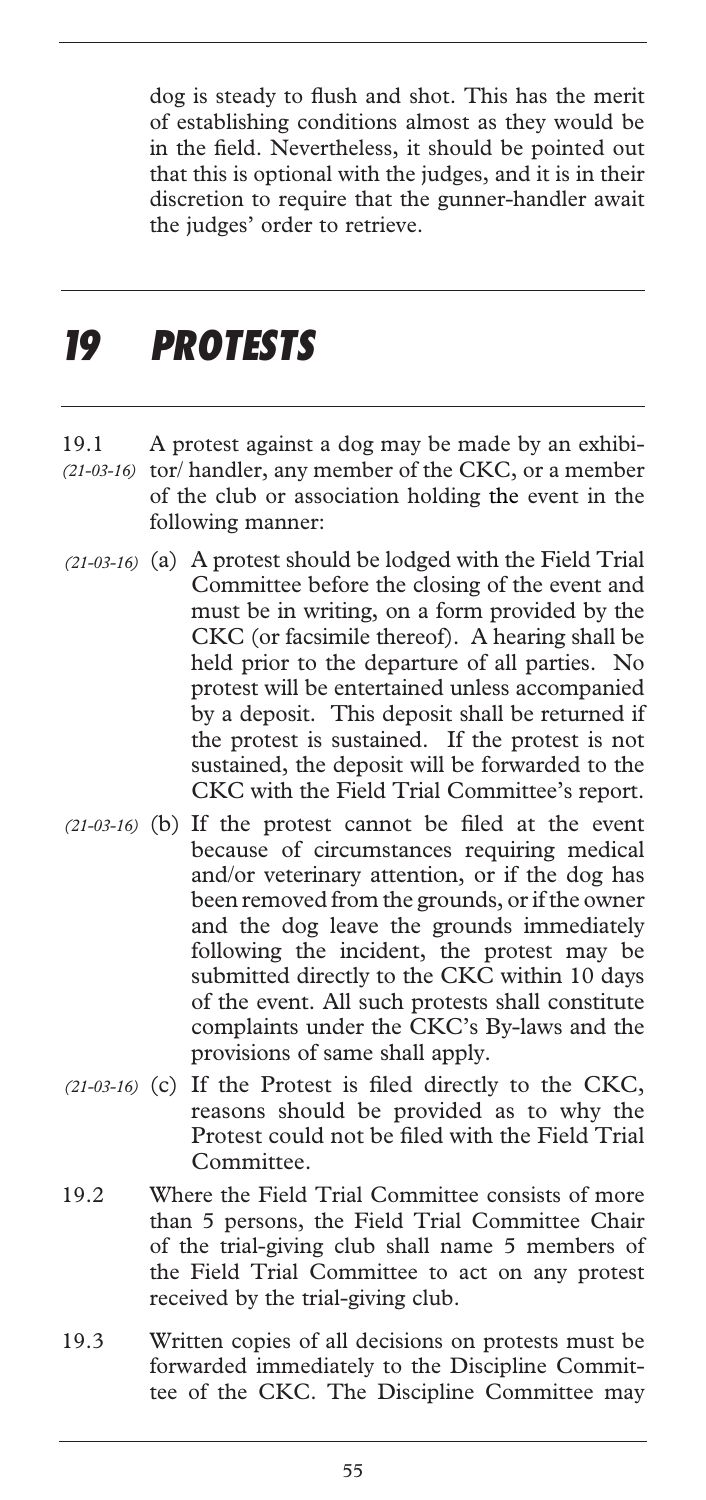take such action as it deems fit in connection with such protest, provided no appeal is submitted to the CKC within 10 days of the date on which the decision of the Field Trial Committee was rendered. Such action may include barring the dog from future CKC approved events, imposition of an administrative fee, and/or cancellation of awards. The fact that the Field Trial Committee did not sustain a protest in no way inhibits the right of the Discipline Committee to take such action as it deems advisable.

- 19.4 An appeal to the Discipline Committee of the CKC from a decision of the Field Trial Committee where a dog has been protested must be forwarded to the CKC within 10 days of the date on which the decision was rendered, together with a deposit.
- 19.5 If a trial-giving club fails to hear a protest as prescribed above, or in the opinion of the Discipline Committee improperly handles a protest, the Discipline Committee shall have the authority to take such action as it deems fit and necessary, and it may at the same time take disciplinary action against the officials of the trial-giving club concerned.

### *20 COMPLAINTS*

- 20.1 A complaint shall be restricted to any of the following:
	- (a) An act of omission or commission on which is based an allegation of a violation of the Spaniel Field Trial Rules and Regulations
	- (b) Any act on which an allegation of misconduct is based
	- (c) The alleged failure of an officiating judge to excuse or remove from competition a dog for which a provision for excusing or removal from competition appears in these rules and regulations
- 20.2 A complaint against a person regarding a violation of the rules and regulations related to Spaniel field trials must be in writing, on a form issued by the CKC (or facsimile thereof), and must be accompanied by a deposit. A deposit is not required on a complaint alleging that a judge officiating at a field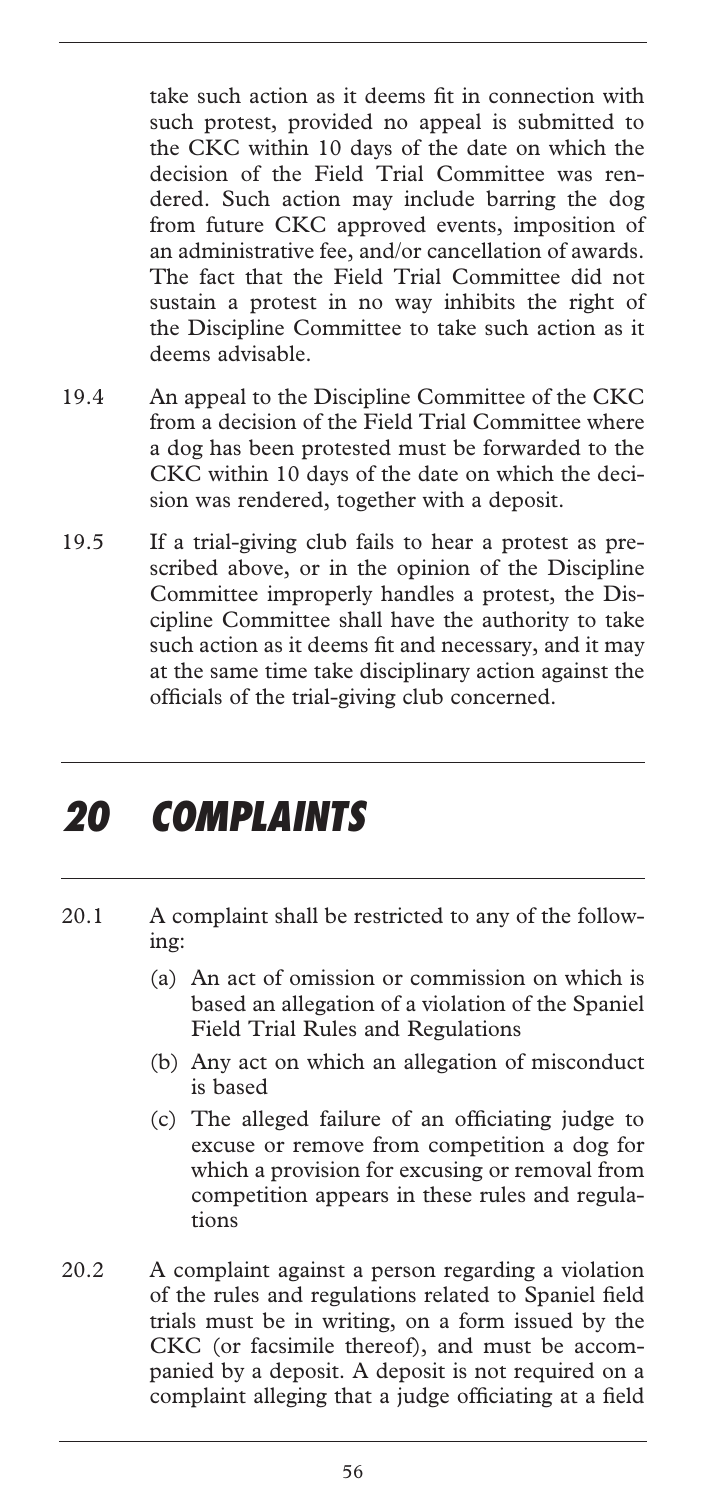trial held under these rules and regulations has been subject to indignities of any kind during the progress of the trial.

- 20.3 A complaint should be lodged with the Field Trial Committee Chair of the trial-giving club no later than 15 minutes after the completion of judging of the trial, or should the complainant choose to do so, a complaint may be submitted directly to the CKC within 10 days of the trial. All such complaints shall constitute complaints under the CKC By-laws and the provisions of same shall apply.
- 20.4 Any complaint against the club holding the trial or any of its officials must be submitted directly to the CKC within 10 days of the trial. All such complaints shall constitute complaints under the CKC By-laws and the provisions of same shall apply.
- 20.5 Where the Field Trial Committee consists of more than 5 persons, the Field Trial Committee Chair shall name 5 members to form a Field Trial Committee to act on complaints received by the trial-giving club.
- 20.6 When a complaint is received against a judge by the trial-giving club, the club will hold a hearing while all parties are still in attendance. The report and all statements given by all parties will be forwarded to the Discipline Committee along with the deposit from the complainant. The Field Trial Committee will not render a decision but will collect all pertinent information.
- 20.7 Upon receipt of a complaint the Field Trial Committee of the trial-giving club shall conduct an investigation as soon as possible thereafter, but in any event, within 14 days of receipt, conduct a hearing in accordance with procedures set out in the Procedure for Conducting a Field Trial Committee hearing as provided in these regulations.
- 20.8 The Field Trial Committee shall promptly forward the complaint, the deposit and a record of the hearing together with its recommendation on the disposition of the complaint to the CKC. Copies of the record of the hearing and the Committee's recommendation will be forwarded to the parties concerned at the same time.
- 20.9 Notwithstanding any contrary provisions in these rules and regulations, the procedure specified herein for dealing with complaints shall govern.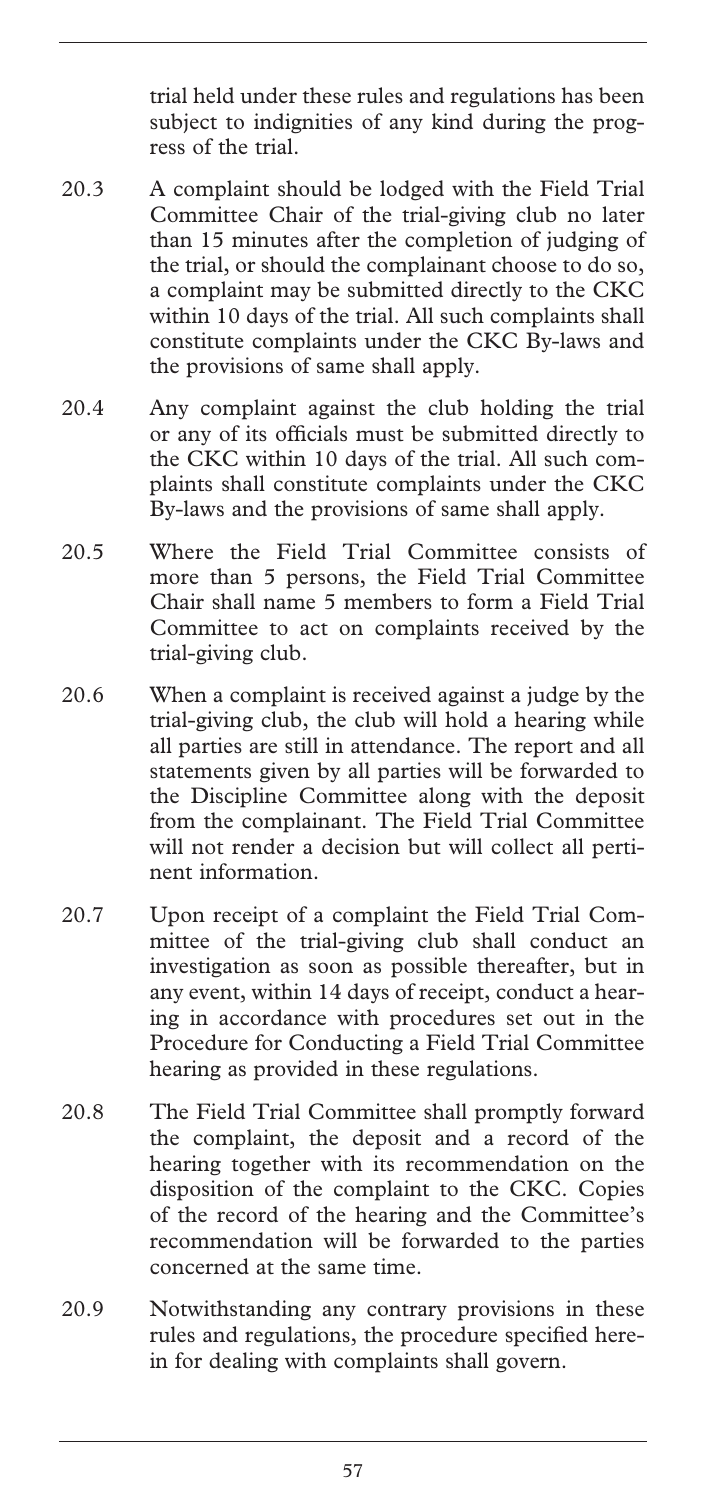- 20.10 Disciplinary action will be taken against any official and the trial-giving club of which he is an official when it is established to the satisfaction of the CKC that an attempt was made to discourage the submission of a complaint.
- 20.11 Disciplinary action will be taken against a trial-giving club which fails to properly deal with complaints as provided in these rules and regulations.

### *21 DISCIPLINE*

- 21.1 The Discipline Committee of the CKC may take disciplinary action against any club, person, partnership, company or organization for any act of omission or commission, which violates any section or sections of the rules and regulations for CKC field trials. Such action will be taken as provided for in the By-laws of the CKC.
- 21.2 Any person who abuses a dog on the grounds or premises of a trial, or who otherwise conducts himself in a manner considered prejudicial to the best interest of the field trial, is subject to disciplinary action by the Discipline Committee of the CKC.
- 21.3 Any club, member, person, partnership, company or organization availing themselves of the privilege of participating in any capacity or manner whatsoever at a field trial shall, by such participation, be deemed to have agreed to the authority of the CKC and its Board as conferred on the CKC by its By-laws and all other rules and regulations adopted by the CKC.
- 21.4 At its discretion and subject to the appeal process, the Discipline Committee may cancel any or all qualifying scores earned by a dog owned by a person debarred, deprived, suspended or expelled of all privileges of the CKC when such wins were earned following the date on which such act occurred that resulted in disciplinary action.
- 21.5 The administration to a dog competing at a field trial of a drug or any substance in any form, which alters the nervous system by stimulation, sedation or tranquilization shall be considered as misleading the judge and will be considered misconduct. The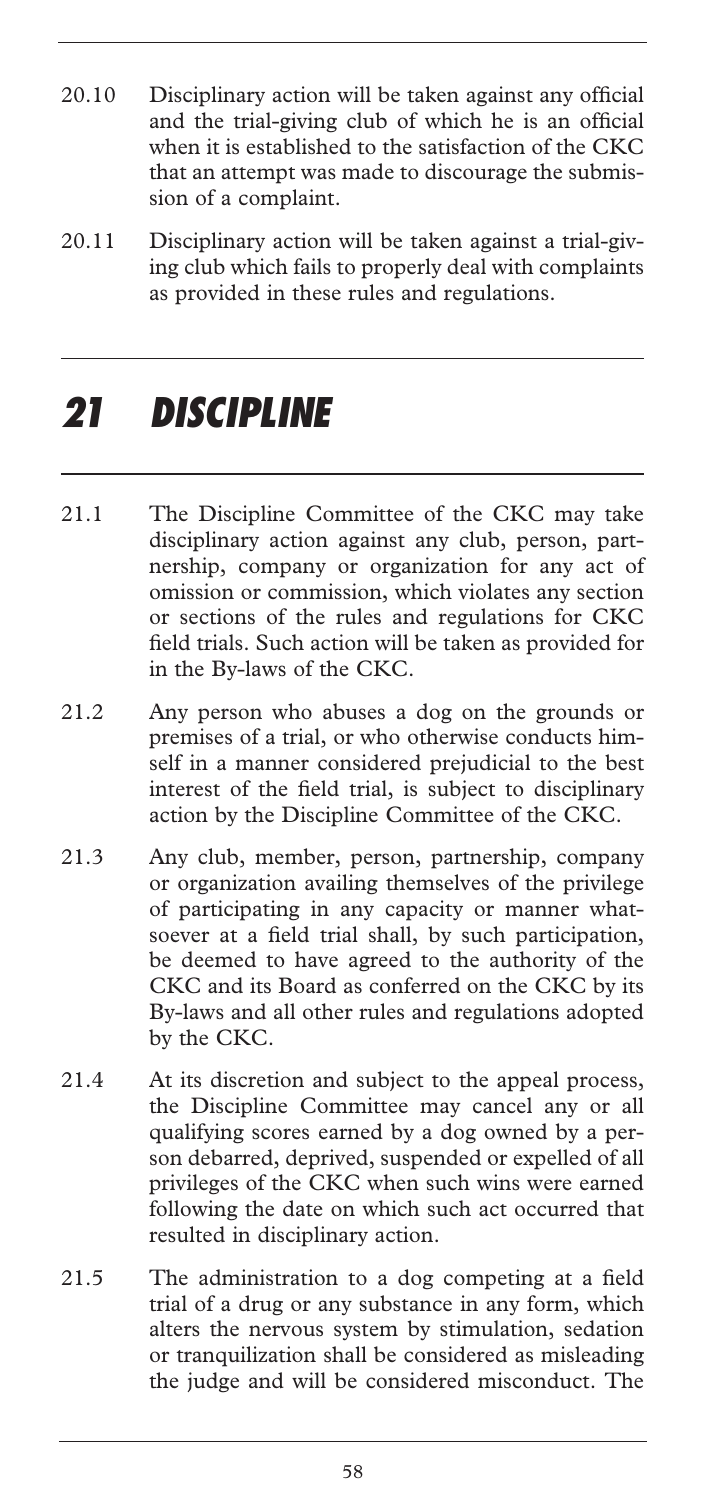person or persons responsible will be subject to disciplinary action in accordance with this section.

- 21.6 Any person who does anything calculated to attract, distract or otherwise interfere in any way with the attention, deportment, or performance of a dog under judgement, may be disciplined by the Discipline Committee in whatever way it considers to be in the best interest of the club, or the judge may take summary action.
- 21.7 It shall be the duty and obligation of the trial-giving club to see that a judge, club official, field trial marshal, volunteer, gunner or competitor at a field trial held under these regulations, is not subject to indignities of any kind. The Field Trial Committee Chair shall promptly report to the CKC any infringement of this regulation, and the CKC shall have the authority to take such action as it deems fit on receipt of a report indicating that this has occurred. A copy of this regulation shall be prominently placed in every premium list and catalogue.

### *22 PROCEDURE FOR CONDUCTING A FIELD TRIAL COMMITTEE HEARING*

- 22.1 It is essential that the defendant be given the opportunity to be present during the whole hearing and to testify and present his own witnesses. If a defendant refuses to attend or defend himself, the hearing may proceed without him. In notifying the defendant of the hearing, it is essential that he be informed specifically of the nature of the charges against him and that a record of such notice be made.
- 22.2 The complainant must also be informed of the hearing and allowed to be present throughout the whole hearing.
- 22.3 Both the complainant and defendant should be informed that they may be represented by legal counsel or an agent at the hearing if they choose but this is not necessary.
- 22.4 The chair is to call the meeting to order and then announce: "We are proceeding by reason of our appointment to the Field Trial Committee by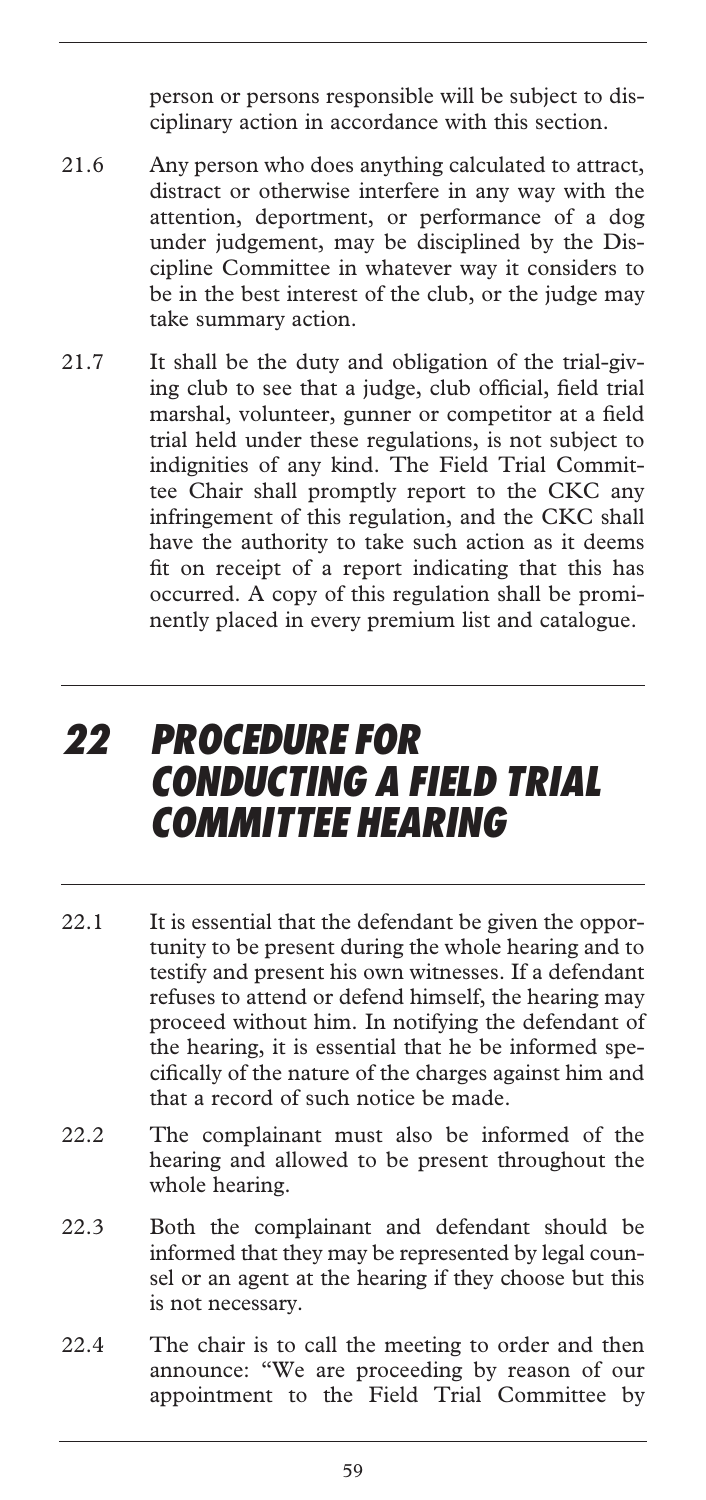(name of trial-giving club)."

- 22.5 The chair shall identify all persons present and the reason for their presence (i.e. complainant, defendant, and witness) and then ask the witnesses to withdraw until required to give evidence. After giving evidence a witness may be excused.
- 22.6 The complaint is to be read except that if the complainant and defendant agree, it may be necessary to relate only the substance of the complaint as set out on the Official Complaint form.
- 22.7 The chair is to ask the defendant whether he wishes to admit or deny the complaint as it has been read or stated.
- 22.8 The complainant is to give evidence on the complaint. He may then be questioned by the defendant. At the chair's invitation, any member of the Committee may question the complainant. If the complainant has brought witnesses, such witnesses may then give evidence individually. Each witness may be questioned by the defendant or any member of the Committee. Each witness is to leave the hearing after evidence has been given.
- 22.9 Upon completion of the evidence given by the complainant and any witness appearing on his behalf, the defendant may then give evidence and may then be questioned by the complainant or any member of the Committee. If the defendant has brought witnesses, such witnesses may then give evidence individually. Each witness may be questioned by the complainant or any member of the Committee.
- 22.10 The chair may then call any other witness which the Committee considers appropriate to the proper hearing of the complaint.
- 22.11 The complainant may then have the opportunity of summing up the complaint and the evidence presented in support thereof. The defendant shall have the opportunity of summing up his defense and any evidence presented in support of his defense.
- 22.12 The Chair shall announce that the Committee will be submitting a report on the hearing together with its recommendation on the disposition of the complaint to the Discipline Committee of the CKC and the parties concerned. All but the Committee members shall be dismissed so that the matter may be considered.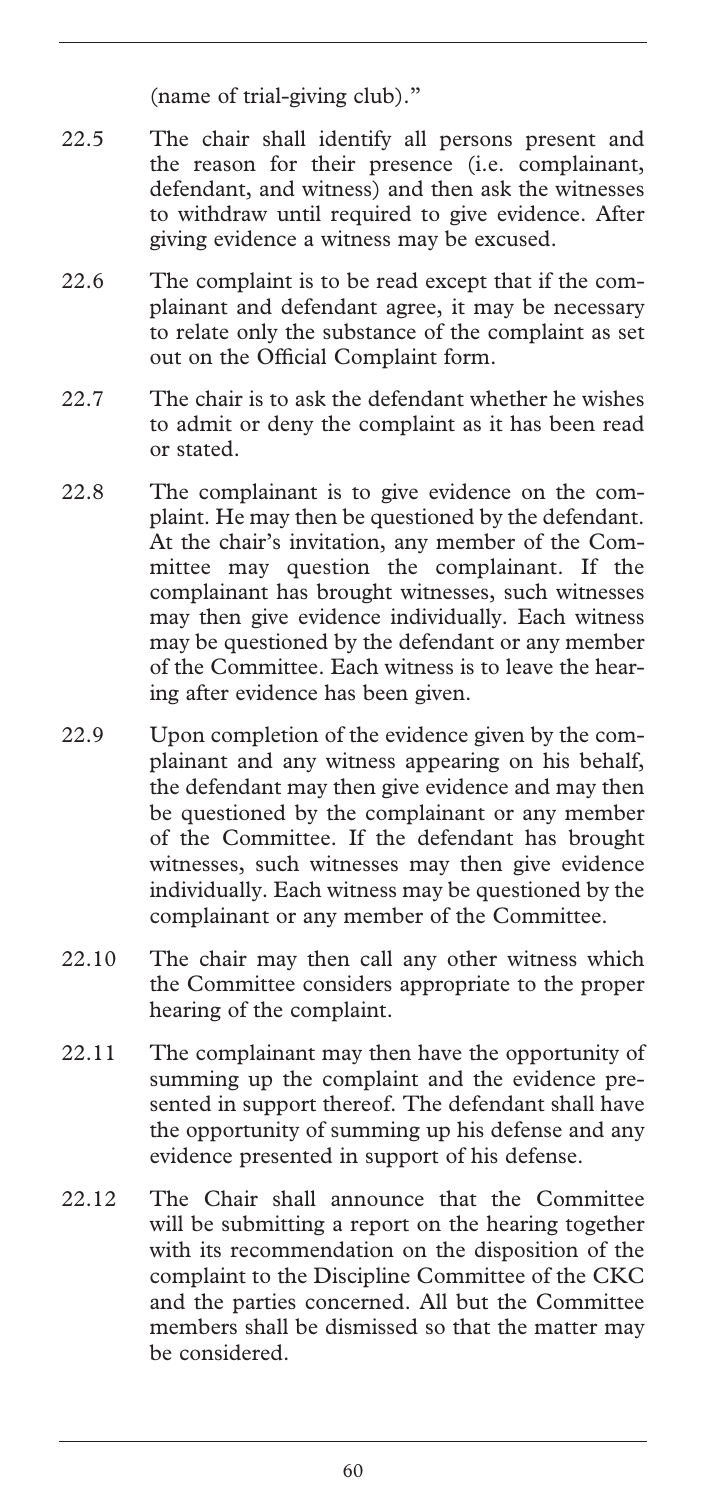# *23 PARTICIPATION*

- 23.1 The participation in any manner or in any capacity at a competitive event held under these rules shall be considered a privilege accorded to any person by the CKC and such privilege may be extended and withdrawn by the Discipline Committee.
- 23.2 Any person availing himself of the privilege of participating in any manner, shape or form and in any capacity, including that of a spectator at a competitive event held under these rules shall, by such participation, be deemed to have agreed to the authority of the CKC and its Board.
- 23.3 No person who has been expelled, deprived of privileges, suspended or debarred by the CKC may enter a dog, compete, judge, act as agent or handler for any competitor, take a dog into any competition or be connected in any capacity with competitive events held under these rules.
- 23.4 A club holding a field trial under these rules shall not engage in any capacity a person who is under suspension or expulsion, debarred or deprived of privileges by the CKC.
- 23.5 Any person who has lost the right to participate in events in their country of residence shall not, while such a loss of privilege is in effect, participate in any Canadian Kennel Club approved event. Any wins by a dog that is handled by such individual shall automatically be cancelled.

# *24 LIABILITY (22-03-16)*

- 24.1 The CKC shall not be responsible to any member, person, partnership, club or corporation for any *(22-03-16)* loss, damage or injury arising at or by reason of any event held under any rules adopted by the CKC.
- 24.2 Every owner or authorized agent for the owner of any dog entered in a CKC event is required to take all reasonable steps to ensure that the dog behaves properly at the event, and in particular to prevent the dog from threatening, menacing or biting a *(22-03-16)*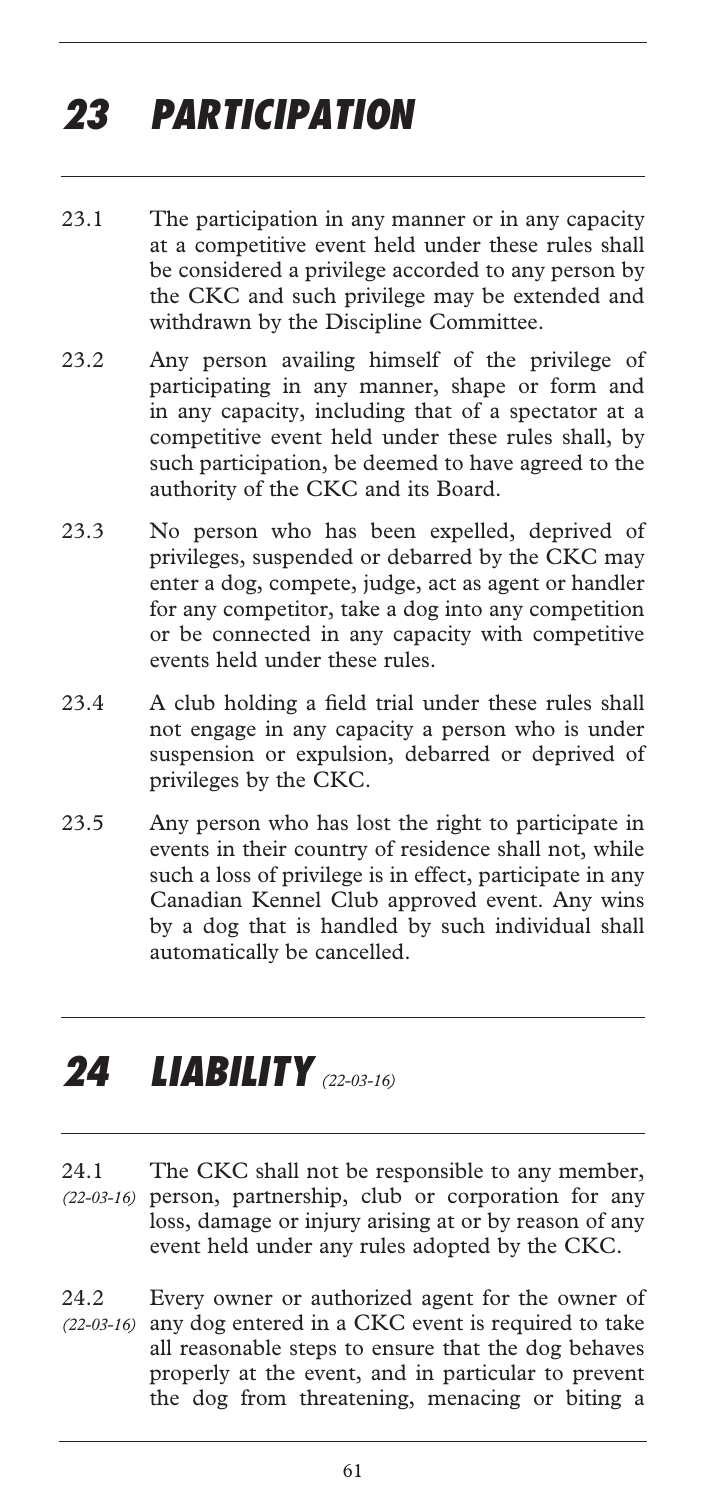judge, another dog, or any other person in attendance at the event. Failure to take such reasonable steps may result in disciplinary action against such owner or authorized agent under the By-laws, which may result in the imposition of any of the penalties provided for in the By-laws.

### *25 AMENDMENTS*

- 25.1 These rules are subject to amendment by the Board.
- 25.2 Amendments to these rules may also be proposed by a person, association, club, representative group or body by presenting such proposal to the Board for its consideration. In such circumstances, the Board will forward the proposal to the Spaniel Field Trial Council for its consideration and input, prior to the Board making its final decision.
- 25.3 Any amendment to these rules shall be approved by a simple majority vote of the Board.
- 25.4 The Board shall set the effective date of any approved amendment.
- 25.5 The Board, at its sole discretion, may choose to perform a non-binding poll of the membership to attain general input prior to making a final decision on any proposed amendment to these rules.
- 25.6 Upon the Board making its final decision with respect to any amendment to these rules, the membership shall be advised by placing a notice in the Official Section as soon thereafter as is reasonably possible.